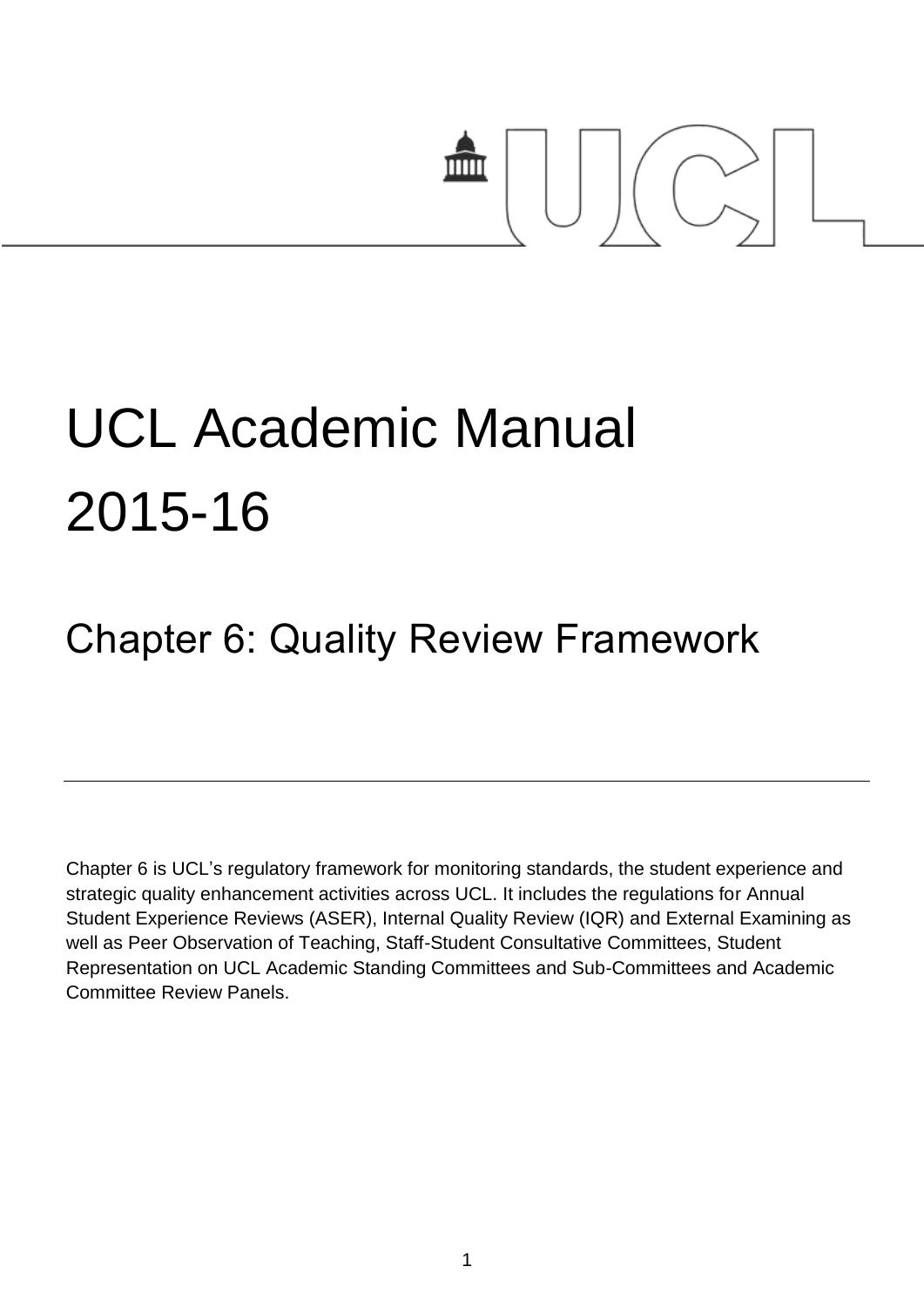## **Table of Contents**

| 1              |                                                                |  |
|----------------|----------------------------------------------------------------|--|
| $\overline{2}$ | ANNUAL STUDENT EXPERIENCE REVIEW (ASER)  6                     |  |
| 1.2            |                                                                |  |
| 1.3            |                                                                |  |
| 1.4            |                                                                |  |
| 1.5            | ASER Evaluative Reports and Development & Enhancement Plans  8 |  |
| 1.6            |                                                                |  |
| 1.7            |                                                                |  |
| 1.8            |                                                                |  |
| 1.9            |                                                                |  |
| 3              |                                                                |  |
| 3.1            |                                                                |  |
| 3.2            |                                                                |  |
| 3.3            |                                                                |  |
| 3.4            |                                                                |  |
| 3.5            |                                                                |  |
| 3.6            |                                                                |  |
| 3.7            |                                                                |  |
| 3.8            |                                                                |  |
| 3.9            |                                                                |  |
| 3.10           |                                                                |  |
| 3.11           |                                                                |  |
| 3.12           |                                                                |  |
| 3.13           |                                                                |  |
| 3.14           |                                                                |  |
| 4              |                                                                |  |
| 4.1            |                                                                |  |
| 4.2            |                                                                |  |
| 4.3            |                                                                |  |
| 4.4            |                                                                |  |
| 4.5            |                                                                |  |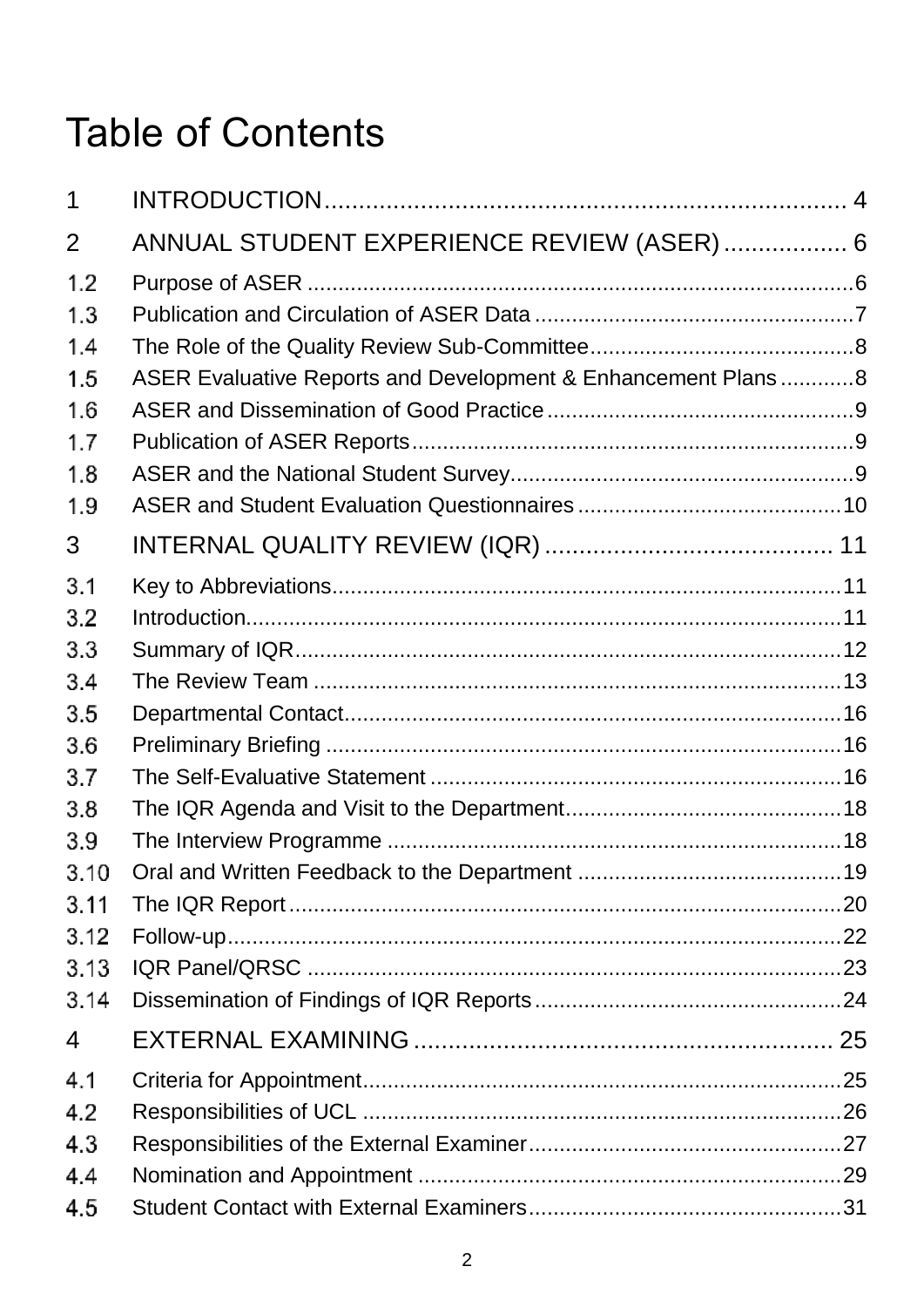| 4.6                      |                                                                       |  |
|--------------------------|-----------------------------------------------------------------------|--|
| 4.7                      |                                                                       |  |
| 5                        |                                                                       |  |
| 5.1<br>5.2               |                                                                       |  |
| 5.3<br>5.4<br>5.5        | Option A: collaborative enhancement of a specific area of practice 34 |  |
| 6                        | STAFF-STUDENT CONSULTATIVE COMMITTEES 37                              |  |
| 7.1<br>7.2<br>7.3<br>7.4 | Arrangements for Interdepartmental Degree Programmes39                |  |
| $\overline{7}$           | STUDENT REPRESENTATION ON UCL ACADEMIC STANDING                       |  |
| 8.1<br>8.2<br>8.3<br>8.4 | Representation on UCL Academic Standing and Sub-Committees  43        |  |
| 8                        | ACADEMIC COMMITTEE REVIEW PANEL 46                                    |  |
| 9.1<br>9.2               |                                                                       |  |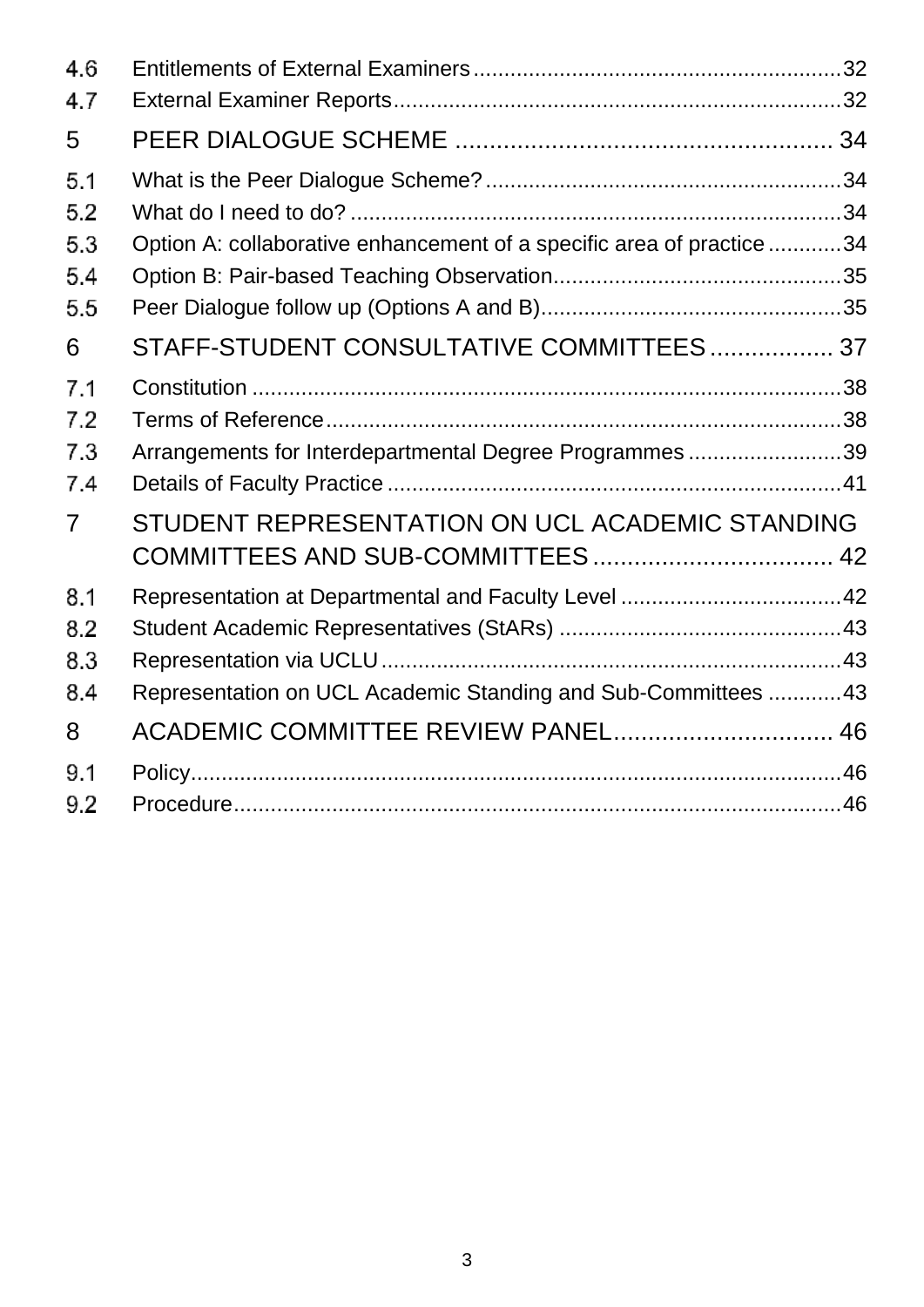## <span id="page-3-0"></span>1 Introduction

1. A risk-based, proportionate, outcome-driven quality and review framework is a vital tool for ensuring the security of academic standards and the quality of learning opportunities for students. UCL's Quality Review Framework integrates all key processes for monitoring standards, the student experience and strategic quality enhancement activities.



#### $1.1.1$ External Context

1. University College London (UCL) is responsible for the standard and quality of the awards made in its name and the quality of the programmes that lead to those awards. Responsibility for developing and delivering programmes is delegated to Departments which all aspire to excellence on taught or research programmes. These aspirations require regular monitoring, review and constructive peer dialogue to provide the necessary assurance, both to the University and to external agencies such as the Quality Assurance Agency (QAA) and the Higher Education Funding Council for England (HEFCE) about standards and quality.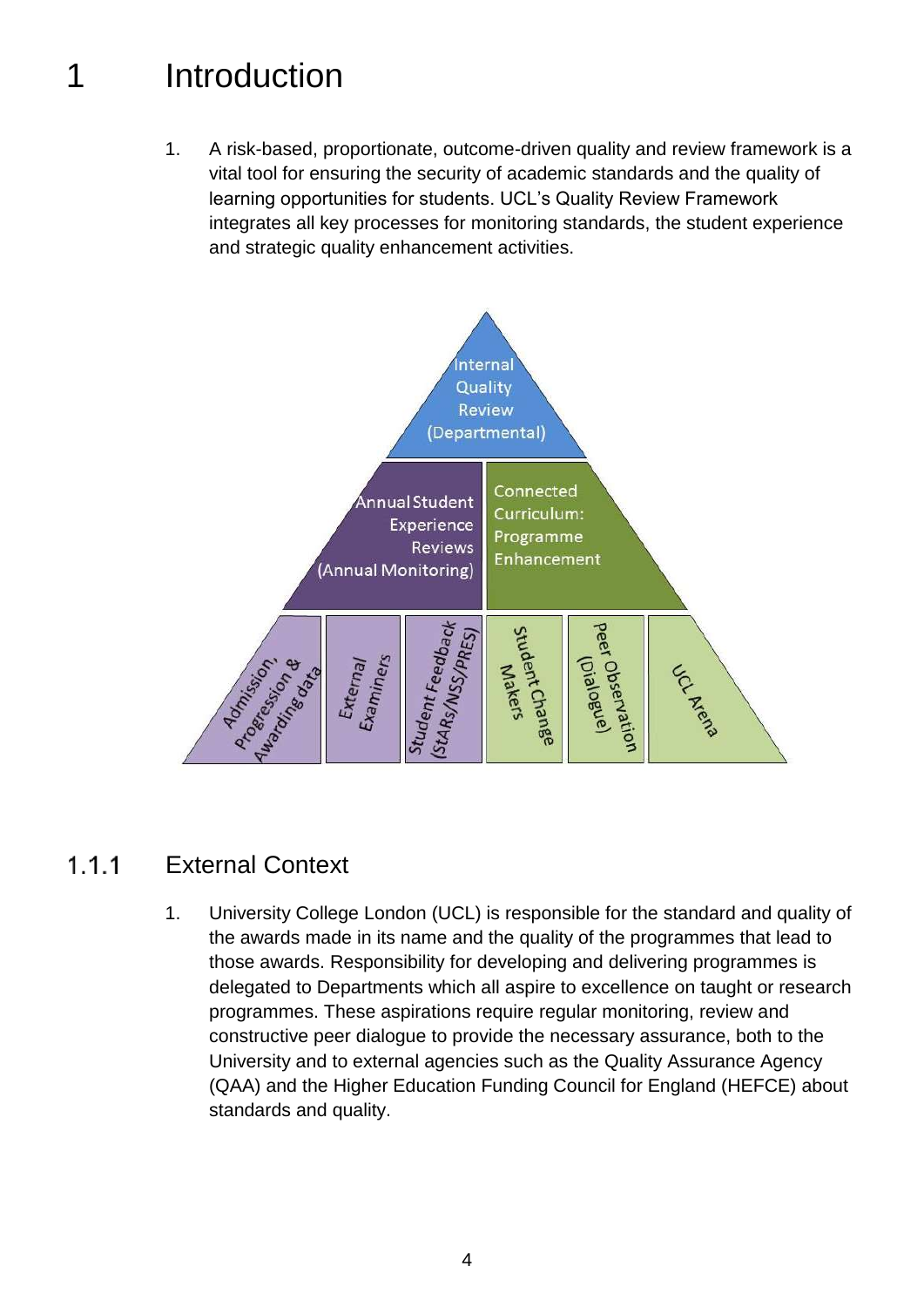#### $1.1.2$ Purpose of the Framework

- 1. The Quality Review Framework should provide assurance to UCL of the following:
	- Faculties and Departments have strategic oversight of, and take responsibility for, the academic standards and quality of their programmes, which includes undergraduate, postgraduate taught and graduate research programmes (including professional doctorates).
	- All students are treated fairly, equitably and as individuals.
	- Students have the opportunity to contribute to shaping their learning experience.
	- Students are properly and actively informed at appropriate times of matters relevant to their programmes of study.
	- There is sufficient external involvement in the design, approval and review of the curriculum.
	- Staff are supported to deliver high quality student experiences.
	- Innovation and creativity in the design and delivery of the curriculum is actively supported.

#### Principles Underpinning the Framework  $1.1.3$

- 1. The following principles underpin the entire Quality Review Framework:
	- Processes for monitoring quality ought to be proportionate to the risk to the student experience and academic standards.
	- The framework must ensure that the student interest is being served.
	- The framework should respect the academic expertise and administrative professionalism of staff in Departments and faculties.
	- Students should be engaged in all elements of the framework.
	- Processes must be conducted in a consistent and systematic fashion and be underpinned by robust, high quality data.
	- The framework should encourage and promote enhancement and sharing good practice.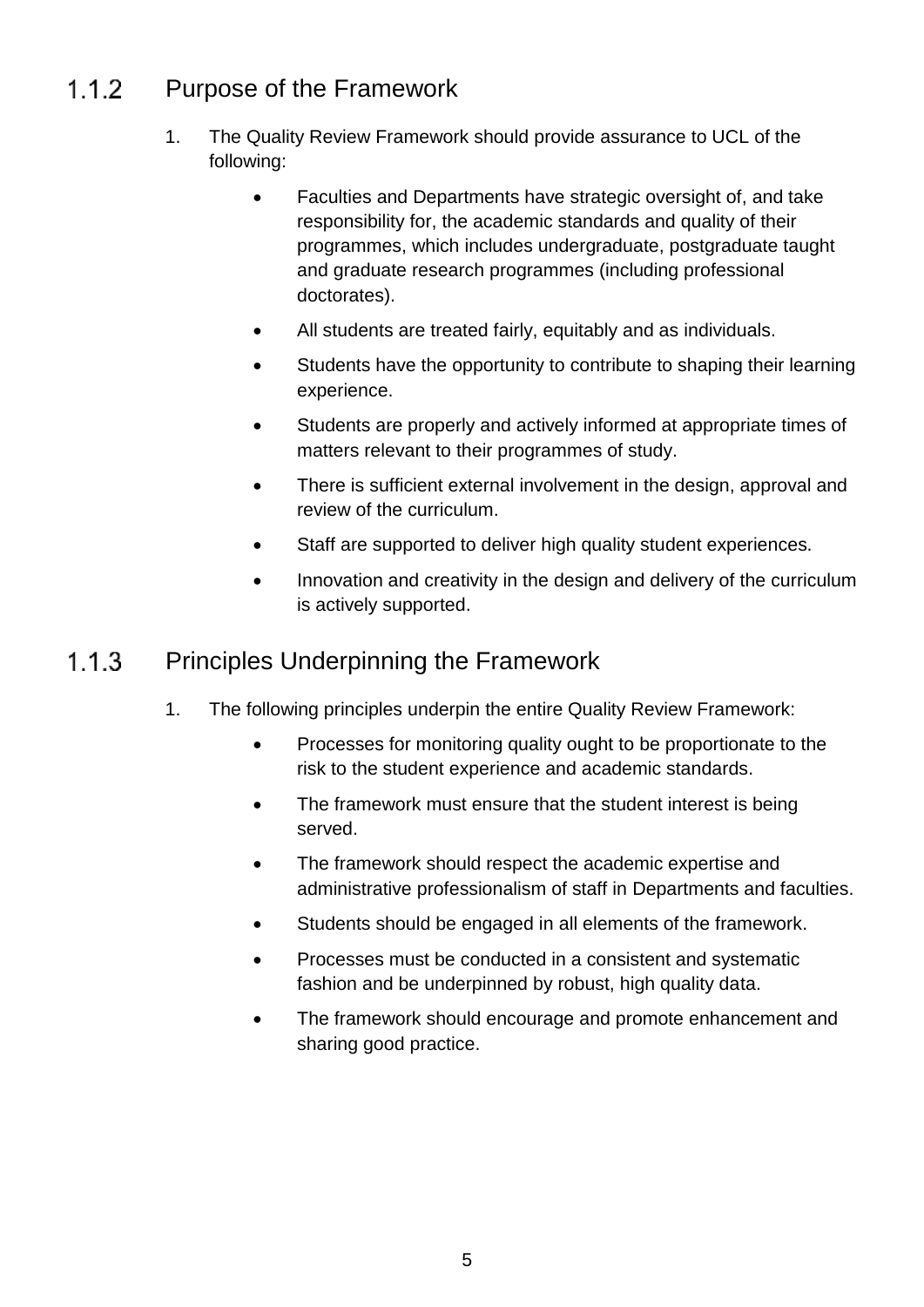## <span id="page-5-0"></span>2 Annual Student Experience Review (ASER)

#### <span id="page-5-1"></span> $1.2$ Purpose of ASER

- 1. UCL's Annual Student Experience Review (ASER) draws together monitoring activities (data review, External Examiner Reports, student surveys, NSS Action Planning) that are extended throughout the year into an annual 'health check' exercise for undergraduate (UG), postgraduate taught (PGT) and postgraduate research (PGR) provision. ASERs provide an opportunity to:
	- Monitor each Department's scrutiny of student datasets and subsequent action plans;
	- Reflect annually on risks and weaknesses, identifying action to be taken forward where necessary;
	- Review processes and engagement with University quality assurance and quality enhancement policies;
	- Discussing departmental and faculty engagement with key strategic education priorities;
	- Providing a formal opportunity for Education Committee and Research Degrees Committee to discuss student experience matters including the programme portfolio and the effectiveness of the response to student feedback;
	- Review academic partnership activity (including student exchanges/study abroad);
	- Review common themes emerging from External Examiner reports;
	- Providing an opportunity to identify good practice worthy of wider dissemination.
- <span id="page-5-2"></span>2. UCL recognises that the process of reviewing taught and research degree provision is iterative, and that much of this business takes place at different times and through a variety of mechanisms during the monitoring year. Responsibility for reviewing such provision is devolved to Departments and Faculties and, for this procedure to work, it is important that Departments and Faculties are able to identify concerns:
	- a) That apply to a particular programme or discipline (PGR);
	- b) That are common to a number of its programmes or disciplines and to take timely and appropriate action.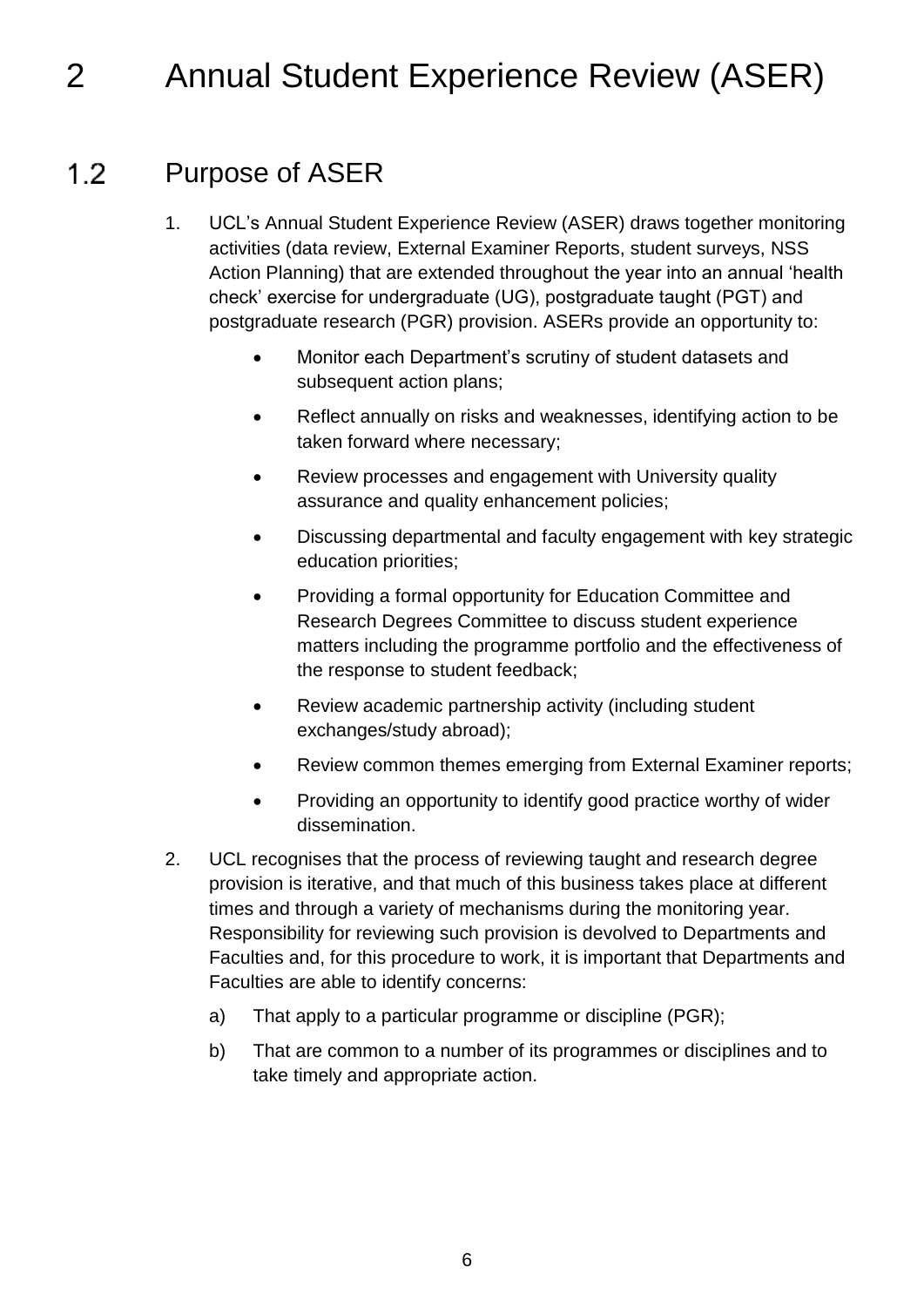#### Publication and Circulation of ASER Data  $1.3$

- 1. Each year, Academic Services' Student Data Services Department will prepare datasets for each UCL Department containing information on:
	- Student Profile (Male, Female, Home, EU, Overseas, Ethnicity, WP)
	- Admissions
	- Progression
	- Average Student Achievement
	- Final Classification
	- **•** Submission
	- Referral
	- Completion
- 2. These datasets will then be analysed by Student Data Services. Each year, the data will be additionally analysed in accordance with an agreed theme, such as the achievement of Black or Minority Ethnic (BME) students or those from non-traditional academic backgrounds.
- 3. These measures will be used in conjunction with data from a number of other sources: Additional sources will include:
	- External Examiners' Reports
	- External survey results (NSS, PTES, PRES)
	- Feedback from internal surveys (e.g. SEQs)
	- Employability statistics (DHLE)\*
- 4. Consideration of the analysed datasets will be the task of a Quality Review Sub-Committee of Education Committee. Once these have been considered, reports will be sent to Heads of Department, copied to Faculty Deans and Faculty Tutors. They will be expected to respond to and explain performance in any area highlighted by the analysis conducted by QRSC in an evaluative report and to write a Development and Enhancement Plan [see Annex 6.1.3 ASER Template for reporting templates].
- 5. There will be three issues of data per academic session and three ASER Development and Enhancement Plans:
	- Undergraduate data sets will be available for information at the end of July (no action need be taken by modules, programmes or Departments at this point) and reports and Development and Enhancement Plan templates circulated to Departments and Faculties by the end of August.
	- Postgraduate data sets will be available at the end of November and reports and Development and Enhancement Plan templates circulated to Departments and Faculties by the end of November.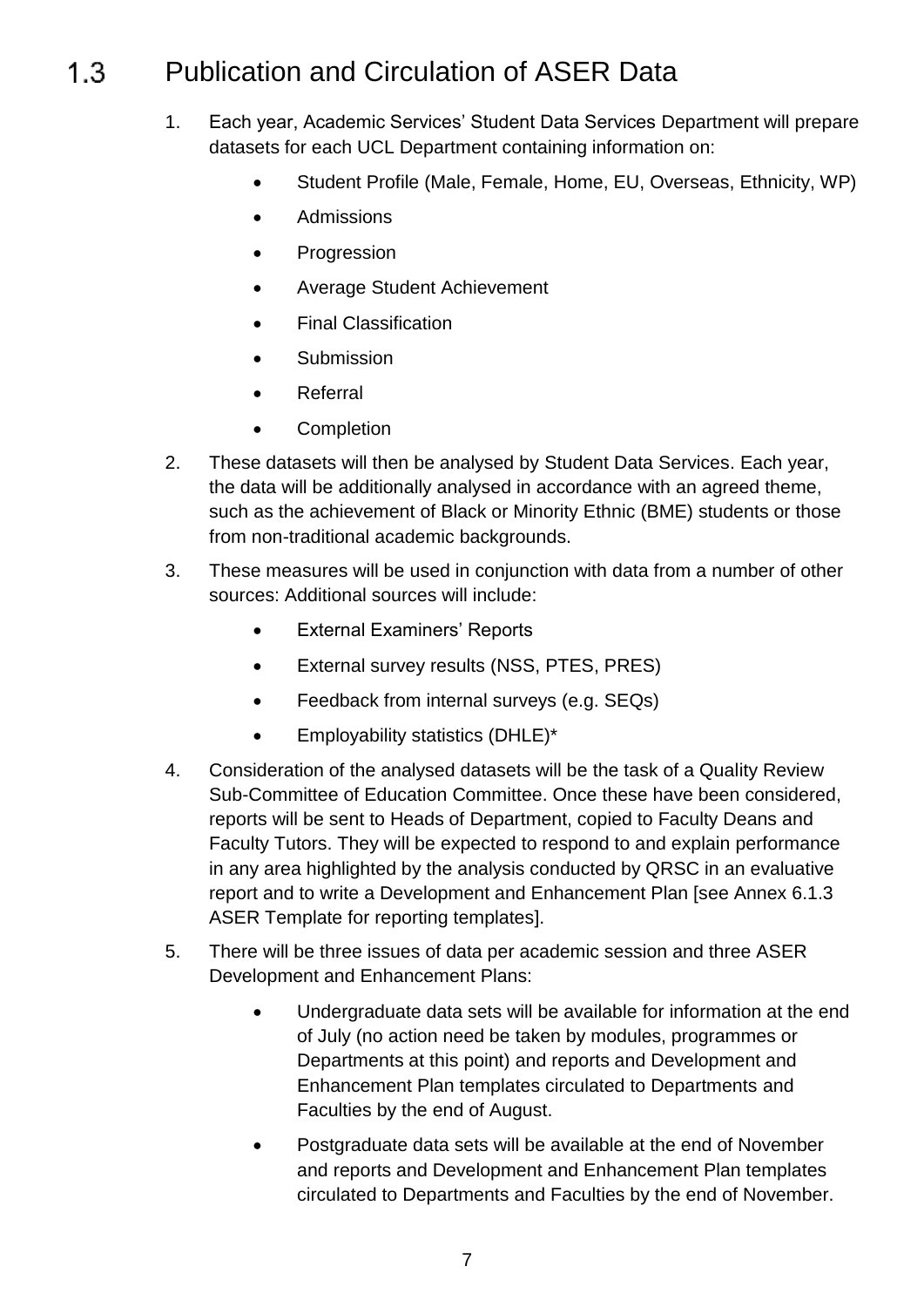- \*In 2015-16 there will be a pilot of a combined Doctoral Planning and PGR ASER process. A PGR reporting template and guidance will be issued shortly. This full PGR ASER will be rolled out to Departments UCL-wide in 2016-17. For 2015-16, the Doctoral Planning Process will take place as per last year.
- 6. See Annex 6.1.1 ASER Main Steps Undergraduate and Annex 6.1.2 ASER Main Steps Taught Postgraduate for more details.

## **DHLE\* Data**

7. UCL acknowledges that time lapses in the production of each cohort of DLHE data means that cohorts will not correlate and cannot be compared (i.e. there will be no direct relationship between the DLHE data produced for evaluation in 2015 and the graduating cohort but Departments are expected nonetheless to evaluate their own performance in the DHLE survey and will have to work with the most recent complete dataset available.

#### <span id="page-7-0"></span> $1.4$ The Role of the Quality Review Sub-Committee

1. As noted in Section 2.2 Publication and Circulation of ASER Data, consideration of the datasets produced and analysed by Student Data Services will be undertaken by a Quality Review Sub-Committee (QRSC) of Education Committee (EdCom). The QRSC will be responsible for setting themes and identifying institutional risk areas for Departments to consider and respond to. These Reports and Development and Enhancement Plans produced by Departments and approved by Faculties will also be discussed by DTCs and SSCCs before being submitted to the Secretary of the QRSC for discussion by QRSC once completed. This discussion will focus on the Development and Enhancement Plans and the QRSC will be charged with approving them and with checking with Faculties that all actions have been appropriately followed up. It will operate in a similar way to the IQR Panel, with faculty representatives invited to these meetings to discuss the Development and Enhancement Plans.

## <span id="page-7-1"></span> $1.5$ ASER Evaluative Reports and Development & Enhancement Plans

1. The QRSC will send the QRSC digest of the ASER dataset to each Department, accompanied by templates for an Evaluative Report and Development and Enhancement Plan (see Annex 6.1.3 ASER Template). This will be copied to Faculties, and will highlight issues raised (i.e. areas where performance has raised concerns or where there is good practice which could be useful for wider dissemination). This must be completed by each Department, discussed by the Departmental Teaching Committee (DTC) and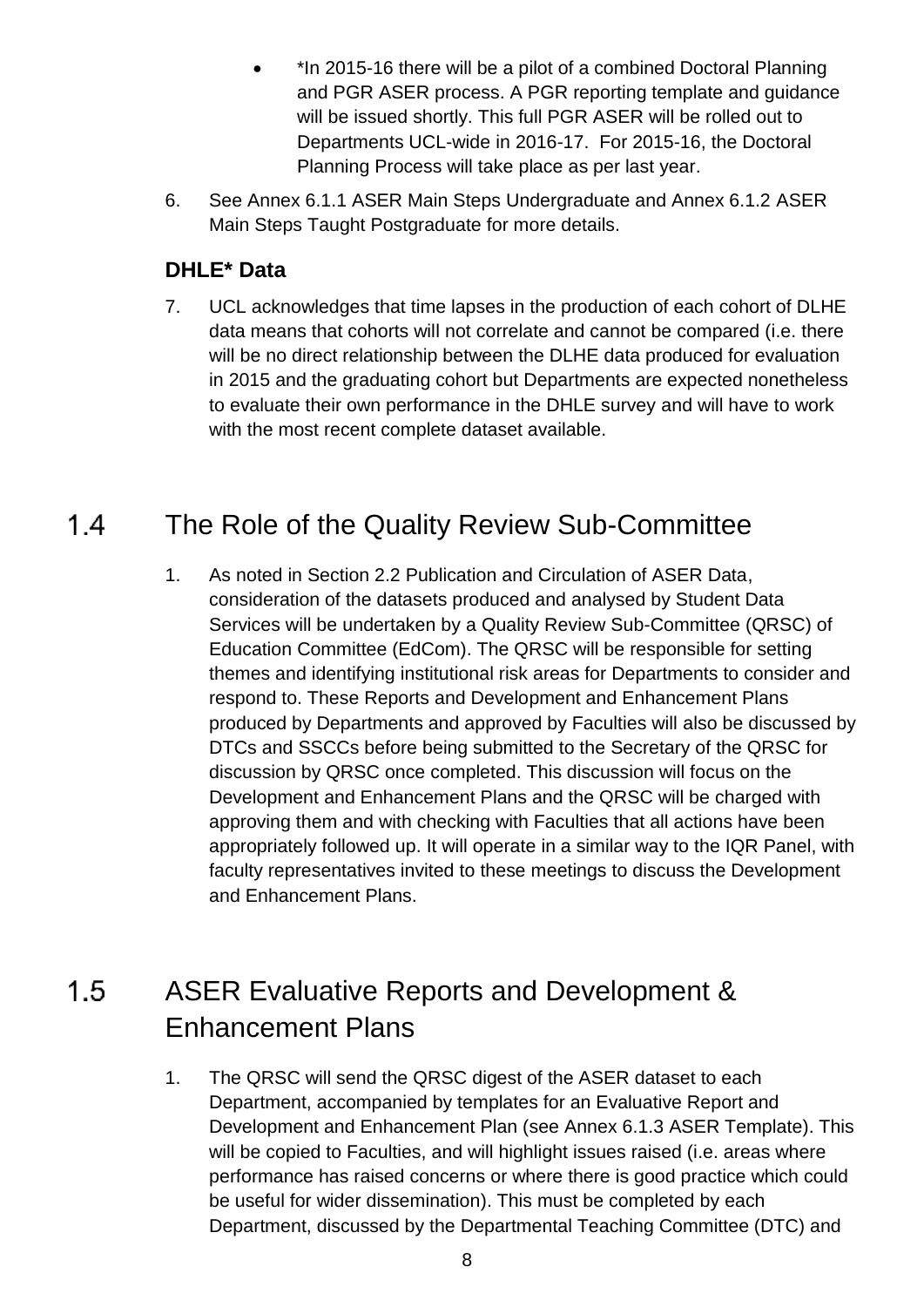Departmental Staff Student Consultative Committee (SSCC) and scrutinised and signed off by the Faculty Teaching Committee before being submitted to the Secretary of the Quality Review Sub-Committee of EdCom. See Annex 6.1.1 ASER Main Steps Undergraduate and Annex 6.1.2 ASER Main Steps Taught Postgraduate for timelines.

2. Actions detailed in the Development and Enhancement Plan should be precisely stated, ensuring that they are measurable and achievable. Where more than one person is listed against an action it should be clear who is the lead and is responsible for completion. The Development and Enhancement Plan should include the date on which it was subject to Faculty scrutiny (i.e. at which FTC meeting). The Development and Enhancement Plans will form the basis of discussion at the Quality Review Sub-Panel meeting. FTC minutes must clearly record discussion of the ASERs and any outcomes or actions resulting from this.

#### <span id="page-8-0"></span> $1.6$ ASER and Dissemination of Good Practice

1. An important aim of ASER should be to promote enhancement and to disseminate good practice, not only within the Faculty, but also across UCL. It is therefore important that good practice is considered and recorded for all provision. This will then be referred to the Centre for the Advancement of [Learning and Teaching \(CALT\)](http://www.ucl.ac.uk/calt) for further development and dissemination.

#### <span id="page-8-1"></span> $1.7$ Publication of ASER Reports

- 1. ASERs and their associated Evaluative Reports and Development and Enhancement Plans, once approved by the QSRC, should be published on either departmental or faculty intranet sites, for viewing by UCL staff and students. They should also be made available to External Examiners.
- 2. Before publication, it is requested that colleagues exclude anything from their ASERs that could identify individuals. They are therefore asked not to name course tutors or individual students.

#### <span id="page-8-2"></span> $1.8$ ASER and the National Student Survey

1. The NSS data (for UG students only) is available on or around 12 August each year. It is analysed by the Office of the Vice-Provost (Education and Student Affairs) and a digest of the data for each Department, will be sent to each Department (only those with UG students) as part of the ASER package of data and information. The NSS Digest will comprise: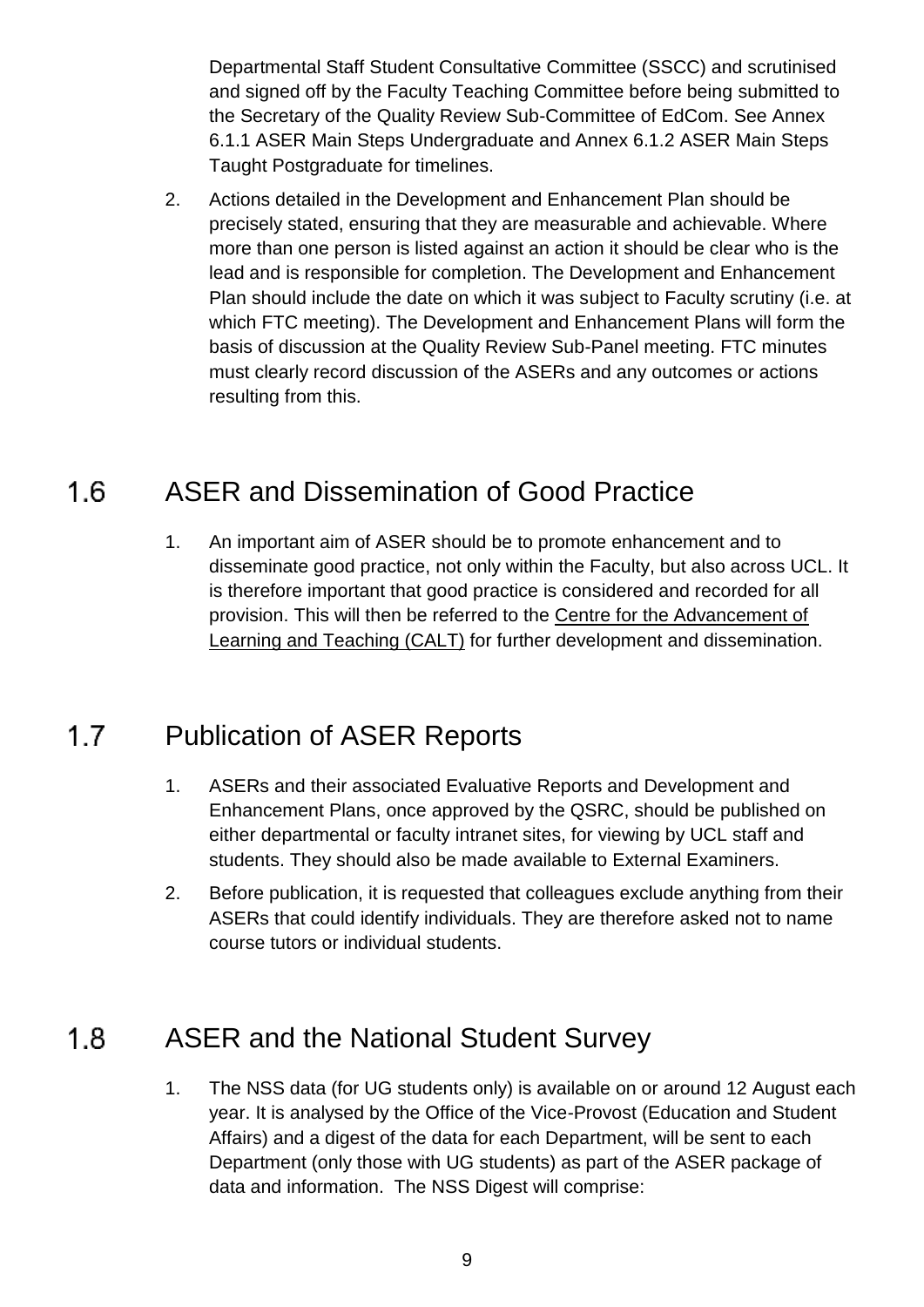- Subject Overview of students satisfied (%)
- Longitudinal Data
- Main NSS Data
- Competitor Institutions' Data
- Student Comments

#### <span id="page-9-0"></span>1.9 ASER and Student Evaluation Questionnaires

- 1. The proforma for Departments to summarise the information arising from consideration of SEQs has been designed to provide a clear overview of the main matters of interest arising from the analyses of the SEQs and any action taken. It can be found at Annex 6.1.4 ASER Departmental SEQ Summary. The SEQ summary should inform the Department's Report and Development and Enhancement Plan.
- 2. The following points should be considered in completion of the proformas for departmental and faculty consideration of the SEQ data:
	- i. It is advisable that analysis of the SEQs is conducted by Departments and academic units in time for the beginning of the following academic session;
	- ii. The departmental proformas should be submitted, as part of the ASER Development and Enhancement Plan to the DTC and the SSCC and FTC.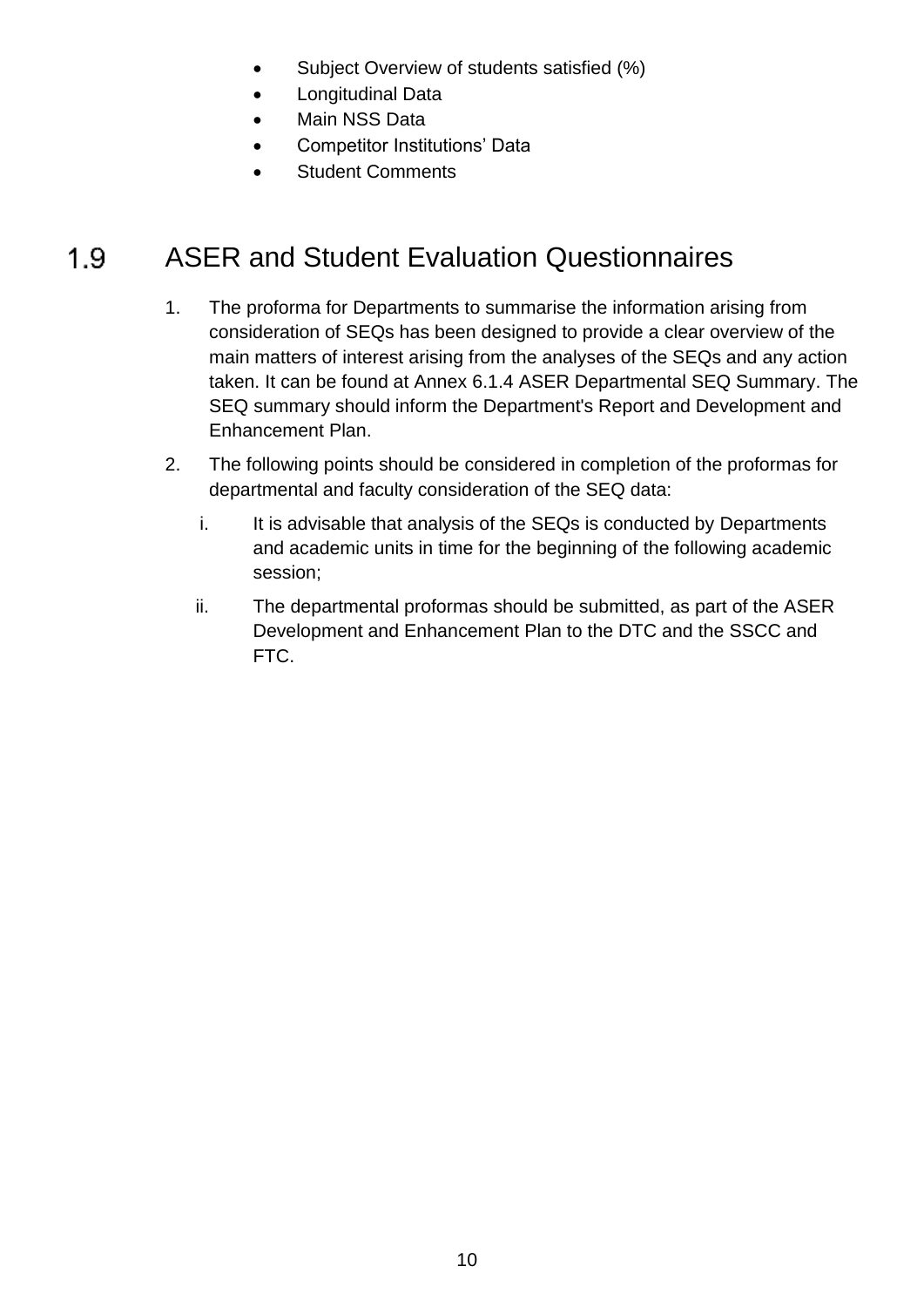## <span id="page-10-0"></span>3 Internal Quality Review (IQR)

#### $3.1$ Key to Abbreviations

<span id="page-10-1"></span>

| <b>AC</b>    | <b>Academic Committee</b>                           |
|--------------|-----------------------------------------------------|
| <b>CALT</b>  | Centre for the Advancement of Learning and Teaching |
| <b>DEOLO</b> | Departmental Equal Opportunities Liaison Officer    |
| <b>DTC</b>   | <b>Departmental Teaching Committee</b>              |
| EdCom        | <b>Education Committee</b>                          |
| ELE          | <b>E-Learning Environments</b>                      |
| FT.          | Full-time                                           |
| <b>FTC</b>   | <b>Faculty Teaching Committee</b>                   |
| <b>FTE</b>   | Full-time equivalent                                |
| <b>IQR</b>   | <b>Internal Quality Review</b>                      |
| IT           | <b>Information Technology</b>                       |
| <b>LTS</b>   | Learning and Teaching Strategy                      |
| <b>PSRB</b>  | Professional, Statutory and Regulatory Body         |
| <b>PT</b>    | Part-time                                           |
| QME          | <b>Quality Management and Enhancement</b>           |
| <b>RDC</b>   | <b>Research Degrees Committee</b>                   |
| <b>SES</b>   | Self-evaluative Statement                           |
| <b>StARs</b> | <b>Student Academic Representatives</b>             |

#### <span id="page-10-2"></span> $3.2$ Introduction

l

1. Internal Quality Review is UCL's central academic quality management and enhancement process. IQR is a rolling programme of peer review, in which all academic units of  $UCL<sup>1</sup>$  (as well as a small number of interdepartmental degree

<sup>&</sup>lt;sup>1</sup> Except where otherwise indicated, 'Department', in the context of these guidelines, means 'the unit of activity being reviewed'; this will in most cases mean an academic department of UCL or an interdepartmental degree programme, although 'Department' in these guidelines also subsumes relevant academic units which are not formally academic Departments established by Council.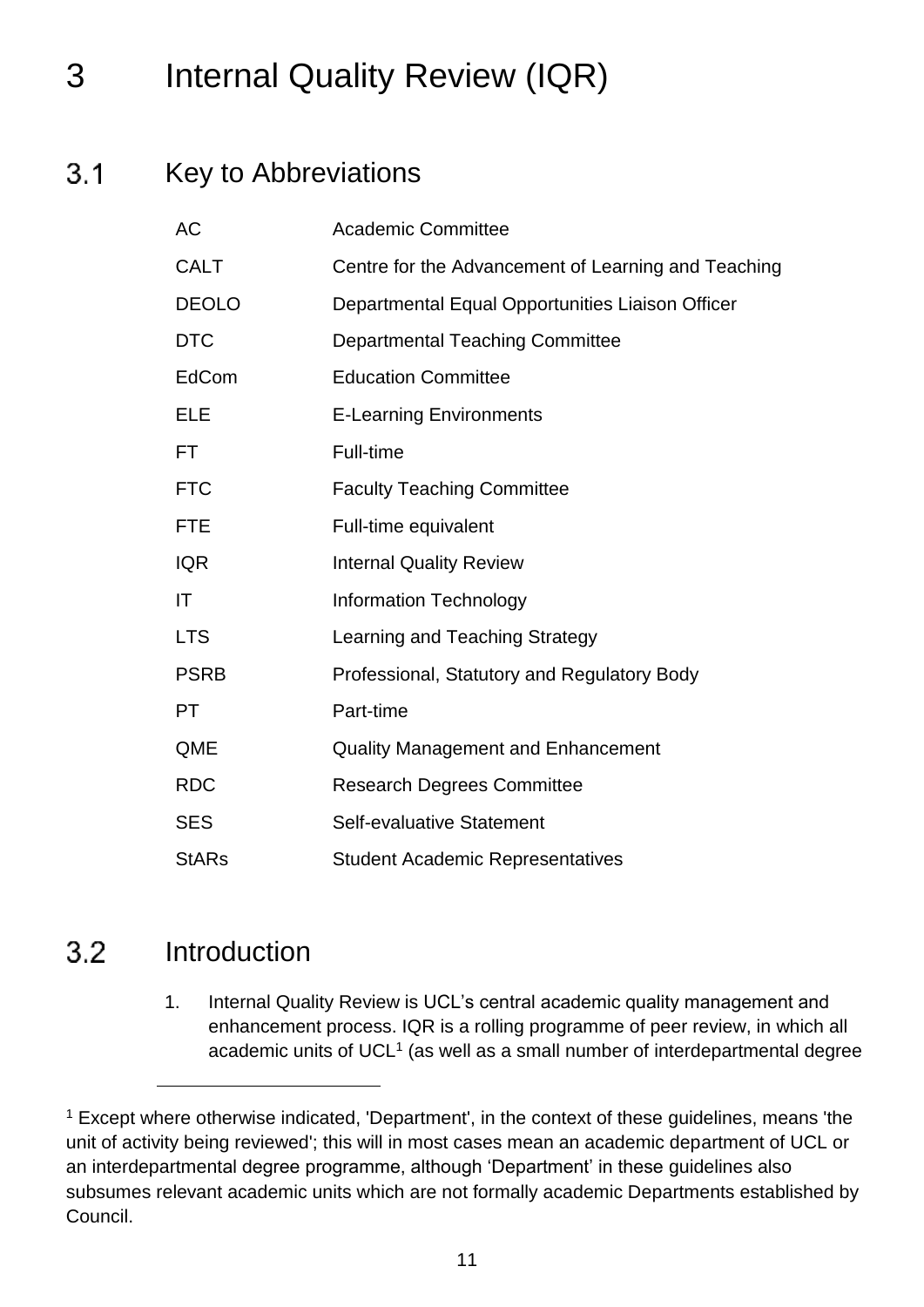programmes) are reviewed on a six-yearly cycle. See Annex 6.2.1: Internal Quality Review Schedule 2013-14 to 2018-2019.

2. An important purpose of IQR is to review a Department's operations in relation to statements of policy and good practice which appear in the UCL Academic Manual. IQR is concerned with reviewing not the academic content of programmes but rather a Department's management of its programmes and their constituent modules, of its learning resources, of its staff development arrangements, and of its students' educational experience. IQR also aspires to be a genuinely developmental process which provides an opportunity for Departments to review and, in partnership with the review team, identify ways of enhancing their existing QME structures and systems.

#### <span id="page-11-0"></span> $3.3$ Summary of IQR

- 1. Each IQR comprises seven main stages:
	- i) Submission by the Department to the review team of a self-evaluative statement, with a list of supporting documentary evidence (which should, in order to minimise any burden on the Department, be made available electronically e.g. on the Department's website, on a memory stick or CD Rom etc.).
	- ii) Scrutiny of the SES and supporting evidence by the review team.
	- iii) A visit by the review team to the Department, normally lasting one working day when interviews with relevant staff and students of the Department take place.
	- iv) Production of an IQR report.
	- v) Preparation by the Department of a preliminary plan of action to be taken in response to the recommendations contained in the IQR report.
	- vi) A meeting between the review team and the Department at an agreed point after the review (and after the IQR report has been finalised). The main purpose of the meeting is to discuss the Department's preliminary plan of action in response to the findings of the review team as set out in their report [see also Section 3.12 Follow-Up].
	- vii) Subsequent consideration by the Internal Quality Review Panel of (i) the IQR report and (ii) the Department's action plan.
- 2. Approximately one year after the IQR visit to the Department has taken place, the Head or a nominated representative of the Department will attend the meeting of the IQR Panel which considers the report and action plan; the Head or other representative of the Department will be invited to discuss with the Panel at that meeting the report and the progress which the Department has made in implementing the recommendations. The Head or representative will then be invited to comment on the IQR process itself.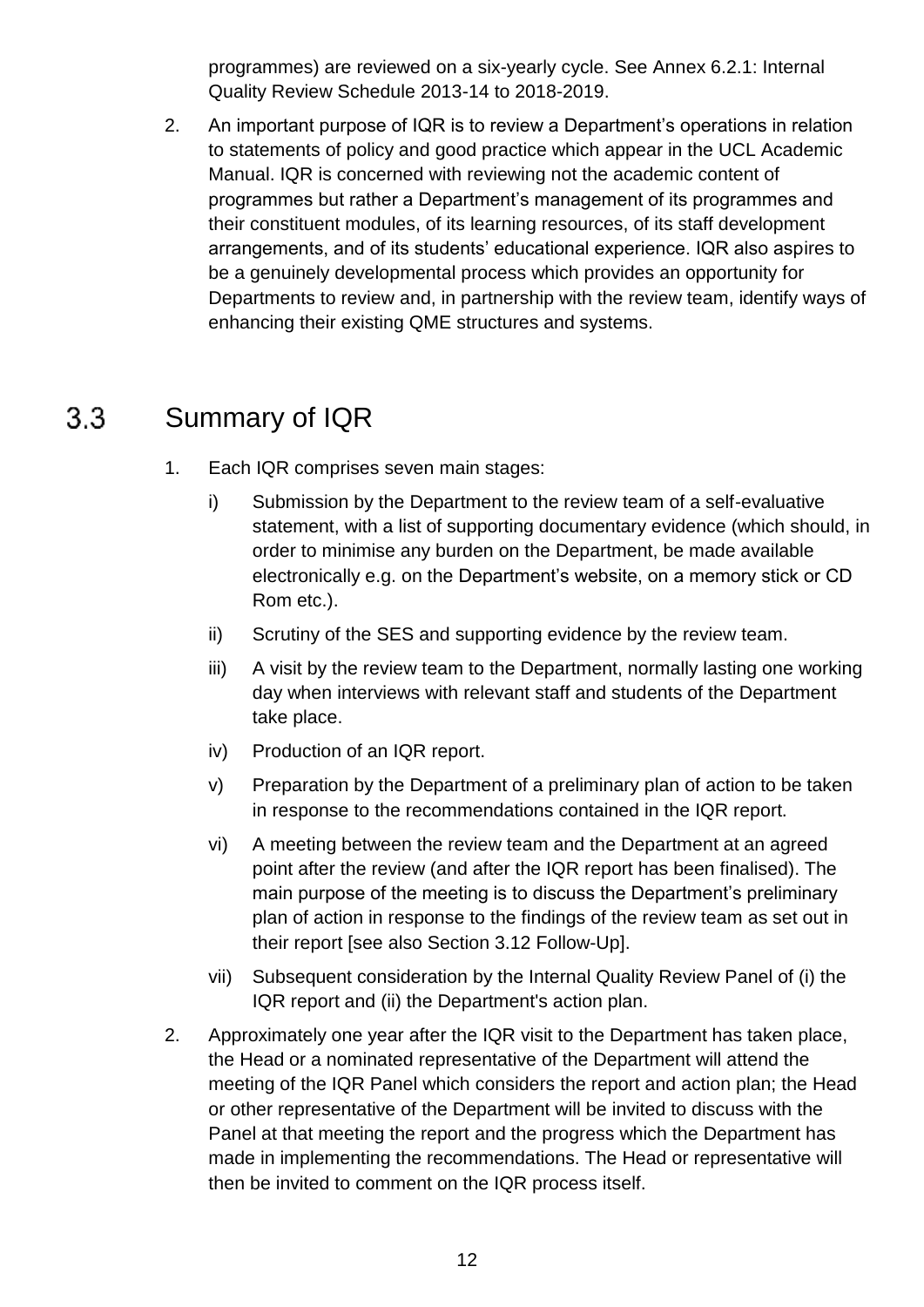3. Approximately two years after the original IQR visit, the Department will be asked to submit to the Panel a written update on its continued progress in implementing its action plan [see also Section 3.13 IQR Panel/ QRSC].

#### <span id="page-12-0"></span>The Review Team 3.4

l

- 1. The review team will normally comprise five reviewers and an administrative secretary. Three reviewers will be members of staff of UCL, one will be a student reviewer and one an external reviewer. The members of review teams will be appointed by the Quality Review Sub-Committee of Education Committee.
	- i) At least two of the UCL staff reviewers will be academic members of staff.
	- ii) The external reviewer will be a senior member of staff, either academic or administrative, of another institution of higher education.
	- iii) The student reviewer will be a Student Academic Representative (StAR) nominated by the UCL Union.
- 2. QRSC will nominate one of the internal reviewers to serve as team leader. The role of the team leader is:
	- i) In advance of the review visit, to provide a first point of contact and advice for the administrative secretary and a point of contact and advice, via the secretary, for other members of the team (including the external reviewer).
	- ii) To chair the review team's planning meeting. In the planning meeting, the team leader will also propose that particular members of the review team take responsibility for shaping the team's agenda in particular areas being explored by the team. The team leader is not, however, expected to be solely responsible for, e.g., reading the SES or other briefing material or asking questions during interviews on the review visit; these are all shared responsibilities of all members of the review team.
	- iii) During the review visit, to introduce other members of the team and explain briefly the purpose of the visit at the start of each interview with staff or students.
	- iv) At the end of the review visit, to make an oral report to the Head of Department<sup>2</sup> summarising the review team's main findings and conclusions [see Section 3.10 Oral and Written Feedback to the Department].
	- v) After the review visit, formally to approve the IQR report once a draft of this has been agreed by all other members of the review team and by the Department reviewed.

 $2$  Except where otherwise indicated, Head of Department should be understood as meaning the Head of the academic unit or, where the subject of the IQR is an interdepartmental degree programme, the Programme Co-ordinator.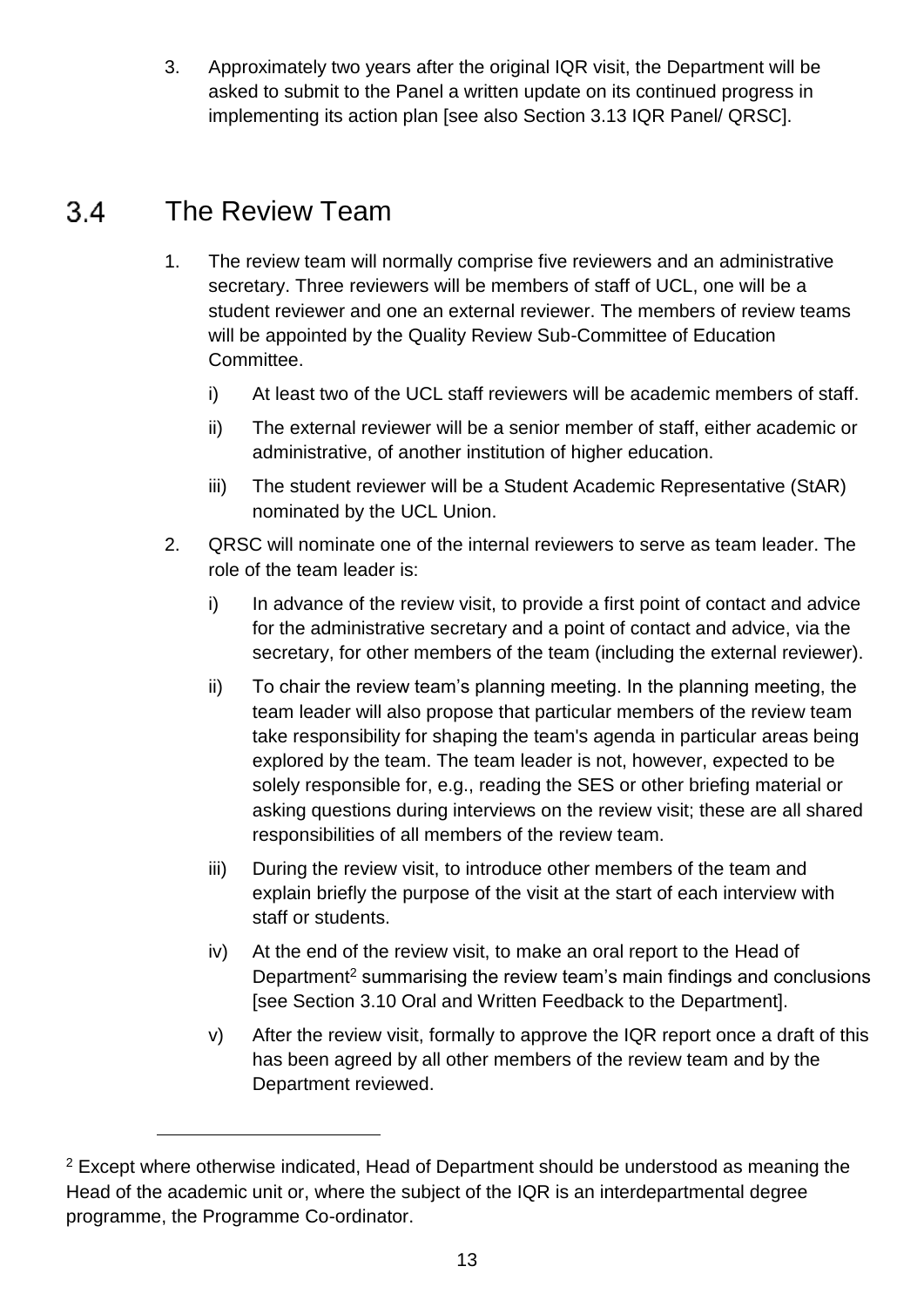- vi) To chair a meeting between the review team and the Department at an agreed point after the review (and after the IQR report has been finalised). The main purpose of the meeting to is to discuss the Department's preliminary plan of action in response to the findings of the review team as set out in their report.
- 3. All internal members of the review team, including the administrative secretary, will have received formal briefing in advance of undertaking an IQR [see also Section 3.6 Preliminary Briefing].
- 4. The external reviewer will undertake:
	- i) To read the SES
	- ii) To attend the planning meeting of the review team prior to the review visit [see Paragraph 3.7.5];
	- iii) To participate fully in interviewing staff and students during the review visit;
	- iv) To make an appropriate contribution to the preparation of the IQR report;
	- v) To attend, if practicable, the follow-up meeting with the Department [see Section 3.12 Follow-Up].
- 5. Given that IQR is not intended to review programme or curricular content but to explore issues relating to, inter alia, the management of programmes, neither the internal members nor the external member of the review team will normally be specialists in the subject(s) offered by the Department being reviewed. Internal members of the review team should not normally be members of staff from the same Faculty as that of the Department being reviewed.
- 6. The administrative secretary will normally be a member of staff of Academic Services, Student and Registry Services. The administrative secretary will:
	- i) Liaise with the Department concerned on behalf of the review team in advance of the visit.
	- ii) In consultation with the Department and reviewers agree a date for the review team's visit to the Department and then devise the overall timetable for the conduct of the IQR, including deadlines for, or dates of, the key stages in the process.
	- iii) Receive from the Department its SES in electronic form, (e.g. on the departmental website, on a memory stick or CD Rom etc.) which will either (i) contain within the text of the document links to supporting material which is available on the Department's website or (ii) contain a separate index of links to supporting material.
	- iv) Ensure that for authorised users this electronic departmental information is saved and electronically archived so that handbooks and other items from previous years are still accessible for the IQR team. The websites for each Department must be archived or a Sharepoint site used to store all documentation reviewed for the purposes of maintaining an audit trail.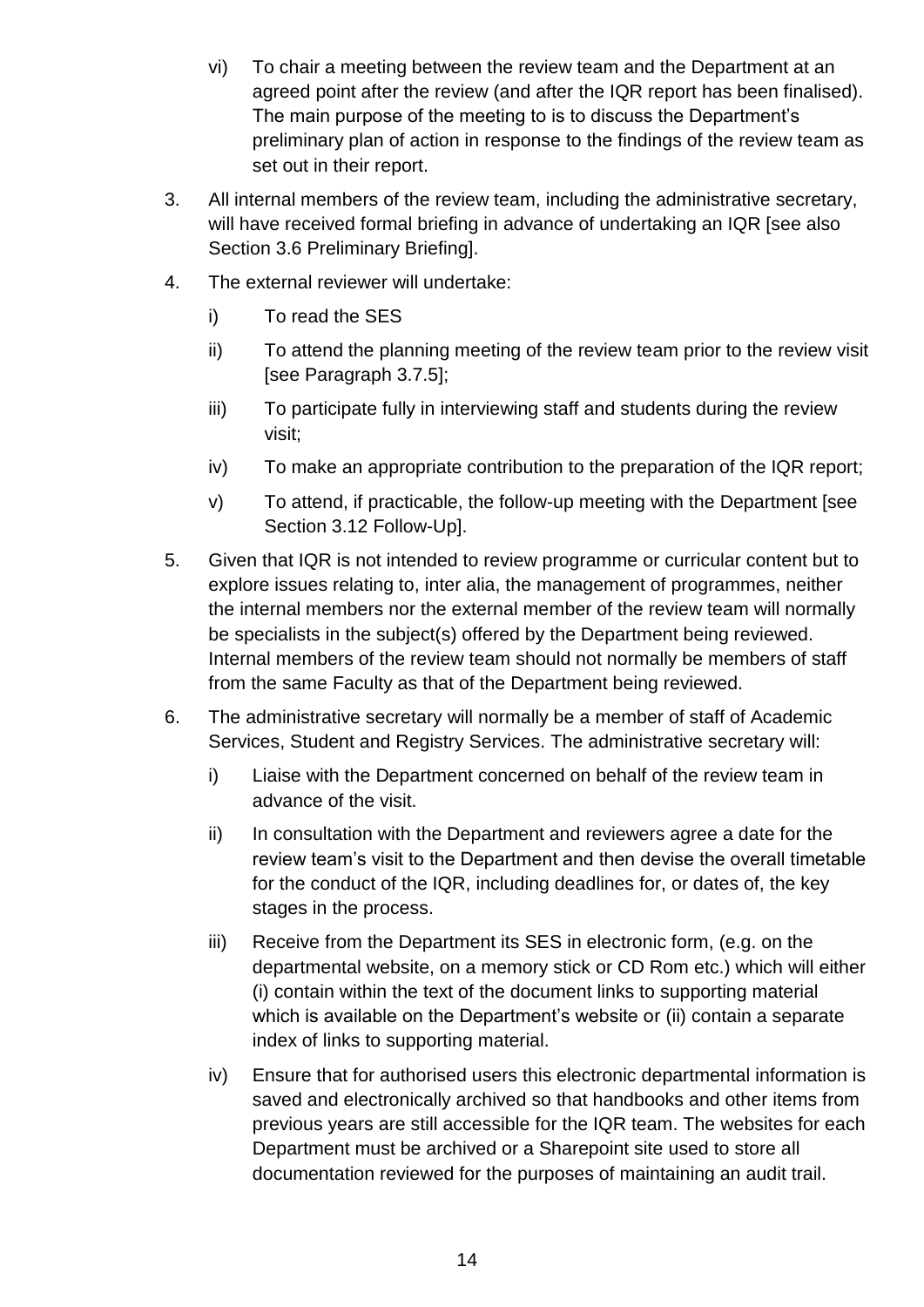- v) Discuss and confirm during the departmental briefing, the most efficient means of providing the SES and supporting material with the Department concerned.
- vi) Discuss and confirm with the Department in advance how access to any departmental intranet sites for (i) UCL staff and (ii) external reviewers will be obtained.
- vii) Confirm with individual team members the format in which they wish to receive the SES and supporting material; i.e. in hard or soft copy.
- viii) Read the SES and supporting material and prepare a report for the review team in advance of its planning meeting. The administrative secretary's report will not be a précis of the SES, but an analysis of the SES and supporting material. This analysis will provide the reviewers with an initial indication of the following:
	- a) Those areas where the Department's policies and procedures appear to be fully in accordance with UCL policy and/or good practice as set out in the UCL Academic Manual and which therefore might not be priority areas for discussion with the Department during the review visit (although the review team might still wish to ask questions in these areas when meeting the Department's staff and students in order that the Department might be allowed to demonstrate the quality of its approach. Also, these areas might contain elements of good practice for wider dissemination).
	- b) Those issues which the review team might wish to explore in further detail, either because it is not clear from the SES and supporting material whether departmental policy and/or procedure accords with UCL policy and/or good practice or because the Department itself has raised significant issues which it wishes to discuss with the review team; such issues should be regarded as constituting the 'core' areas to be examined during the IQR.
- i) Provide the review team with a copy of the previous IQR report on the Department and the associated action plan (where these are available). Teams will wish to assure themselves that all actions from the previous review have been implemented. Issues which have resulted in a previous recommendation of any strength, but in particular those which have been graded as 'necessary' and which have not been implemented should be fully re-explored in the current IQR and, if these have not been not fully addressed, automatically given a 'necessary' recommendation [see Section 3.11 The IQR Report].
- ii) Take notes of interviews during the visit and ask questions during interviews).
- iii) Draft for approval by the reviewers and transmission to the Head of Department, etc., a summary of the main findings of the review team [see Section 3.10 Oral and Written Feedback to the Department]; be responsible for drafting [see Section 3.11 The IQR Report] and coordinating the production of the IQR report.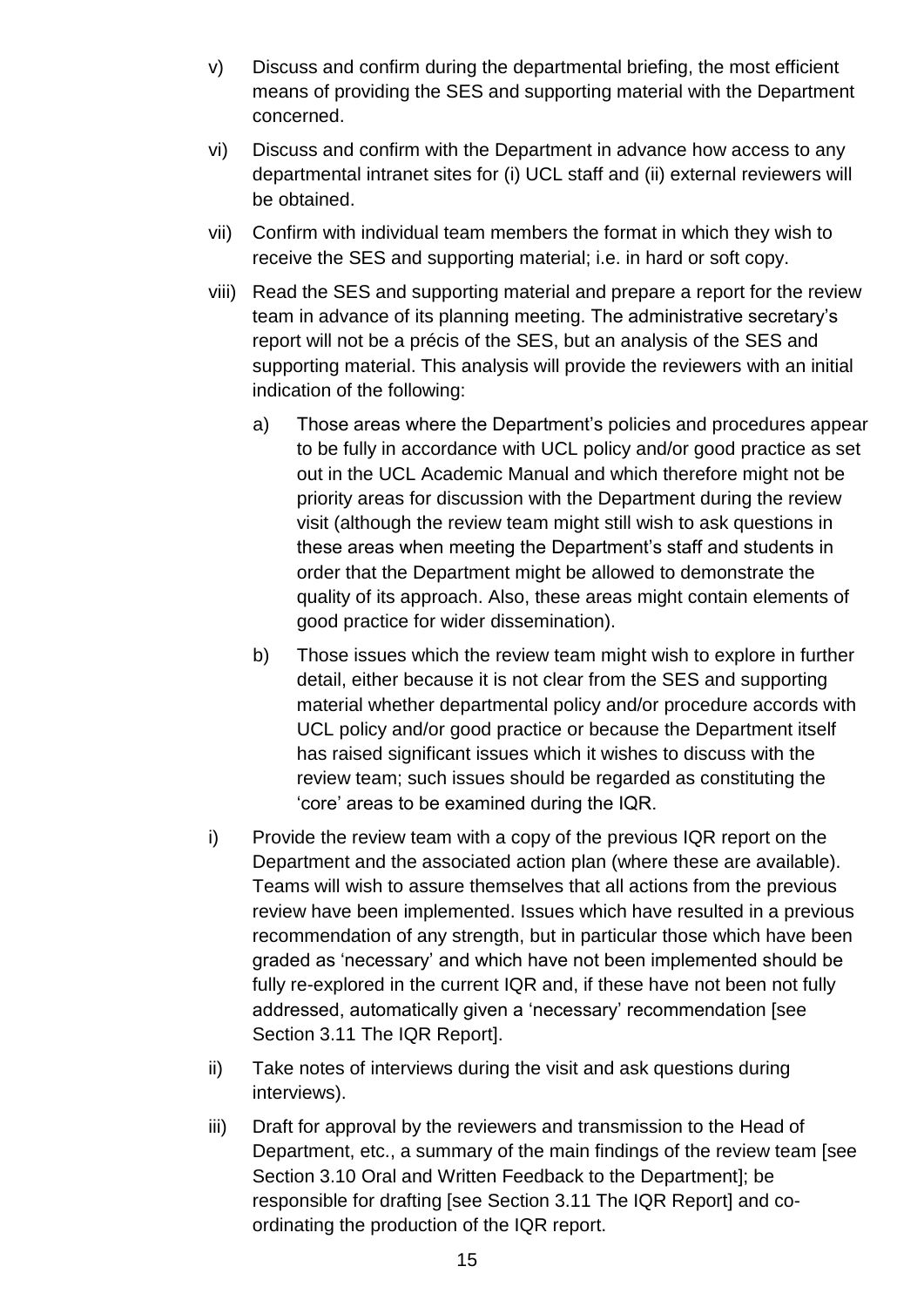#### <span id="page-15-0"></span>Departmental Contact 3.5

1. The Head of Department/Programme Co-ordinator may nominate a colleague (either academic or administrative) as a Departmental Contact. The Contact's essential role will then be to co-ordinate preparations within the Department for the review visit on behalf of the Head of Department. This will include practical arrangements for the visit, such as the provision of documentation, the drawing up of the visit timetable etc. The Departmental Contact can also help to ensure that the review team, who will not normally include subject specialists, has an adequate understanding of the particular nature of the Department in advance of the visit to the Department.

#### <span id="page-15-1"></span> $3.6$ Preliminary Briefing

- 1. At the start of the IQR process each year, Academic Services officers will make arrangements to brief each of the following groups:
	- Heads of Department and/or Departmental Contacts, etc., in the academic units to be reviewed during the coming academic year.
	- New IQR reviewers, including new external reviewers and student reviewers.
	- Administrative secretaries to IQR teams.

#### <span id="page-15-2"></span> $3.7$ The Self-Evaluative Statement

- 1. The SES offers an important opportunity for the Department to shape the agenda of the review team. The SES should discuss both strengths and weaknesses in the Department's provision.
- 2. The SES should be completed by the Department according to the format set out at Annex 6.2.2 Guidance on the Composition of the SES. It should be submitted electronically e.g. via a departmental website or on a memory stick or CD Rom to the administrative secretary to the review team, for receipt at least five working weeks before the date of the review team's visit to the Department. Before finalising the SES, the Department may, if it wishes, invite preliminary comments from the team leader on a draft version of the document (to be submitted to the team leader via the administrative secretary).
- 3. Departments should issue the draft SES to the Departmental Teaching Committee for approval, before the document is submitted to the review team. Departments should also consult staff and students more widely in the process of developing the SES. Departments should ensure that the final version of the SES is received by the DTC and the Departmental Staff-Student Consultative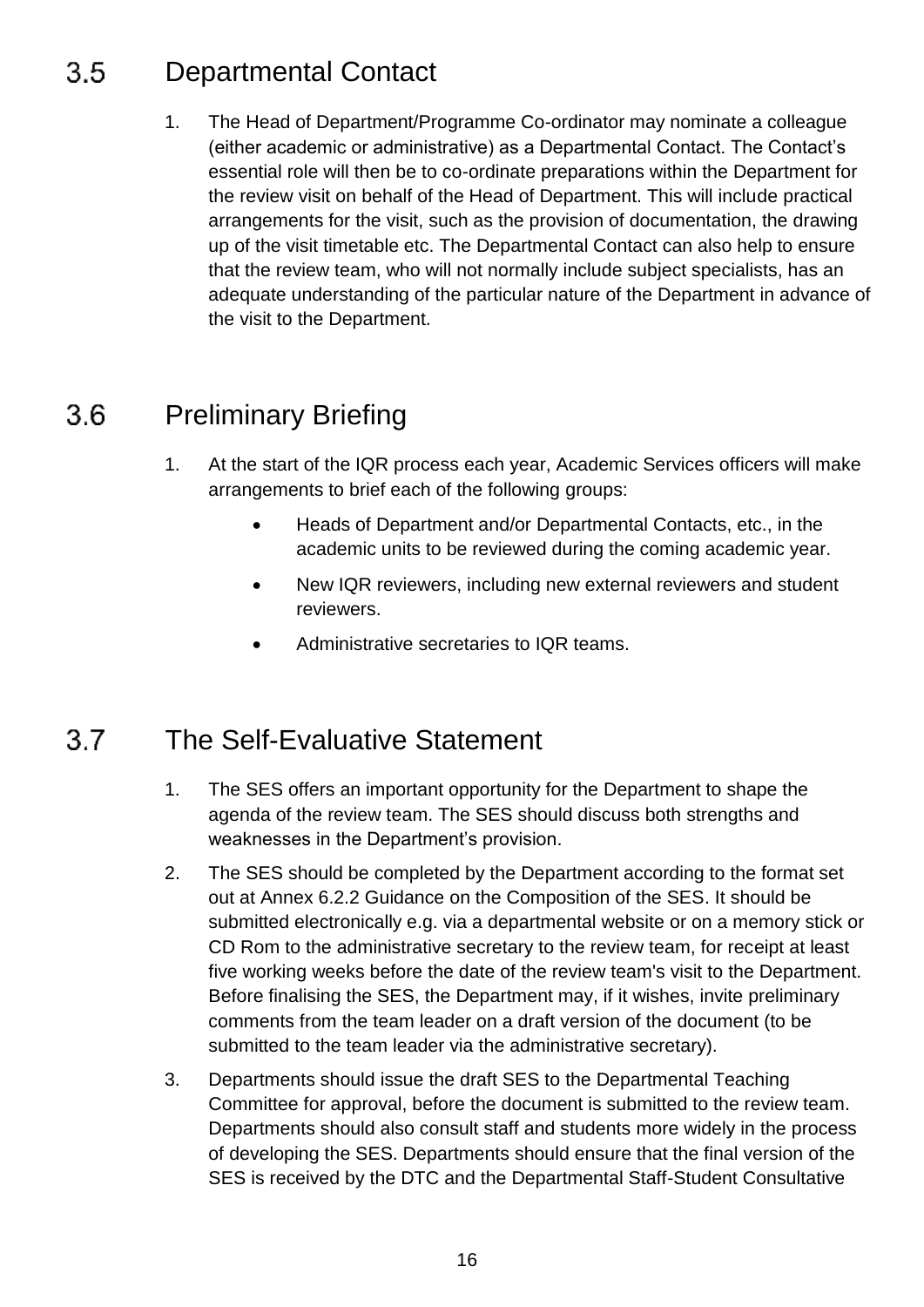Committee before the review team's visit to the Department and is made available to all staff and students in the Department.

- 4. The Department should also send a copy of the SES (including a list of what the supporting material made available to the team comprises) to the Quality Assurance Manager, [Academic Services.](http://www.ucl.ac.uk/srs/our-services/academic-services/staff) On receipt of the SES from the Department, the Quality Assurance Manager will copy the SES to: the Dean of Faculty concerned; the Faculty Tutor concerned; the Faculty Graduate Tutor concerned, inviting them to send comments on the SES to the IQR team, via the administrative secretary.
- 5. The review team will read the SES and all supporting documentation in conjunction with the administrative secretary's report in advance of its planning meeting. At its planning meeting, the review team will agree the core areas that it will wish to explore during the review visit and how the team will organise its scrutiny of the relevant supporting material. The supporting material made available through its web pages by the Department should provide most of the briefing documentation required by the review team. The team may subsequently request from the Department additional briefing material in advance of their visit to the Department but the amount of any additional material requested should be kept to a minimum. (The Department should submit such additional material in the agreed format to the administrative secretary, who will forward it to the other members of the review team).
- 6. In conducting the IQR, the review team will test the rigour of the SES and the extent to which it presents an accurate picture of the Department's QME processes. The SES will not necessarily dictate the full scope of the review team's enquiries. The team may develop independent lines of enquiry in the light of, e.g., issues raised in the administrative secretary's report or from the reviewers' own scrutiny of documentation made available by the Department.
- 7. It is an important principle of the SES that it should include a candid and, where appropriate, self-critical account of the Department's mechanisms for assuring, managing and enhancing quality. If the review team finds the SES to be lacking in self-evaluative content, it should record this judgment in the IQR report. It should also be borne in mind, however, that the SES will form an appendix to the resulting IQR report. The SES will thus be seen by UCL colleagues other than members of the review team and will form part of a documentary record which may also be seen by external reviewers in the context of Higher Education Review or other external review such as accreditations by PSRBs. Departments who, with this in mind, feel they need advice on the inclusion in the SES of potentially sensitive material are encouraged to contact the Quality Assurance Manager.
- 8. The SES is an evidence-based document. The text of the document should therefore substantiate the statements made therein by cross-reference to the supporting evidence contained in documents listed for submission with the SES.
- 9. The SES will normally consist of four sections (in addition to supporting statistical data and other briefing material). These four sections are expected to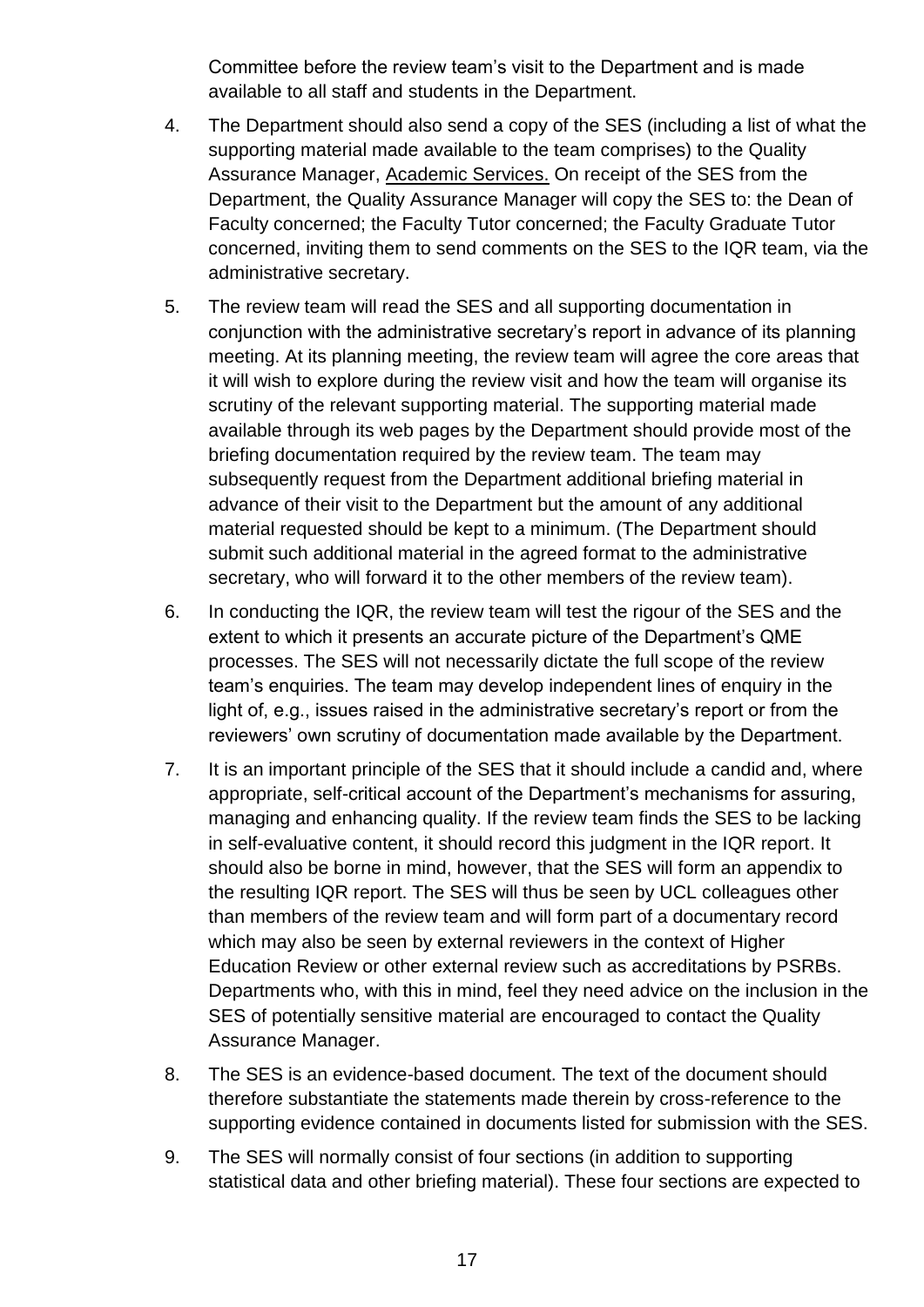comprise a total of around 12 pages, although there is no formal prescription of page length.

- 10. The [Student Data Services](http://www.ucl.ac.uk/srs/our-services/academic-services/staff) Section of Student and Registry Services will supply Departments with certain categories of statistical data relating to students and applicants by the start of the academic year in which the IQR is to take place (normally by 30 September). A list of this data is at Annex 6.2.3 IQR Data Set. Departments are expected to analyse this data and provide a commentary on any trends or themes which emerge.
- 11. The other supporting material made available to the review team by the Department through its web pages or via the other methods listed [see 3.7.2 above] should consist of documentation which the Department believes provides relevant evidence of its QME processes. A list of the core documentation which IQR teams normally expect Departments to submit, together with the SES, in advance of their IQR visit is at Annex 6.2.4 IQR Core Documentation.

#### <span id="page-17-0"></span> $3.8$ The IQR Agenda and Visit to the Department

- 1. The review team is expected to survey a Department's QME operations generally. Within that brief, however, the team (i) should explore issues highlighted by the Department in its SES and (ii) may devise and pursue particular 'audit trails'.
- 2. The areas explored by the review team should normally be those areas of operation which come under the main section headings of the Academic Manual and issues identified by the departmental SES. IQR is not intended as a vehicle for exploring research performance, although it may explore ways in which the research environment impacts on the PGR student experience. Neither will IQR review teams make explicit recommendations for resources in respect of UCL's teaching estate.
- 3. The IQR team's visit to the Department should normally last one working day. The visit will not normally exceed one working day, except in the case of particularly large and/or complex provision. It is helpful to build into the timetable for the visit one or more sessions in which the team can reflect on interviews which have already taken place and identify matters which need to be pursued or explored in remaining interviews. Any tour of the Department to be reviewed may be undertaken on a separate occasion, for example, immediately after the planning meeting, in order to save time on the review day.

#### <span id="page-17-1"></span> $3.9$ The Interview Programme

1. The review team will agree with the Department in advance of the visit a detailed timetable of interviews to be conducted on the visit. Please see Annex 6.2.5 IQR Sample Timetable for a sample timetable. This provides an indication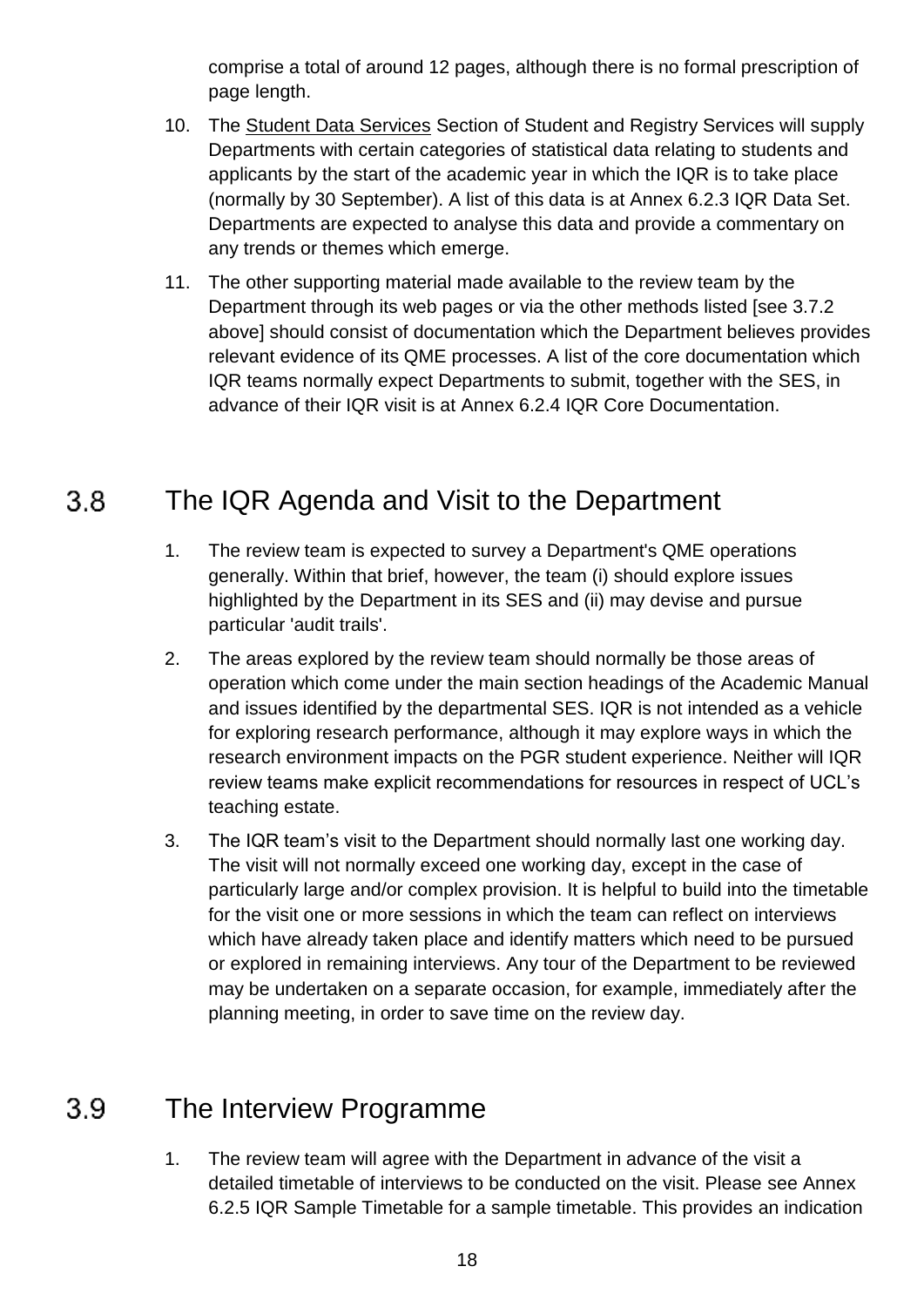of the types of meetings that the IQR team may wish to hold during the course of the IQR visit.

- 2. Interviewees should always include (in time order on the visit day):
	- The Dean of Faculty concerned.
	- The Faculty Tutor concerned.
	- The Faculty Graduate Tutor concerned.
	- Students (including both undergraduate and taught graduate students, wherever the Department teaches at both levels, as well as graduate research students).
	- The Head of Department.
	- A range of academic staff including established staff and those more recently appointed.
	- Key administrative and support staff, including the Departmental Equal Opportunities Liaison Officer (DEOLO); Departmental Tutor and Departmental Careers Advisor.
- 3. Where the subject of a review is an interdepartmental degree programme, those interviewed should normally include the Programme Co-ordinator and the Chair of the relevant Board of Examiners.
- 4. Attendance at each interview session should normally be restricted to those being interviewed within that particular session. Departments should bear in mind the need to provide, as far as possible, a fully representative and balanced sample of staff and students for interview. Please note that it is also considered good practice to meet students in the morning, usually immediately after the meeting with the Head of Department, as this ensures that student views help to set the agenda for the day's enquiries.

#### <span id="page-18-0"></span> $3.10$ Oral and Written Feedback to the Department

- 1. At the end of the interview programme, the team leader will, on behalf of the review team, make an oral report to the Head of Department concerned, summarising the reviewers' main findings, in terms of both good practice identified and areas which the team feels need to be addressed, either by the Department or by another body or other bodies within UCL. The purpose of this feedback is to ensure that the Department is immediately informed of the main findings of the review. The Head of Department is not expected to comment on the team's findings at this stage.
- 2. The administrative secretary to the review team will prepare a written summary of the main findings of the team. This summary should be agreed by all members of the review team and should normally be forwarded to the Head of Department for receipt within two working weeks of the end of the review visit. It should be presented as a series of bullet points indicating: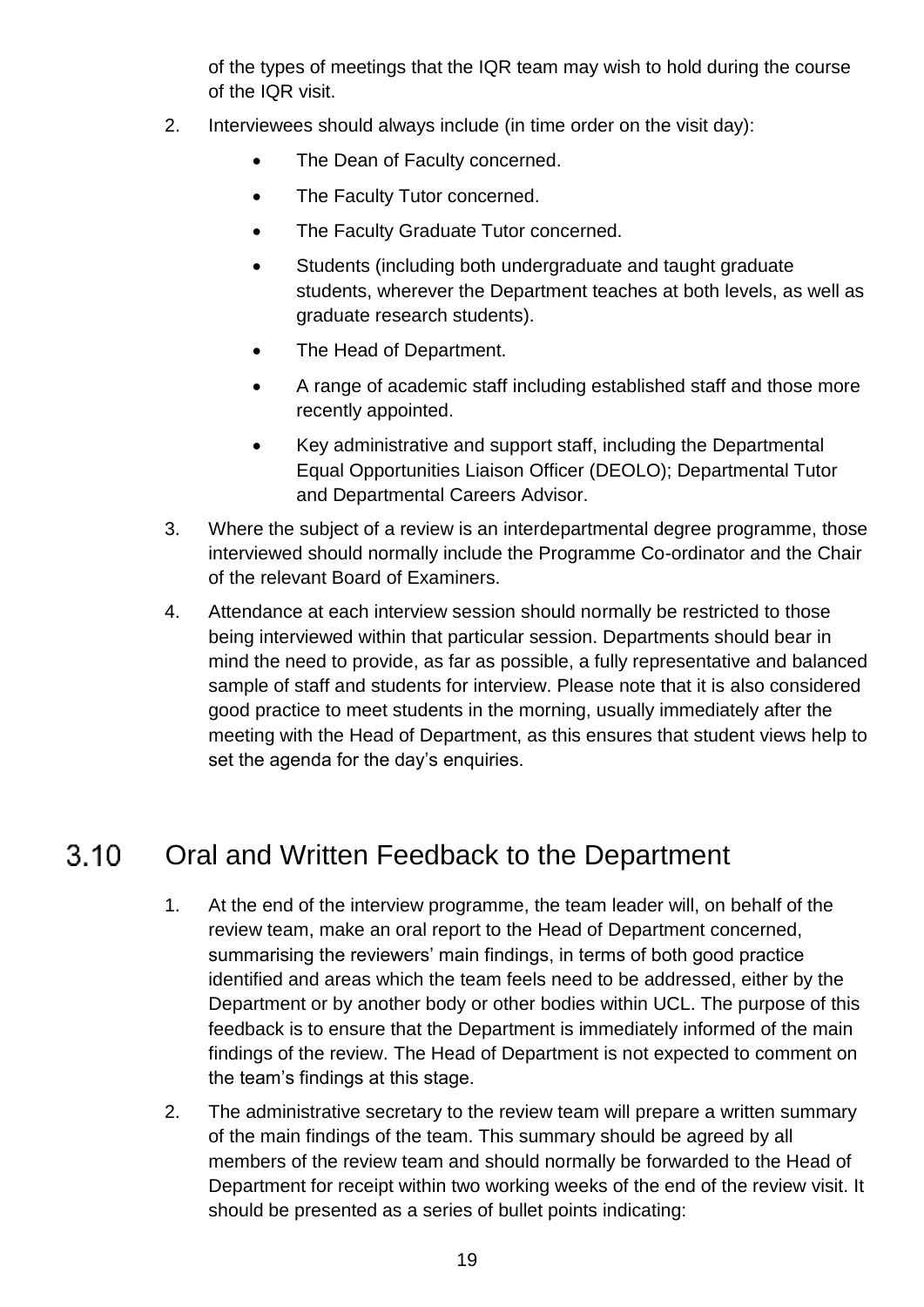- i) Good practice identified.
- ii) Areas which the team feels need to be addressed.

#### <span id="page-19-0"></span> $3.11$ The IQR Report

l

- 1. The administrative secretary will normally have main responsibility for drafting the report in consultation with the team leader and other members of the team as appropriate.
- 2. The IQR report should normally include (in the following order):
	- i) The composition of the review team for the current IQR.
	- ii) A commentary on the Department's follow-up from the previous IQR.
	- iii) A commentary on the Department's QME operations and summary of any audit trails followed in the current IQR, set out under the main Academic Manual section headings and any other key areas explored by the review team.
	- iv) A list of good practice in QME in the Department (cross-referring to the corresponding preceding section(s) of the IQR report). Review teams should seek out and record good practice where there is clear evidence that it has contributed to outstanding achievement in one or more areas of recruitment, progression, student satisfaction, student achievement and employability.
	- v) A list of recommendations for improvement in the Department's QME operations (cross-referring to the corresponding preceding section(s) of the IQR report) - the list should clearly distinguish improvements as either 'essential' or 'advisable' or 'desirable'. An 'essential' action point will be either (i) dictated by policy as defined in the UCL Academic Manual or (ii) concern an issue which the review team considers sufficiently significant to warrant immediate action by the Department; an 'advisable' action point is dictated by good practice as noted in the Academic Manual. A 'desirable' action point reflects a suggestion for improvement based on the personal views of the review team but which is not (at present) prescribed in the Academic Manual<sup>3</sup>. In the case on 'essential' recommendations, it is expected that explicit timescales should be set for their implementation. These should be appropriate and achievable.

<sup>&</sup>lt;sup>3</sup> Before the draft IQR report is referred to the Department concerned, the administrative secretary to the IQR team should submit the list of recommendations included in the team's draft report to the Quality Assurance Manager for confirmation that the proposed grading of recommendations as 'necessary' or 'advisable' or 'desirable' is appropriate. If the team wishes to specify these gradings in the summary written feedback sent to the department at an earlier stage, the administrative secretary should submit the draft summary to the Quality Assurance Manager.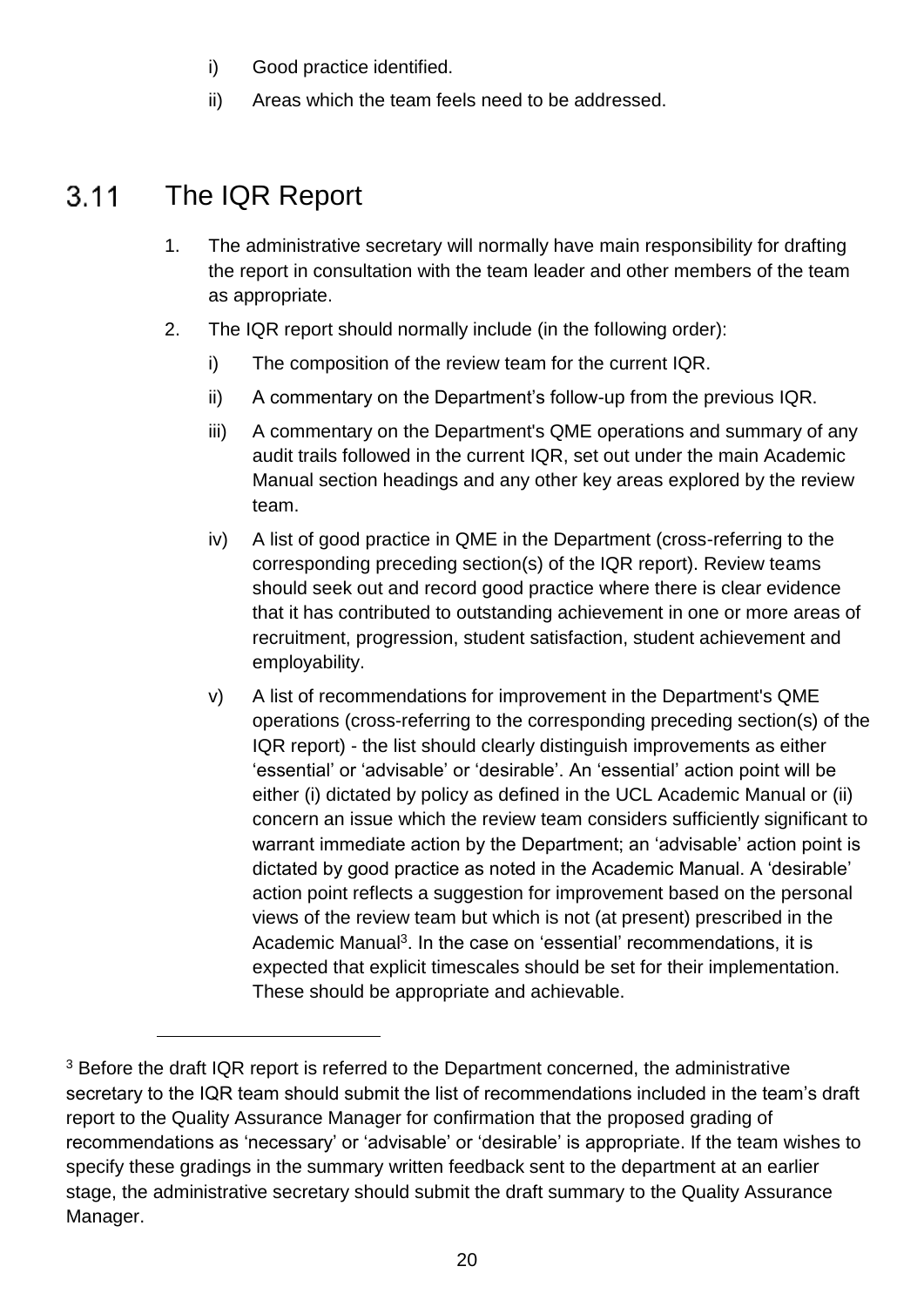- 3. The report is a vehicle for the contextualisation of the recommendations and good practice, which also provides a 'snapshot' of the review team's findings on the day. The report should not go into the fine detail of, or attempt to 'sum up', the activity of the provision reviewed in its entirety, which is rightly the job of the SES. Where necessary the reader should be referred to the SES (which forms an Appendix to the report) rather than replicating its contents.
- 4. When contextualising the recommendations a report should detail specifically why the recommendation is being advised, and how this would, in the team's view, improve departmental performance. A responsible officer must be assigned by role to each recommendation in order to ensure a direct link between the recommendation and the action proposed and to promote accountability to ensure that it is performed. Recommendations should therefore not be made to 'the Faculty' or 'the Department' but to the specific role of a member (or members) of staff. However, this will be done by the Department as part of its action planning, as it is best placed to know who would be most suitable to implement a particular recommendation. A template will be provided for this purpose by the Administrative Secretary to the review. A copy of the template can be found at Annex 6.2.6 IQR Action Plan Template.
- 5. Where such matters arise in the course of a review, a recommendation to the appropriate faculty- or institution-level committee to consider an aspect of UCL's institutional-level or faculty-level QME processes.
- 6. IQR reports may refer to resource issues and the concluding lists of good practice and needs for improvement identified by the review team may, e.g. commend the Department's efforts to improve its learning resources or invite the Department to consider the need for such improvement. Resource-related issues may thus be addressed for attention to the Director of the relevant Professional Service, Senior Officer or Chair of the relevant committee.
- 7. However, IQR reports will not normally include explicit recommendations, either to the Department or to any other body or bodies within UCL, for additional resources.
- 8. Any recommendations in IQR reports which are to be addressed by another Department or bodies or bodies within UCL, rather than by the Department which is the subject of the review, should be clearly indicated as such in the concluding list of recommendations under the heading 'Matters for attention outside the Department'.
- 9. Where a sensitive or potentially confidential issue has arisen, the review team should, through the team leader and/or administrative secretary, seek guidance on how to address the issue in the IQR report from the [Director of Academic](http://www.ucl.ac.uk/srs/our-services/academic-services/staff)  [Services.](http://www.ucl.ac.uk/srs/our-services/academic-services/staff)
- 10. The IQR report should normally include as appendices:
	- The Department's SES (with a list of the items of supporting documentation)
	- A list of the individuals or groups interviewed on the visit
	- A list of items of additional briefing material requested and received.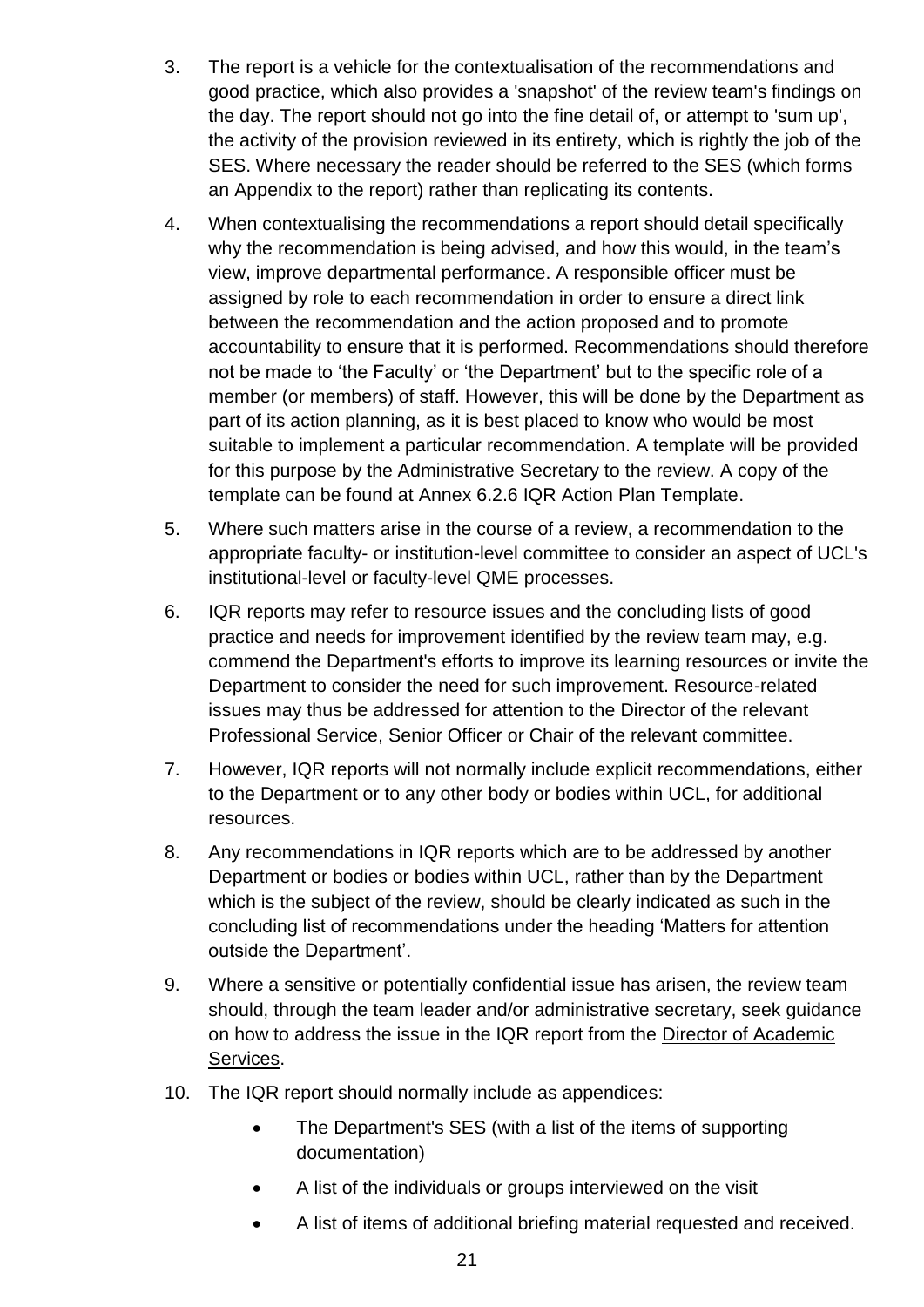- 11. The full draft IQR report should be agreed by all members of the review team and should normally be forwarded to the Head of Department, for receipt within eight working weeks of the end of the review visit, with an invitation to notify any factual corrections needed to the report.
- 12. The draft report should be circulated to the DTC before corrections are notified to the administrative secretary to the review team. If the report is received by the DTC, the Department's response to the draft report should be received by the administrative secretary no later than 10 days after the date of the DTC meeting. In any event, the Department's response to the draft report should be received by the IQR secretary not more than four weeks after the date on which the draft report is sent to the Department<sup>4</sup>.
- 13. The review team will consider the Department's comments on the factual accuracy of the draft report and will then decide what changes, if any, to make to the report in the light of these comments. The final version of the report will be submitted by the administrative secretary to the review team to: (i) the Head of Department; (ii) the Quality Assurance Manager.
- 14. Academic Services will provide new review team secretaries with an IQR report template, which will indicate the main section headings for the report, although this need not be regarded as an inflexible prescription of the structure of the IQR report. (For example, additional section headings may be used to reflect any other areas actually looked at by the review team).

#### <span id="page-21-0"></span>Follow-up  $3.12$

l

- 1. Once the final version of the IQR report has been submitted to (i) the Head of Department or Programme Co-ordinator and (ii) the Quality Assurance Manager by the administrative secretary to the review team, the team will, as soon as possible thereafter, arrange a follow-up meeting with the Department. The purpose of this meeting will be to assist the Department in the development of its response to the recommendations of the IQR report. To aid this process, the administrative secretary will have provided the Department with a template for preparing its action plan setting out how it intends to respond to the recommendations contained in the IQR report. The template comprises juxtaposed lists of:
	- i) Recommendations in the IQR report
	- ii) Action taken or planned in respect of each of these recommendations
	- iii) Timescale for implementation of the recommendation
	- iv) The officer responsible.

<sup>&</sup>lt;sup>4</sup> Note that if timing of the DTC meeting makes this timeframe impossible, all members of the DTC, including student representatives, should be sent a copy of the draft report by email and their comments invited.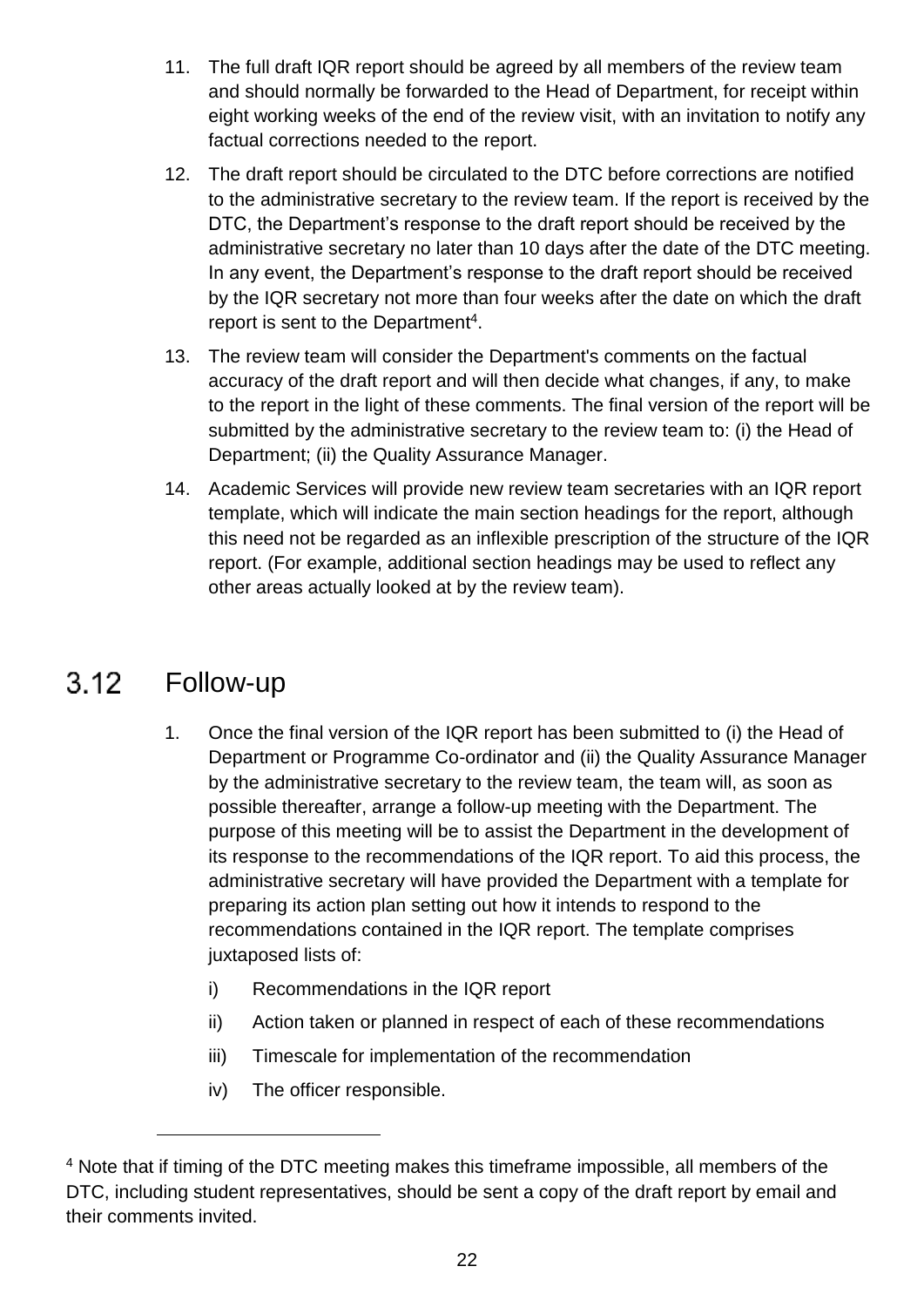- 2. The Department will be requested to produce a preliminary action plan, using the template provided, for discussion at the follow-up meeting with the review team. During the follow-up meeting, the administrative secretary will take a note of any modifications to the draft action plan suggested by the review team. After the follow-up meeting, the secretary will write to the Head of Department, with a copy to the Quality Assurance Manager, to confirm the review team's comments on the draft action plan. Once the follow-up meeting has taken place, the review team will have completed its work.
- 3. Where the IQR report makes recommendations concerning another Department or other Departments, the Quality Assurance Manager will write to the other Head(s) of Department(s) concerned, asking them to submit, by a specified deadline, a similar summary of action taken or planned.
- 4. Where the report makes recommendations to be addressed by another body or bodies within UCL, the Quality Assurance Manager will write to the officer(s) named by the recommendation, asking them to respond, by a specified deadline, to relevant recommendations.
- 5. Departments must:
	- i) Ensure that they make the final IQR reports and action plans accessible to students in the Department, e.g. by making these public on departmental intranets
	- ii) Submit the IQR reports and action plans to the relevant DTC for discussion.
- 6. IQR reports will be sent by the Quality Assurance Manager to the officers of the Faculty concerned, with a note which makes clear the Faculty's particular responsibilities to:
	- i) Submit the IQR reports and action plans to the FTC for discussion
	- ii) Note and disseminate within the Faculty good practice and/or recommendations for improvement identified in the IQR report.

#### <span id="page-22-0"></span> $3.13$ IQR Panel/QRSC

- 1. Immediately after the follow-up meeting, the Quality Assurance Manager will write to the Heads of Departments concerned, asking them to submit the final summary of action taken or planned by the Department in response to the recommendations of the IQR report for submission to the IQR Panel.
- 2. On receipt of the action plans, responses and comments requested, the Quality Assurance Manager will refer these for consideration by the IQR Panel, in conjunction with the IQR reports to which they refer.
- 3. Sustained dialogue between the Department which has been reviewed and those responsible for oversight of the review process is an essential element of IQR. Consequently, approximately one year after the review visit has taken place, the Head or a nominated representative of the Department will attend the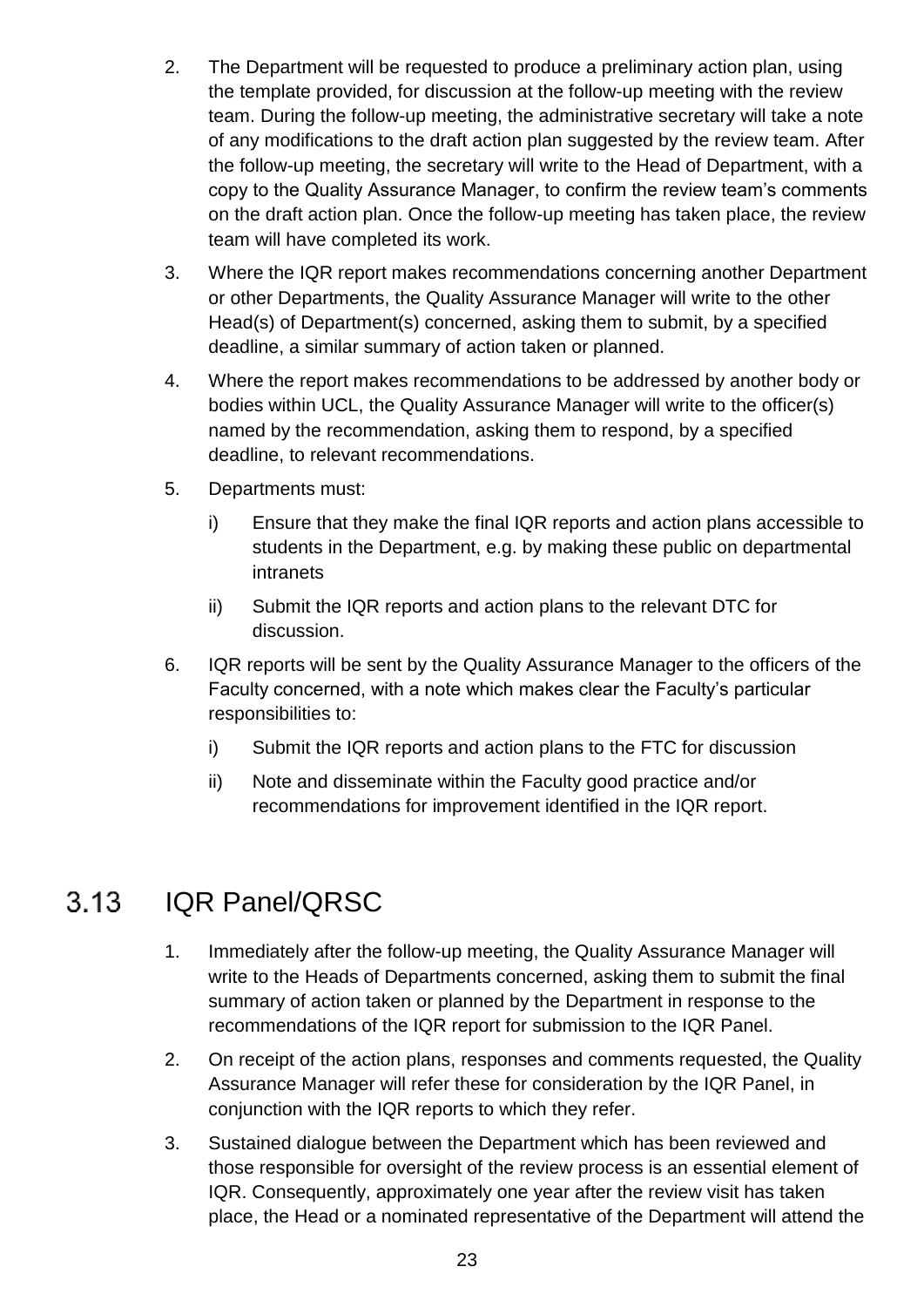meeting of the IQR Panel which considers the IQR report and action plan. The Head or other representative of the Department will be invited to discuss with the Panel at that meeting the perceived usefulness of the IQR process, the report and recommendations, and the progress made by the Department in implementing the action plan.

- 4. If, having reviewed the report and action plan and interviewed the Head of Department, the Panel judges that the Department has not made satisfactory progress in implementing the recommendations, the Quality Assurance Manager (as Secretary to the IQR Panel) may request further information or clarification. Only when the Panel is satisfied that the Department has implemented the recommendations will the Quality Assurance Manager obtain the agreement of the Quality Review Sub-Committee that the IQR report, the Department's action plan and any other responses to the report be formally approved.
- 5. Following Quality Review Sub-Committee approval of responses to an IQR report, the Quality Assurance Manager will confirm approval in writing to the Departments concerned. At this point the Quality Assurance Manager will also write to the review team concerned, notifying it of the outcome of the review and thanking it for its work.

#### <span id="page-23-0"></span> $3.14$ Dissemination of Findings of IQR Reports

- 1. Following the Quality Review Sub-Committee's approval of responses to all the IQR reports produced in the previous academic year, the Quality Assurance Manager will prepare an annual report on that year's IQR programme for submission to and formal approval by Quality Review Sub-Committee.
- 2. The IQR Panel will, in the course of its annual discussion of the Summary of Good Practice, refer these to CALT for wider dissemination and implementation.
- 3. Recommendations concerning research student issues arising from IQR during the previous session are noted in a separate section and these recommendations and any progress noted are then discussed at the autumn meeting of the Research Degrees Committee.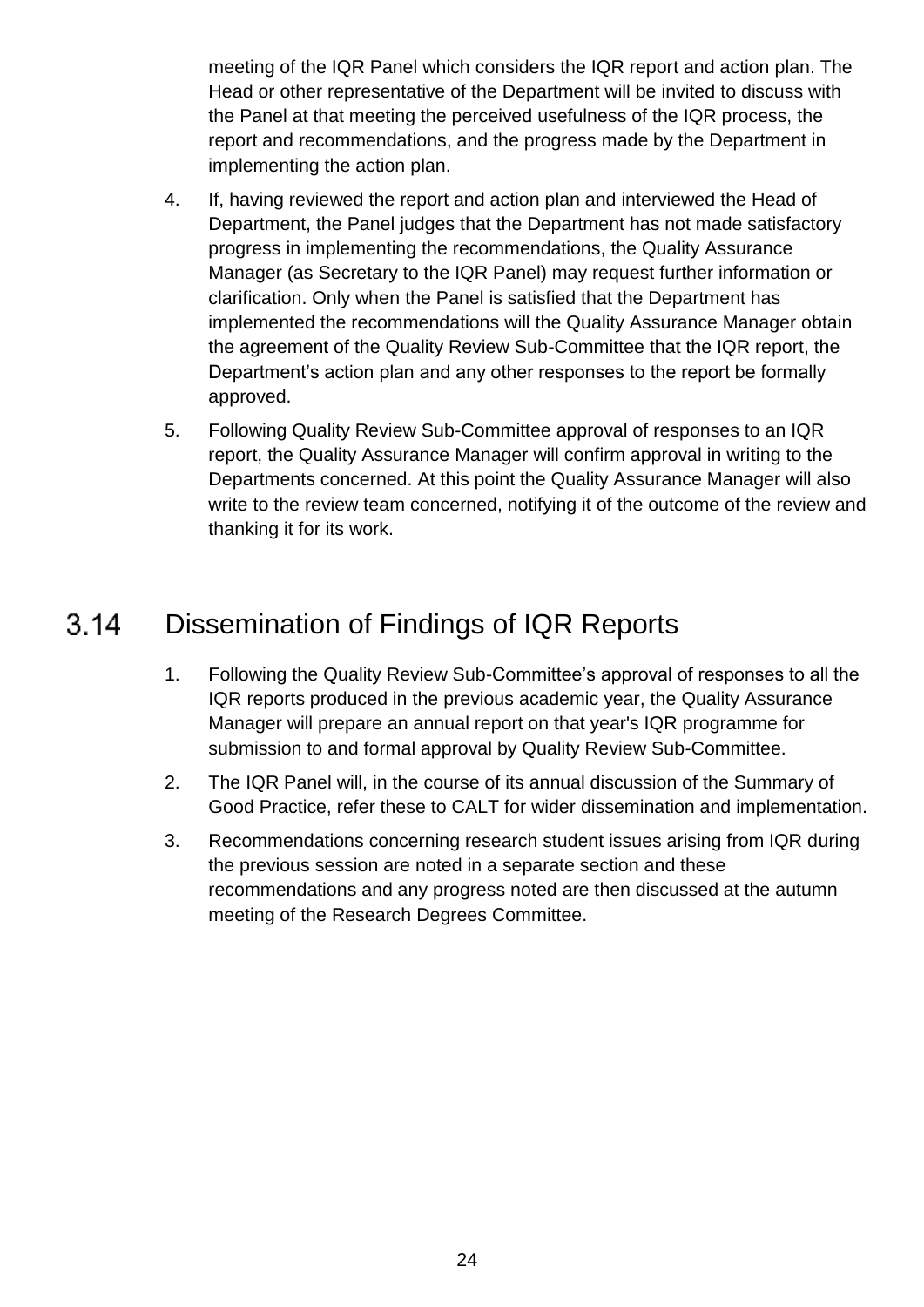## <span id="page-24-0"></span>4 External Examining

1. External examining provides one of the principal means of maintaining UK academic standards within autonomous higher education providers. External Examining is therefore an important part of UCL's Quality Review Framework (QRF). The following regulations are applicable only to taught programmes of study, including Undergraduate, Initial Teacher Education and Postgraduate.

#### $4.1$ Criteria for Appointment

- <span id="page-24-1"></span>1. External Examiners must be appointed for all taught programmes delivered by UCL and academic partner institutions.
- 2. External Examiners must be from outside UCL and must not be involved in teaching on the programme during their term of office.
- 3. External Examiners must be competent in assessing students' knowledge and skills at higher education level; expert in the field of study concerned and have appropriate academic and/or professional experience and authority.
- 4. External Examiners appointed to programmes must meet any specified qualification requirements of the relevant Professional, Statutory and Regulatory Bodies.
- 5. External Examiners are not expected to hold more than the equivalent of two substantive External Examinerships at the same time; this includes their appointment for UCL.
- 6. Boards of Examiners should avoid appointing an External Examiner to examine a single module without good reason for doing so.
- 7. A member of the academic staff of a College of the University of London other than UCL, or any other external institution with which UCL has service teaching arrangements, may be appointed as an External Examiner. It is imperative that the Board of Examiners at UCL, on which the appointee will serve, so far as can be anticipated, is examining no students from the appointee's college*.*
- 8. Former members of UCL staff must not be appointed as External Examiners before a lapse of at least five years and provided that all students taught by that member of staff have left the programme being examined.
- 9. External Examiners for taught postgraduate Boards of Examiners who are not eligible to work in the UK must obtain a Tier 5 visa or a Permitted Paid Engagement letter to enter the UK. It is the responsibility of the Chair of the Board of Examiners to verify eligibility of External Examiners to work in the UK or arrange the provision of a Tier 5 visa or a Permitted Paid Engagement letter to enter the UK. The guidance set out in [Sponsored Researchers and Visiting](http://www.ucl.ac.uk/hr/docs/cos.php#Tier_5)  [Academics](http://www.ucl.ac.uk/hr/docs/cos.php#Tier_5) should be followed.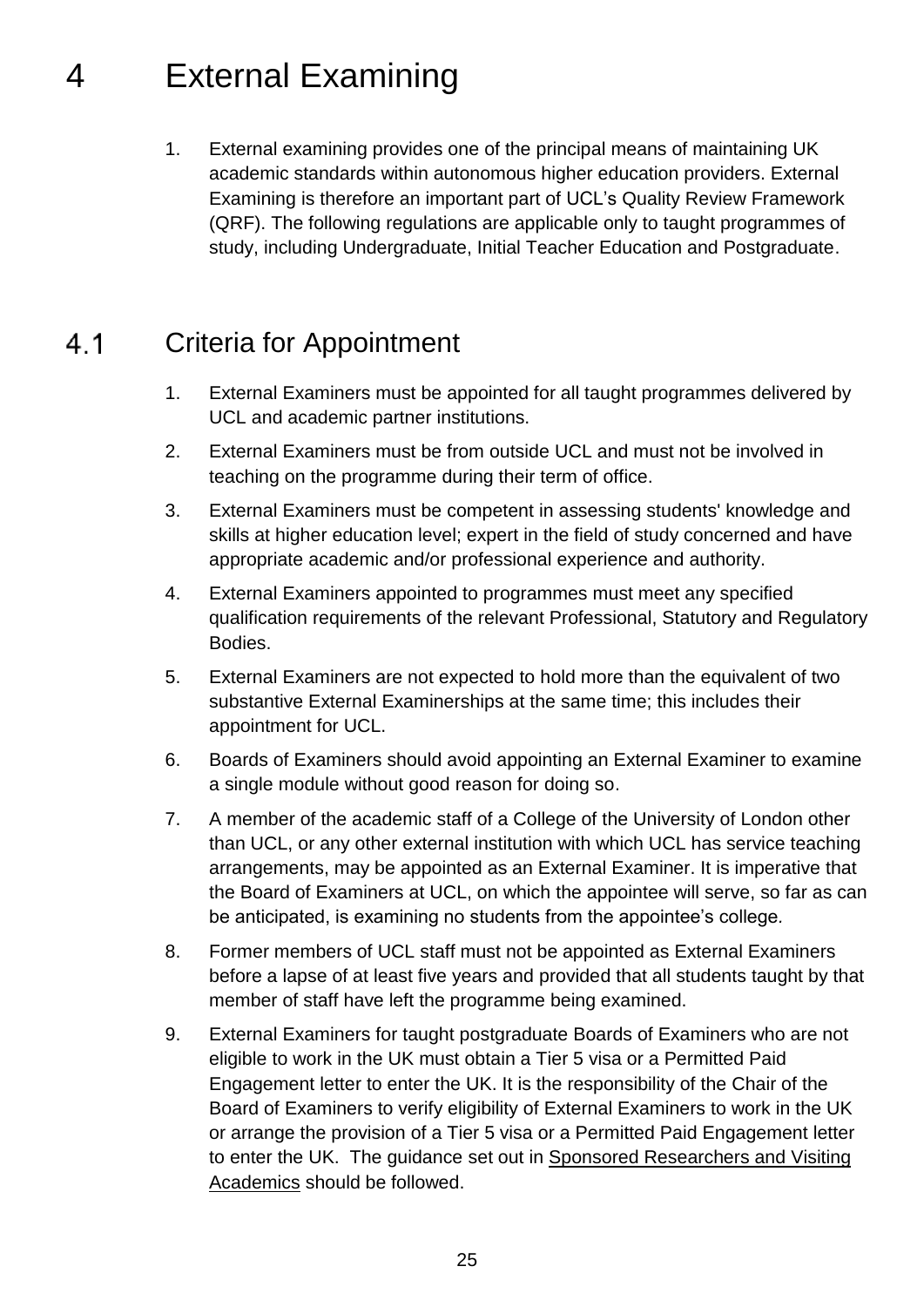- 10. External Examiners for undergraduate programmes must be eligible to work in the UK. It is the responsibility of the Chair of the Board of Examiners to verify eligibility to work in the UK.
- 11. An External Examiner will not be appointed from a department/division in which a member of UCL staff is serving as an Examiner.
- 12. Only one External Examiner from the same department/division and Faculty of an institution will be appointed to examine the same programme at any one time.
- 13. An External Examiner may be appointed from the same department/division of an institution only after at least two years have elapsed since the termination of the previous appointment from that department/division.
- 14. Boards of Examiners should avoid appointing excessive numbers of External Examiners.
- 15. Exceptions to the foregoing stipulations may on occasion be permitted, for example, in the case of subjects taught only in a very small number of institutions or subjects with an unusually high number of specialisms. These exceptions must be granted by the Chair of Education Committee or their nominee.
- 16. External Examiners will be asked at the time of appointment, or continuation in appointment, to declare any interest in or connection with any student on the programme for which they are acting as Examiner whether that interest or connection is personal or professional. If such an interest or connection exists, the Examiner in question should not be appointed. The Chair of the Board of Examiners is responsible for managing this process and should notify the Chair of Quality Review Sub-Committee (QRSC) of Education Committee.
- 17. After serving for a period of four consecutive years, (or five years if an extension to service was approved), an Examiner is not eligible for re-appointment for a period of two further years. The period of service is defined as the period of service as an External Examiner at UCL and not as the period of service as External Examiner to a particular Board of Examiners.

#### <span id="page-25-0"></span>Responsibilities of UCL 4.2

- 1. At the time of nomination UCL should provide the External Examiner with sufficient information to enable him/ her to make an informed decision as to whether or not to accept the appointment.
- 2. Student and Registry Services issue an appointment email clarifying information on payment, visa requirements and details of UCL's academic regulations.
- 3. UCL should ascertain whether or not External Examiners have any access requirements or require any reasonable adjustments in order to carry out their duties, as outlined in UCL's [Equal Opportunity Policy.](http://www.ucl.ac.uk/hr/docs/equal_opportunity.php)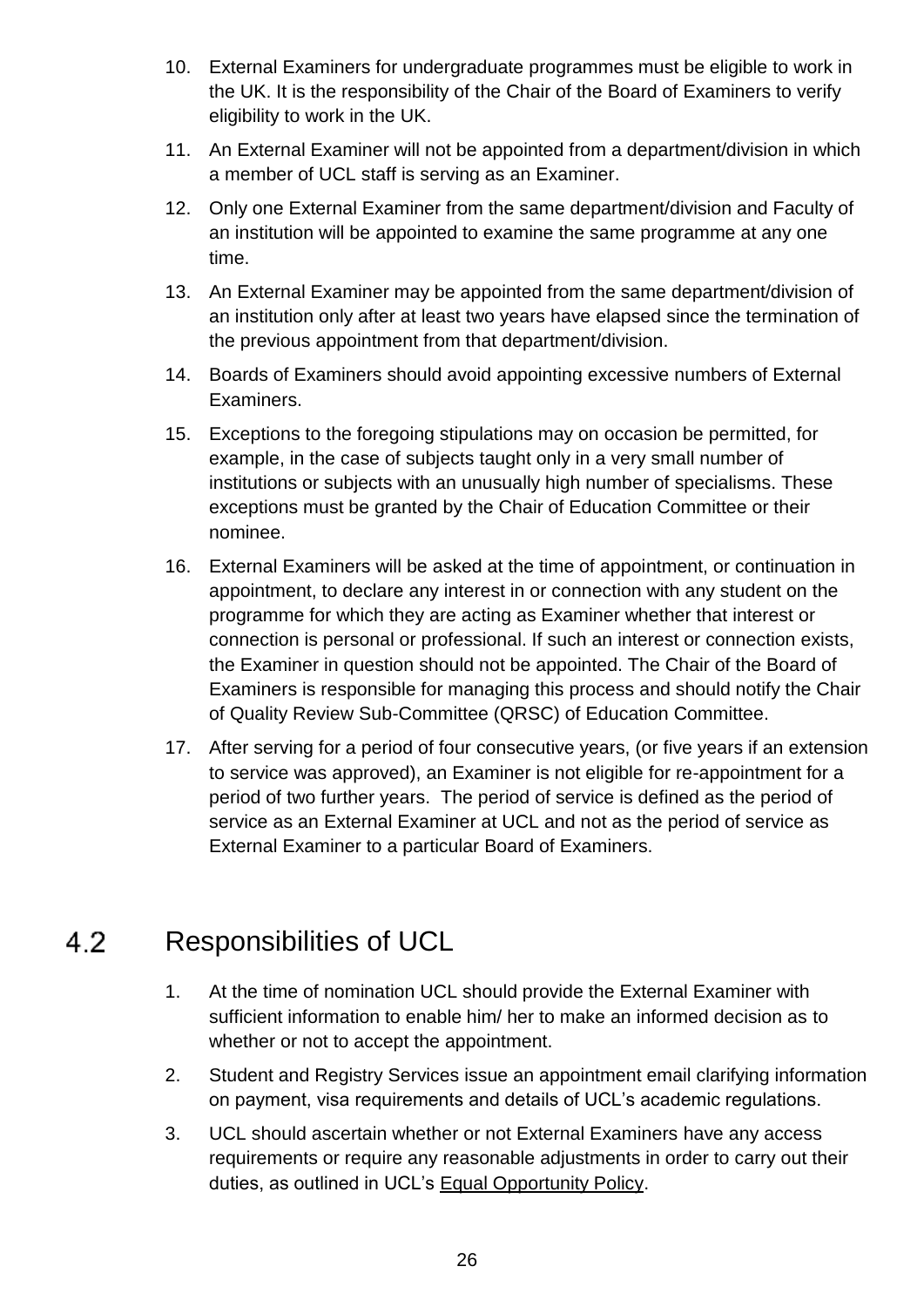- 4. UCL will pay expenses promptly on receipt and the fee on receipt of the External Examiner's report.
- 5. Where resources permit, Departments should take the opportunity to invite new External Examiners to UCL ahead of their first Board of Examiners, to ensure that this meeting is not the first time at which they meet the generality of academic staff.
- 6. As a minimum, Departments must provide new External Examiners with the following information by the start of the first session of their appointment:
	- i. The name of departmental/divisional board contact (e.g. Examinations Liaison Officer).
	- ii. The date(s) of meetings of Board of Examiners to which the External Examiner is invited (when known).
	- iii. An outline of UCL's examination policies and procedures for Board of Examiners (e.g., point of contact for External Examiner, time allowed for marking, procedures for setting and scrutinising papers).
	- iv. Relevant departmental/divisional booklets such as a Student Handbook or syllabus information.
	- v. Programme specification(s).
	- vi. Module descriptions.
	- vii. The Scheme for the Award and marking scheme for individual modules and components of assessment.
	- viii. The previous External Examiner's final report and the departmental response.

#### <span id="page-26-0"></span> $4.3$ Responsibilities of the External Examiner

- 1. External Examiners should refer to the UCL regulations UCL regulations in Chapter 4: Section 8: Boards of Examiners, noting in particular:
	- 8.1.3 Voting Rights
	- 8.1.5 Candidate Anonymity
	- 8.8 Procedures When Marks Are Missing
	- 8.9 Procedure When an External Examiner is Unable to Attend
	- 8.10 Procedures to Follow in the Event of An Emergency
- 2. The primary responsibilities of a Taught Programme External Examiner are to review summative assessment methods prior to students being assessed and to submit an annual report, based upon their professional judgement, about the following aspects of the programme(s) they examine:
	- i) Whether the academic standards set for the programme qualifications are appropriate.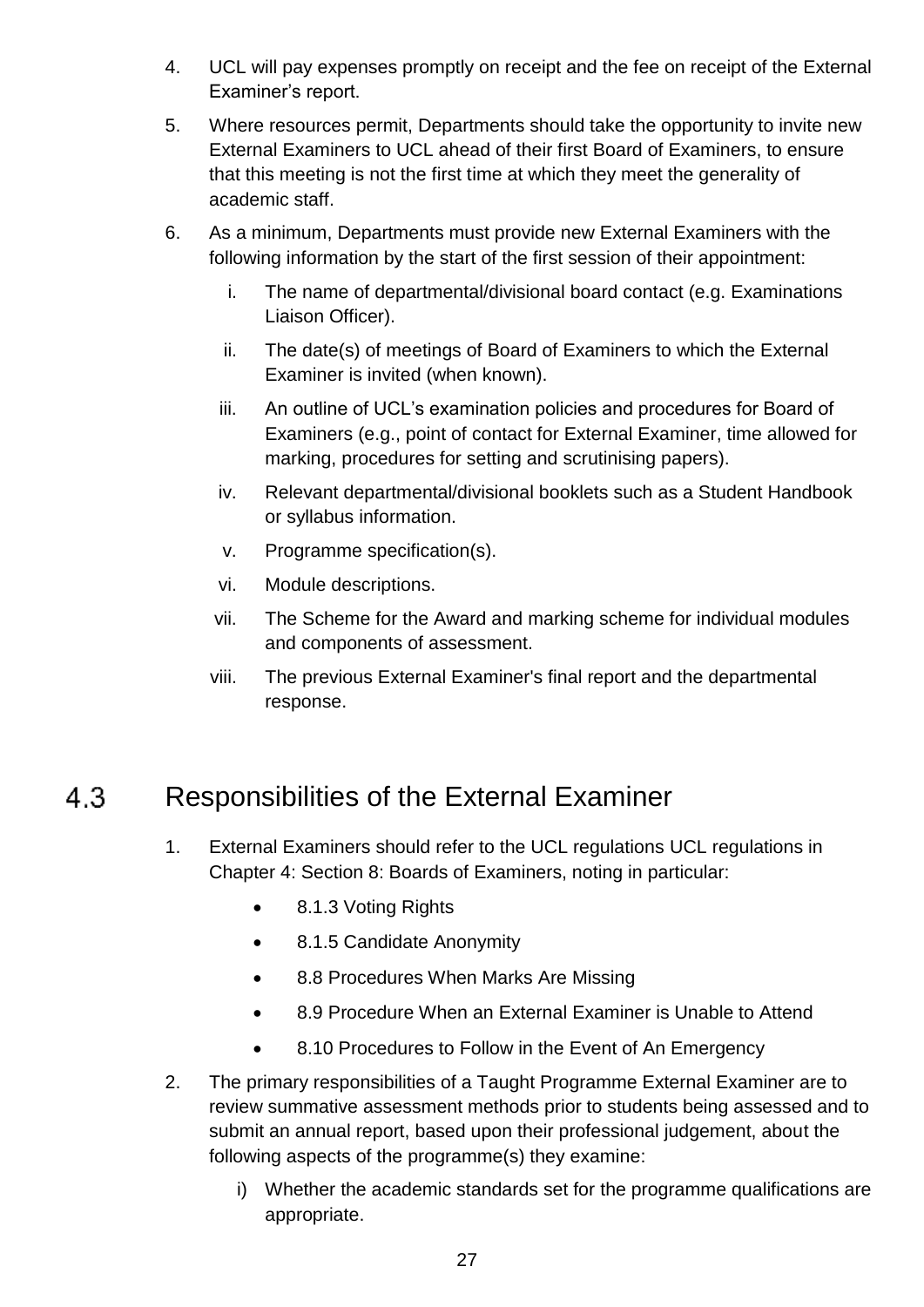- ii) The extent to which the assessment processes are rigorous, ensure equity of treatment for students and have been fairly conducted within UCL's regulations and guidance.
- iii) The standards of student performance in the programme, or parts of programmes, which they have been appointed to examine.
- iv) Where appropriate, the comparability of the standards and student achievements with those in some other higher education institutions in the UK.
- v) Identify comparable practice.
- 3. The External Examiner's Report Form requests External Examiners to suggest recommendations based on areas of concern not satisfactorily resolved at the meetings of the Board of Examiners.
- 4. The form must be returned to Student and Registry Services **within one month** of the final meeting of the Board of Examiners so that External Examiner's comments can be taken into account for the next academic session. The External Examiners Reporting procedures are set out in Annex 6.3.1 Main Steps: Response to External Examiners' Reports. Payment of the Examiner's fee is authorised when the report is received by Student and Registry Services.
- 5. Examiners should consider the totality of the degree in respect of both the syllabus and examination<sup>5</sup>. The major part of their role should be devoted to modules and examinations which are the main determinants of the degree classification.
- 6. Departments and Divisions should invite External Examiners to comment on the appropriateness of new or amended methods of assessment.
- 7. All forms of assessment and dissertations must be comprehensively moderated internally before being sent to the External Examiner. **An External Examiner must never be asked to mark or moderate any form of assessment or dissertation.**
- 8. External Examiners must have sight of a representative sample of a range of assessments that will enable them to make an informed judgement as to whether the internal marking is of an appropriate standard, consistent and fair to all students. Departments/Divisions should make suitable practical arrangements for this task either by sending a sample by post/email or by arranging a suitable time and location in advance of the Board for the Examiner to review a sample.
- 9. For oral examinations, External Examiners should receive a representative sample of the recorded oral examinations or all of the recorded assessed work in the case of a minority language. In this context a minority foreign language refers to a language where there is only one qualified member of staff who could teach that language in a given academic session.

l

<sup>&</sup>lt;sup>5</sup> In some cases this will not be possible as Examiners are appointed to examine specific module(s) and not a full programme.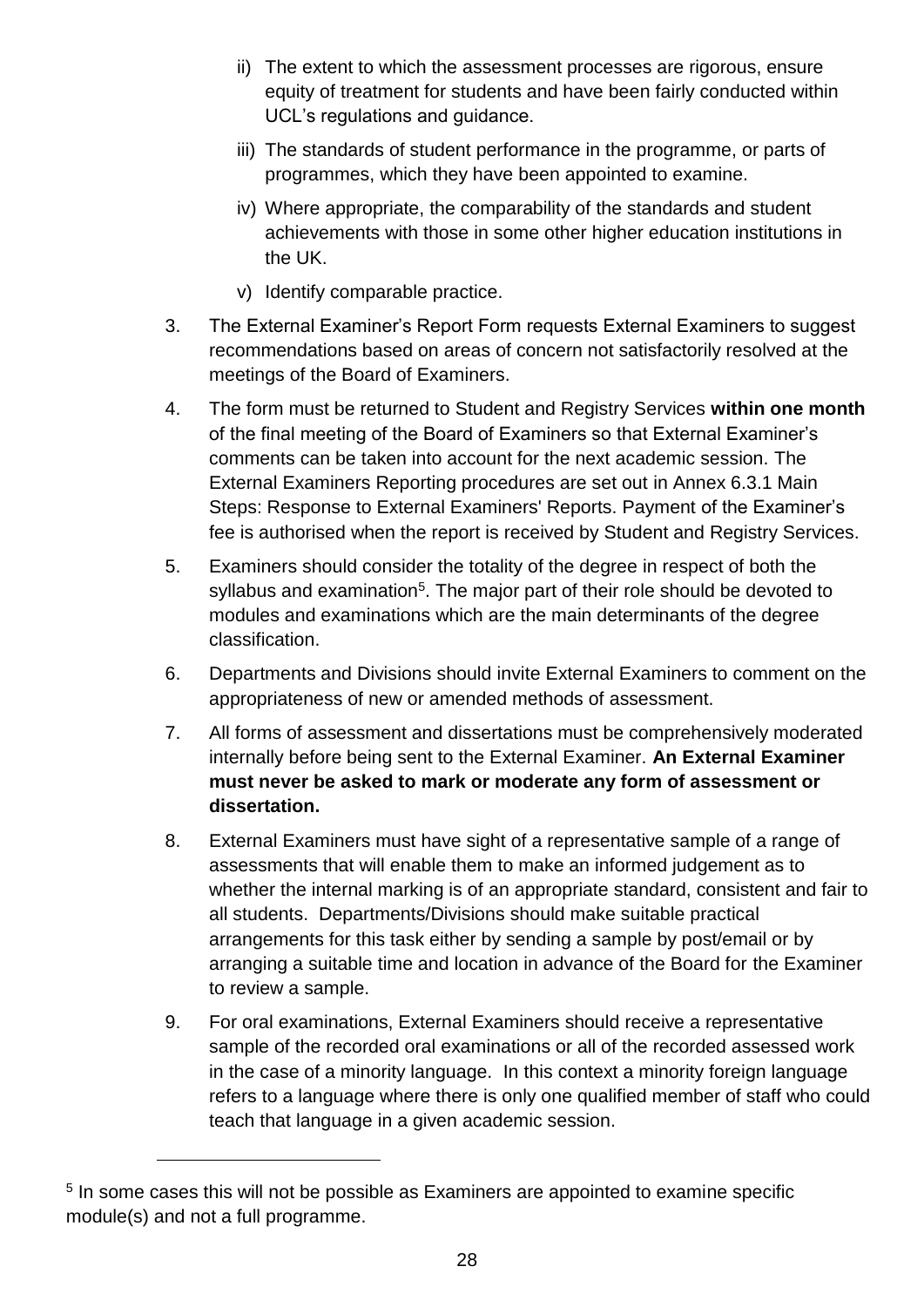- 10. External Examiners may be invited to attend oral examinations as observers and must not directly examine students.
- 11. Examiners must also see the mark sheets for all students for the assessment from which the samples are taken. Final projects and dissertations from programmes should be treated in the same way as other forms of assessment. The Chair may make arrangements for Examiners to review final projects and dissertations when they visit UCL for a Board of Examiners meeting.
- 12. Examiners should also receive the assessments of borderline students where the External Examiner is examining a whole programme (not just a component).
- 13. An External Examiner may recommend to the Board of Examiners changes to the marks already arrived at by the Internal Examiners if these appear to them to be inappropriate. Where significant changes are recommended by the External Examiner it is essential for them to see all the assessment for that component of the assessment.
- 14. At least one External Examiner present at the final Board of Examiners is required to sign a statement that the examination has been conducted according to the general UCL regulations and the specific programme regulations to the best of their knowledge, and that they have agreed to the results.

#### <span id="page-28-0"></span> $4.4$ Nomination and Appointment

#### 441 Process of Nomination

- 1. The Chair of a Board of Examiners will nominate a new External Examiner for all or part of a taught programme.
- 2. Nominations for new External Examiners must be conducted before the start of the first academic session so that they can review assessment tasks in good time.
- 1. In making a nomination, the Chair will take account of the appointment criteria specified in Section 4.1 Criteria for Appointment, including confirmation of approval of the nomination from the relevant Chair of the Faculty Board of Examiners and the Quality Review Sub-Committee.

## **Further Guidance**

- 1. In order for Examiners to complete the nomination form on-line External Examiners need access to a restricted area of Portico (UCL's student records system). NB - This is particularly important because Examiners will submit their annual reports to UCL also using an on-line tool constructed for this purpose.
- 2. Access is gained by sending brief details to examiners@ucl.ac.uk providing the following information: Title / Forename / Surname / Title of Board / Email address and Date of Birth (if possible).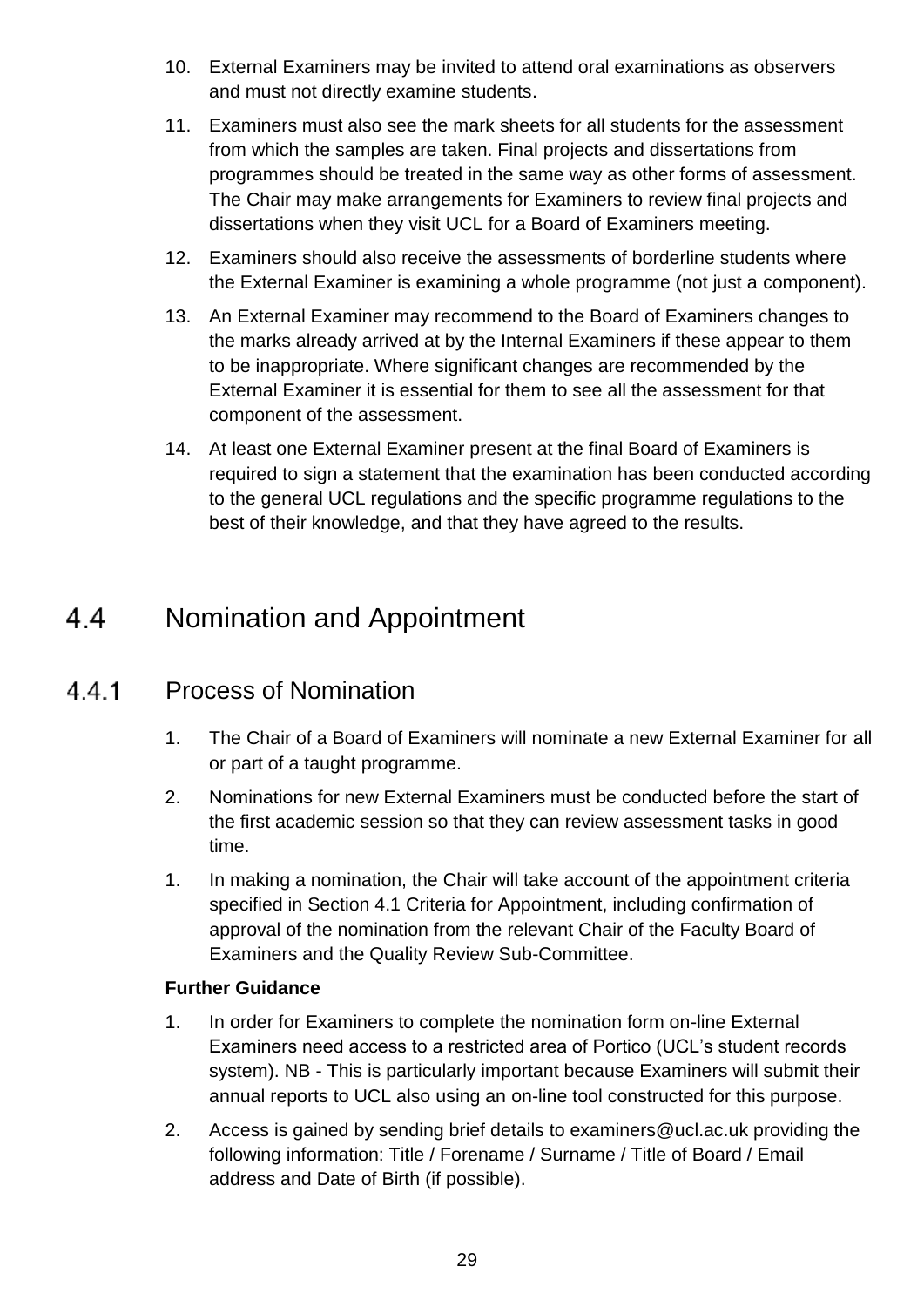- 3. Student and Registry Services will then set up the nominee of UCL's Services System.
- 4. Student and Registry Services will send the nominee a link to Portico with information about accessing Portico to enter details of their relevant teaching and examining experience.
- 5. Upon completion of the on-line form, the nominee will then submit the form to the Chair of the Board by confirming that they wish to proceed (a radio button on the on-line form).
- 6. The form will then appear in the Chair's (and/or their nominee) 'In-tray' on their home page on Portico. They will also receive an email letting them know that the form has been submitted.
- 7. Upon checking the details and being content to proceed with the nomination, the form is sent to the Faculty via the in-tray and email process set out in vi, above.
- 8. The Faculty approver can accept or reject the nomination or send queries back to the Chair of the Board.
- 9. If content with the nomination, the Faculty can proceed by sending the form to the Chair of QRSC, via the Student and Registry Services via the in-tray and email process set out in 6 above.
- 10. The Chair of QRSC can accept or reject the nomination or send queries back to the Chair of the Board.
- 11. If the nomination is accepted the external Examiner is appointed by UCL for a period of 4 years (or less if requested) to be confirmed on an annual basis.
- 12. Chairs of Boards should consider the travelling distances involved from a proposed External Examiner's place of residence to UCL, practicalities of travel and the likely costs to UCL in expenses, noting that the Student and Registry Services will pay up to a maximum of £400 (for one night), £550 (for two nights) and £700 (for three nights) for taught programme examiner expenses and any additional sums will be charged to the relevant department / division.
- 13. Departments/divisions should book and pay for External Examiners travel arrangements well in advance to ensure the best rates are achieved. They should also book and pay for any hotel accommodation, submit an interdepartmental transfer to Assessment and Student Records also within the maximum amount of £400 (for one night), £550 (for two nights) and £700 (for three nights) per visit and retain receipts locally.
- 14. Examiners should claim expenses using the expenses claim form sent to them upon their appointment and with their report.
- 15. The appointment of overseas examiners should be limited.

#### Period of Appointment 442

1. External Examiners may have their four-year term extended for one further academic session only, subject to the approval of the Quality Review Sub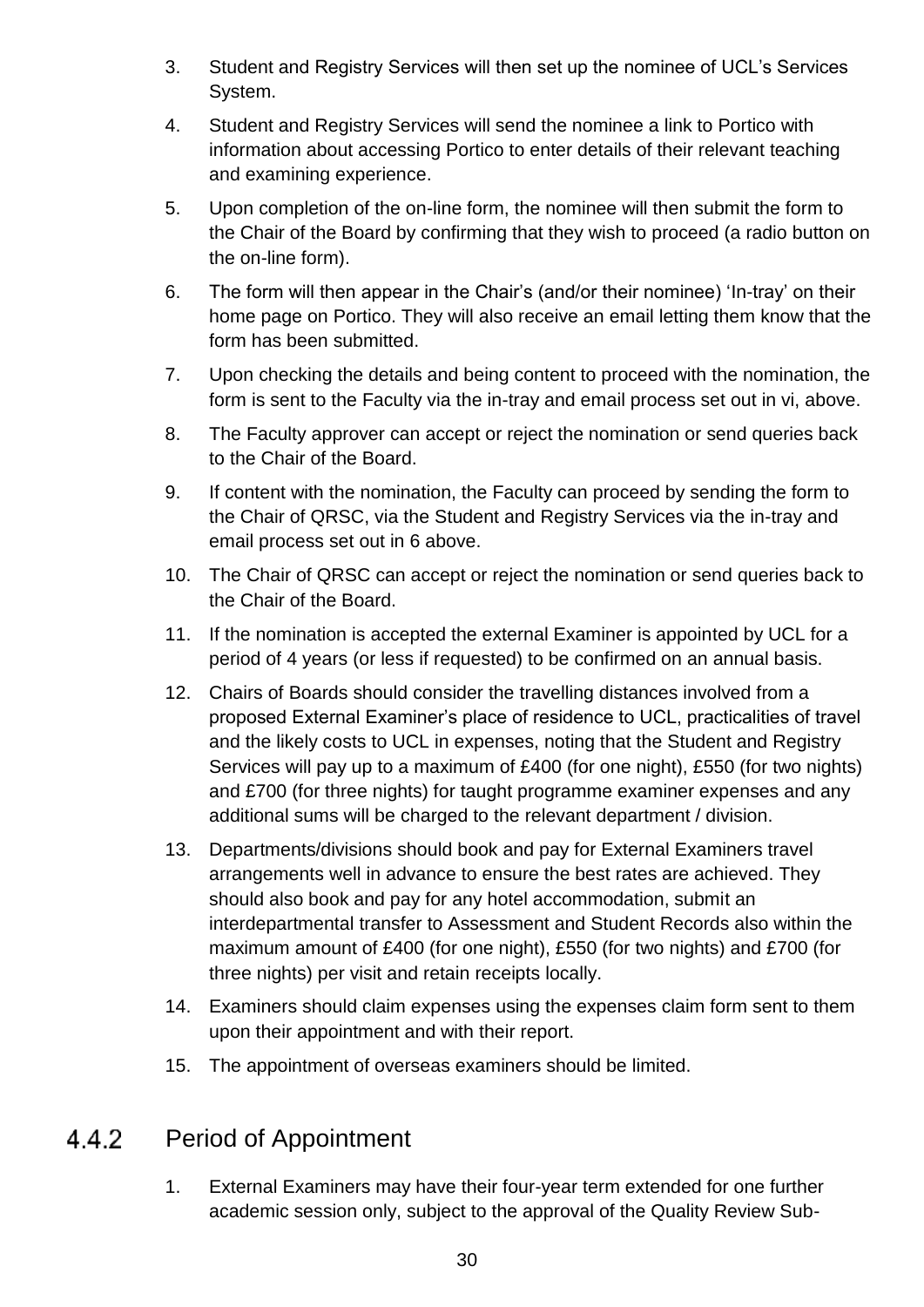Committee. Chairs of Boards of Examiners are responsible for requesting extensions for their External Examiners via [Student and Registry Services.](http://www.ucl.ac.uk/srs)

2. If an External Examiner will not be nominated for reappointment within the four year appointment period, the Chair of the Board must formally notify the External Examiner concerned and inform the Chair of Quality Review Sub-Committee of the decision via [Student and Registry Services](http://www.ucl.ac.uk/srs) with a brief statement of reason.

#### 443 Continuation of Appointment

- 1. Chairs of Boards of Examiners will confirm that External Examiners are continuing in appointment annually.
- 2. An Examiner has the right not to seek continuation in appointment at any time during the period in which they are eligible to serve.

## **Further Guidance**

- 1. When prompted by the Student and Registry Services, Chairs or their nominated administrators should confirm that a taught programme External Examiner is continuing for another academic session.
- 2. This task is carried out via the Chair's or nominee's Portico staff homepage.
- 3. When confirmed, the External Examiner will receive an email, issued by the Student and Registry Services, appointing them for another year.

#### Termination of Appointment 444

1. UCL reserves the right not to continue the appointment at any time during the period that the Examiner is eligible to serve. External Examiners will be formally notified by the Chair of the Board as outlined in Section 4.4.2 Period of Appointment.

#### <span id="page-30-0"></span>4.5 Student Contact with External Examiners

- 1. UCL is required to provide details' of its External Examiners, for information only, to students, including the name and institution of the External Examiners. For a list of current External Examiners, see Annex 6.3.5 for UG programmes and Annex 6.3.6 for PGT programmes.
- 2. Students must not make direct contact with External Examiners regarding their individual performance in assessments. Appropriate mechanisms are available to raise these concerns through the procedures set out in Chapter 1, Section 12: Student Complaints Procedure. Externals should inform [Student and Registry](http://www.ucl.ac.uk/srs)  [Services](http://www.ucl.ac.uk/srs) should a student contact them.
- 3. External Examiners may be given an opportunity to meet students to ascertain their thoughts about the strengths and weaknesses of their educational experience at UCL. This is not something that is routinely offered to External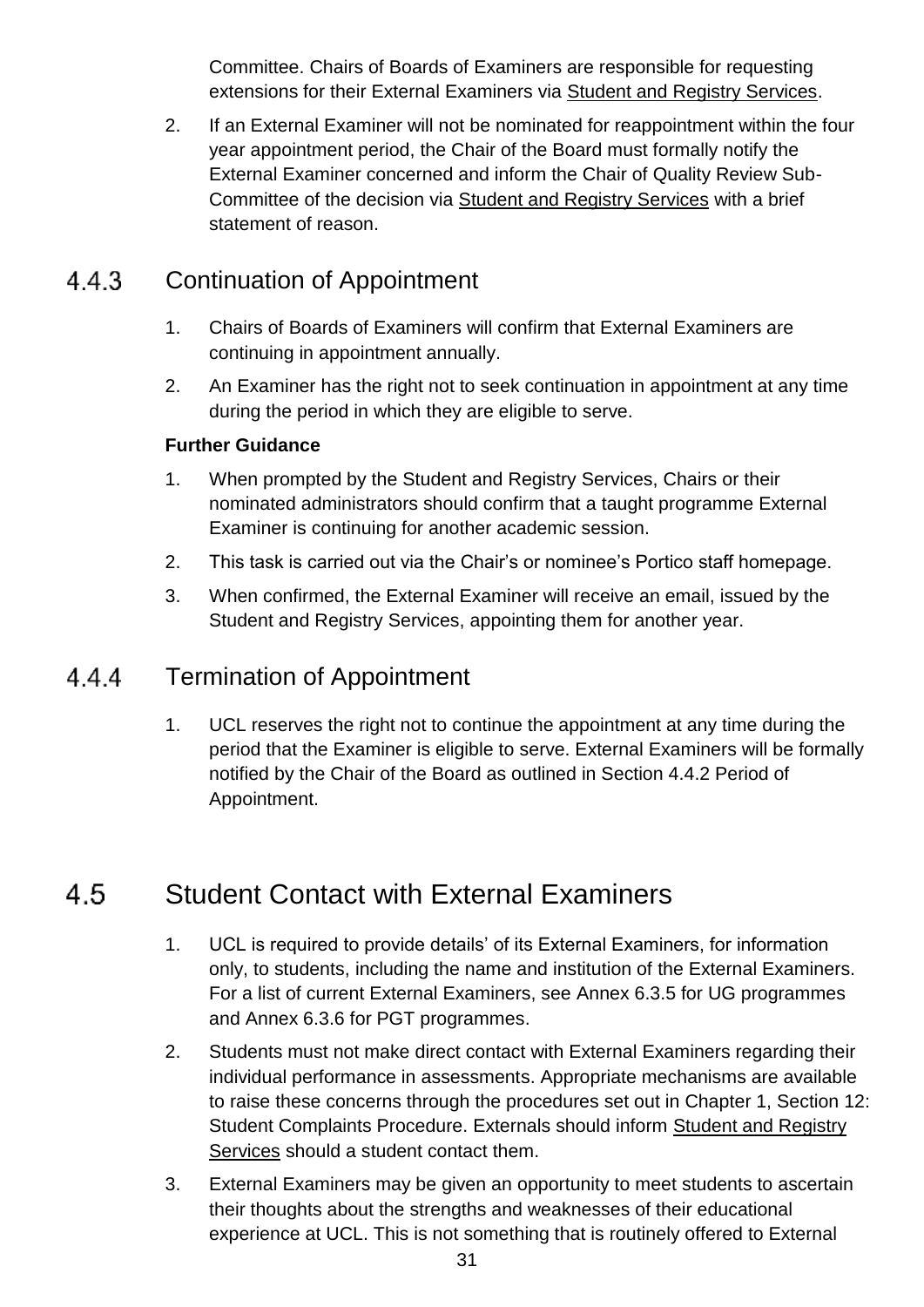Examiners but can be arranged by the programme / board administrators should the External Examiner wish to meet students.

#### <span id="page-31-0"></span>4.6 Entitlements of External Examiners

- 1. External Examiners are entitled to withhold their approval by signature to decisions of the Board of Examiners under the following circumstances:
	- i) They are in a dispute with those decisions which cannot be resolved at Board of Examiner level.
	- ii) They are not satisfied that the examination procedures have been properly carried out.
	- iii) They perceive serious deficiencies in the examination procedures. In all such exceptional circumstances the matter in question will be referred directly to the UCL Quality Review Sub-Committee.
	- iv) External Examiners have the right to raise matters of serious concern at the highest level of UCL, either with the Chair of Quality Review Sub-Committee or Vice-Provost (Education and Student Affairs). When all institutional avenues have been exhausted, the External Examiners may contact QAA through its Concerns scheme route.

#### <span id="page-31-1"></span> $4.7$ External Examiner Reports

#### Distribution of Reports and Response to Reports  $4.7.1$

- 1. The process for considering External Examiners' reports is set out in the External Examiners' Reporting Process (see Annex 6.3.1 Main Steps: Response to External Examiners' Reports.).
- 1. Access to these documents will be provided to students via UCL's student records system, Portico, and should also be discussed at Departmental Student-Staff Consultative Committees.
- 2. A flow chart for the External Examiner Reporting process is available at Annex 6.3.2).

#### 4.7.2 Annual Student Experience Review (ASER)

1. The Annual Student Experience Review process (see Section 2) is intended to provide an increased level of central data analysis which will flag up statistically significant issues and highlight particularly strong or weak data from a variety of sources. Each Department will respond directly to the issues identified by its own data which will allow for the collation and comparison of meaningful data and reflects a genuinely risk-based approach. The central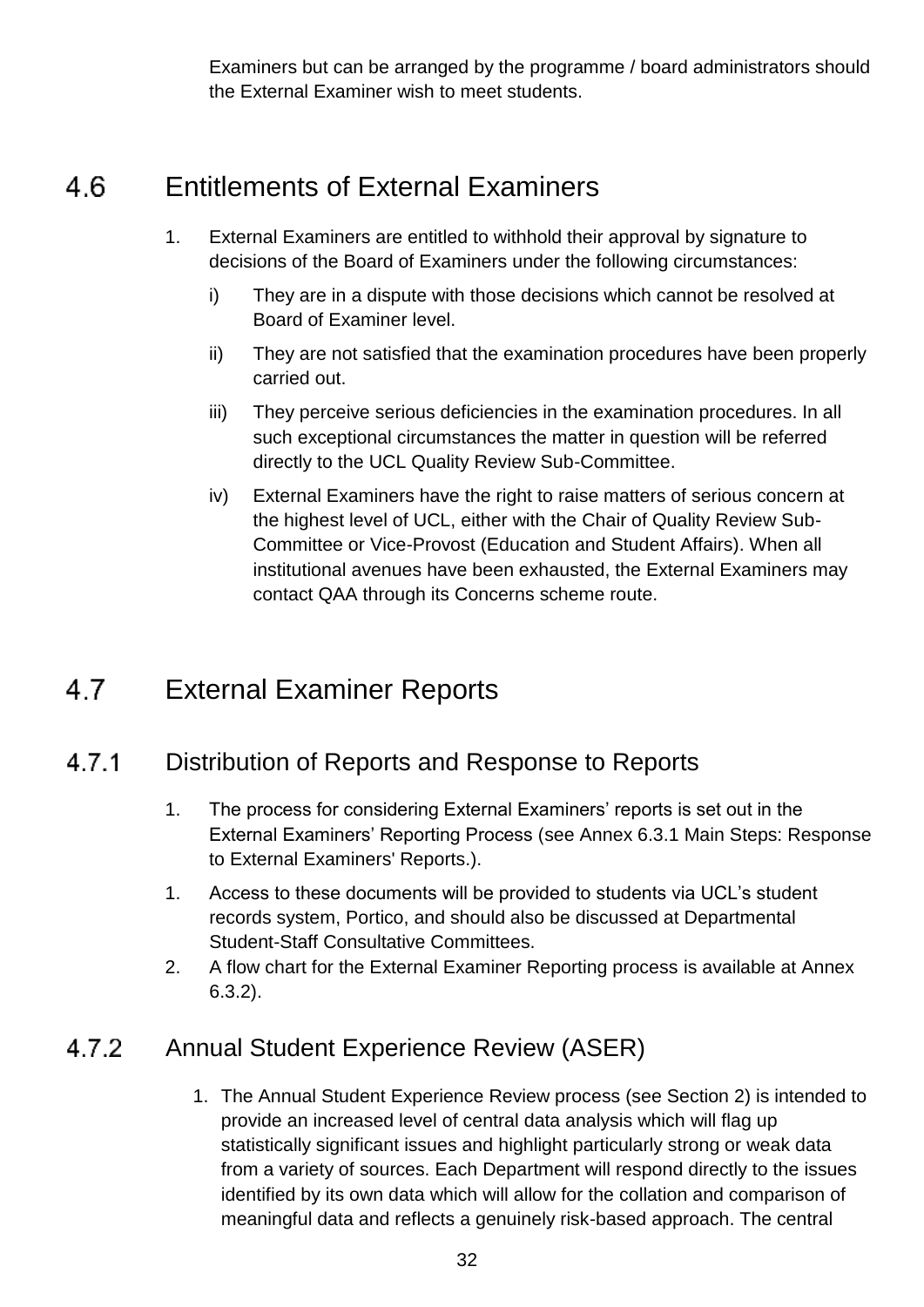analysis will also help to identify cross-institutional trends and variances, particularly in key areas such as WP and BME attainment.

2. External Examiners' Reports will be used in conjunction with quantitative data and additional sources, such as external survey results, feedback from internal surveys and employability statistics, to compile the central datasets that will be considered by Quality Review Sub-Committee. Please refer to Section 2: Annual Student Experience Review for further information.

#### 4.7.3 Monitoring of Reports and Responses

- 1. Academic Services will monitor responses to all reports. A step by step process for monitoring External Examiners' reports and responses to the reports is set out in Annex 6.3.1 Main Steps: Response to External Examiners' Reports. and a flow chart for the External Examiner Reporting process is available at Annex 6.3.2).
- 2. External Examiners will be asked to make recommendations within their report and grade these as Essential, Advisable or Desirable, which would require timely responses. The definitions for the three categories are as follows:
	- i) **Essential**: Areas of concern which, in your opinion, place academic standards and/or the student learning experience at immediate risk and requires action before the start of the next academic year.
	- ii) **Advisable**: Areas of concern regarding threshold standards which, while currently being met, in your opinion, could be significantly improved.
	- iii) **Desirable**: Areas where, in your opinion, there is potential for enhancement.
- 3. A designated member of academic staff should be available to respond to External Examiners' recommendations within the specified timeframe. The Chairs of Boards of Examiners must ultimately be responsible for drafting a response if the designated academic has conflicting responsibilities.
- 4. Academic Services will prepare annual reports on matters of general interest and concern for inclusion in the ASER process, for the Boards of Faculty to consider and for wider dissemination to Quality Review Sub-Committee.
- 5. A Department's (or partner institution's) annual main meeting of the Board of Examiners for a programme at which an External Examiner is present should include early in its agenda a copy of the report and the Department's response for the previous year.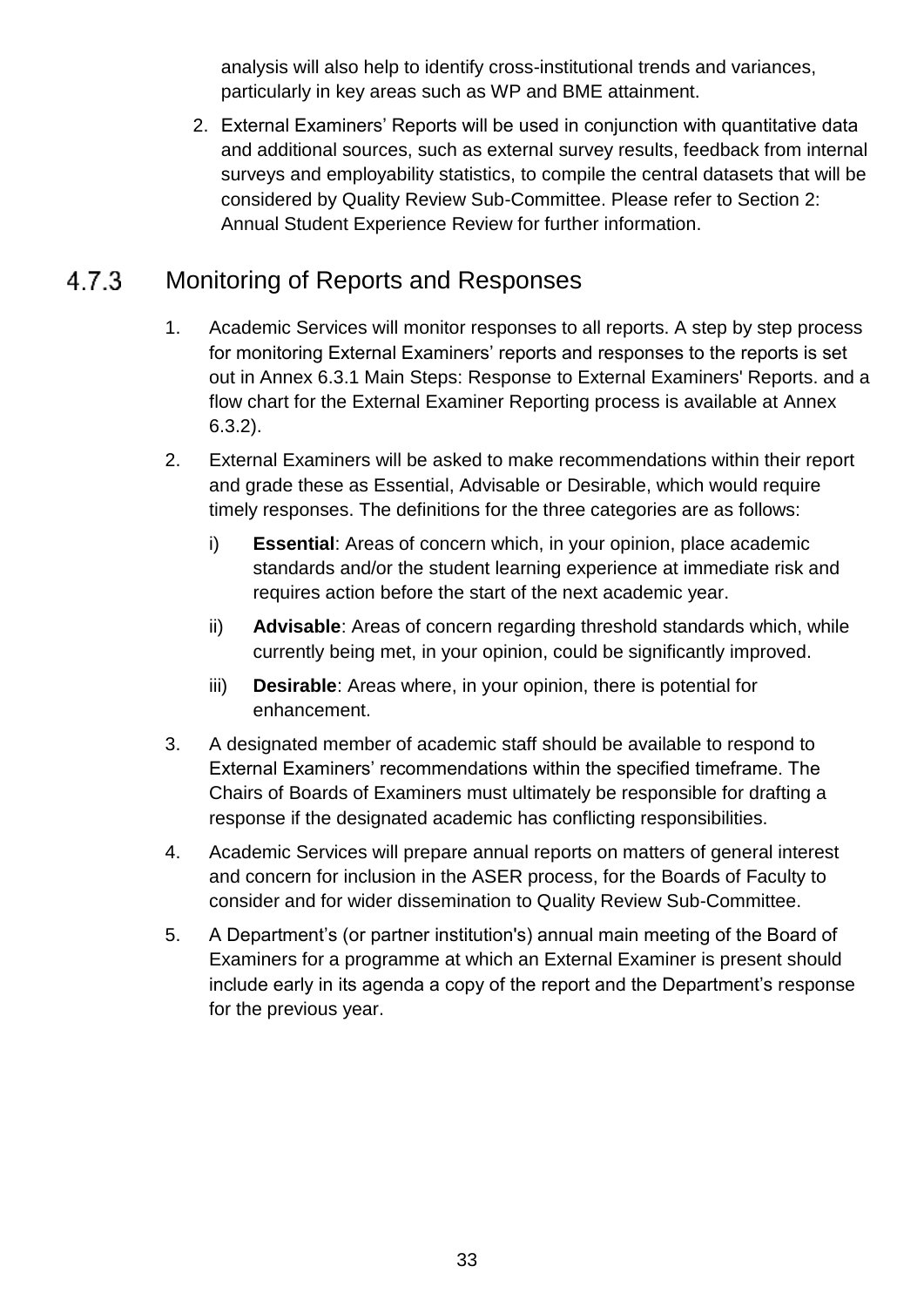## <span id="page-33-0"></span>5 Peer Dialogue Scheme

## Enhancing research-based education at UCL

#### <span id="page-33-1"></span> $5.1$ What is the Peer Dialogue Scheme?

The Peer Dialogue scheme is open to all staff who teach and/or support students' learning at UCL. Its aim is to inspire you to develop your teaching and your students' learning, by working closely with colleagues. It enables you either to continue the established UCL tradition of engaging each year in a peer observation of a taught session, or to focus on developing another aspect of practice, such as feedback on assessment or development of resources. Both options invite you to engage in a constructive discussion with colleagues about enhancing student learning and/or the wider student experience in your subject.

Peer Dialogue is not a judgmental process, but an opportunity for creative thinking about developing your educational practice. Departments will keep a brief record of engagement with the scheme, to demonstrate commitment to ongoing, collegial enhancement of academic practice.

#### <span id="page-33-2"></span>5.2 What do I need to do?

You have two options, and can choose which to undertake in each academic year. Staff on probation should take advice from their subject leader on which option would be the most helpful.

## <span id="page-33-3"></span>5.3 Option A: Collaborative enhancement of a specific area of practice

Colleagues work in twos, threes or small groups (same subject OR interdisciplinary clusters).

- 1. Identify an area for development for the academic year; for example, assessment methods; feedback to students; e-learning materials and resources; flipped lectures; inclusive teaching for diverse groups; research-based education. See the UCL Teaching and Learning Portal for more examples: http://www.ucl.ac.uk/teaching-learning/.
- 2. Support each other by:
	- visiting each other's teaching sessions, and/or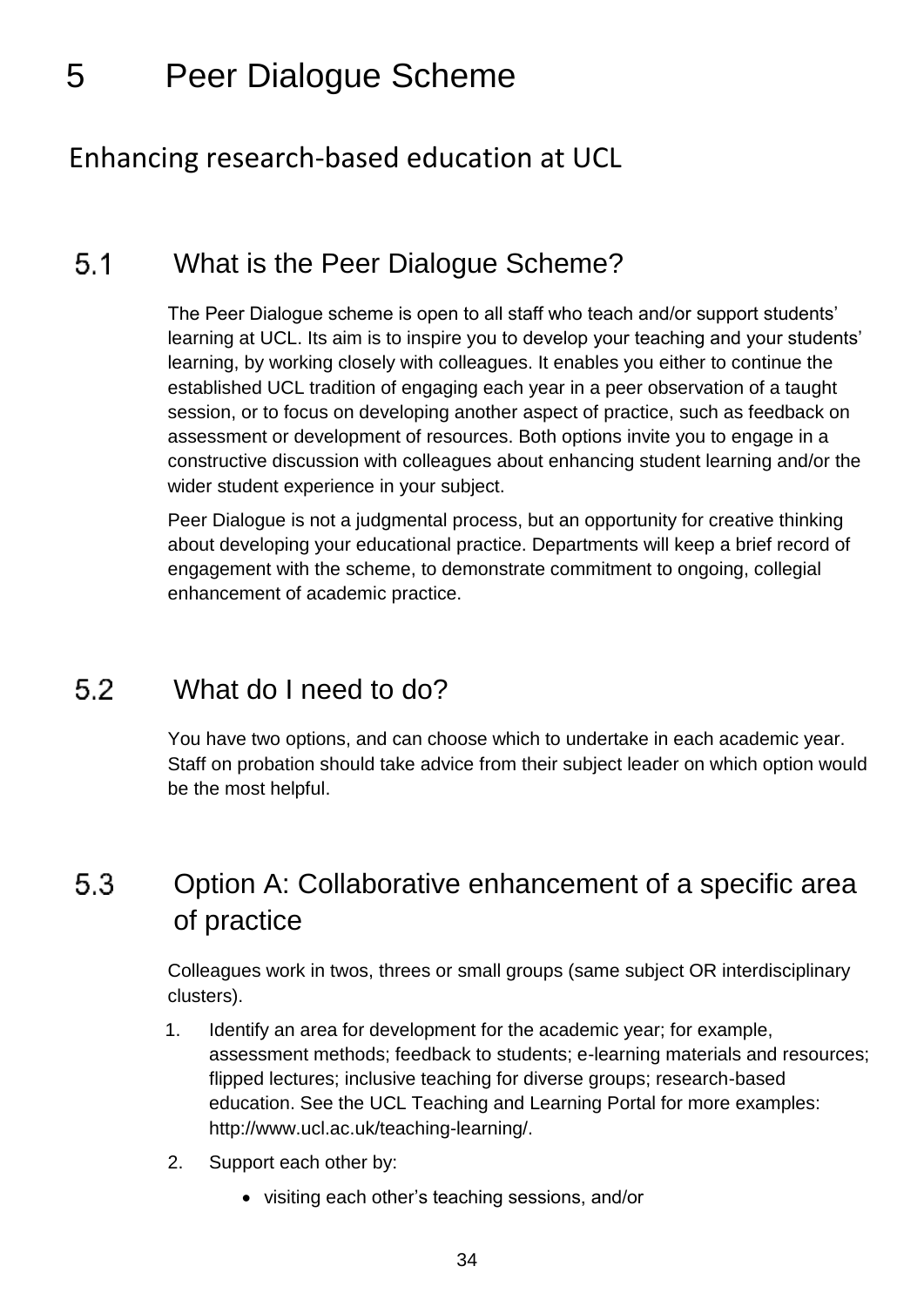- studying course design: face to face session plans; modules; programmes of study; the design of online learning activities, and/or
- reviewing a wider area of practice for development.
- 3. Agree on your approaches to enhancement.
- 4. Try out the new approaches and then get together to review them.
- 5. Write a very brief account (50-150 words) of what you have done, of how practices have developed and of what impact this has had on student learning and engagement.

#### <span id="page-34-0"></span>Option B: Pair-based Teaching Observation 5.4

- 1. Identify with a colleague one or more aspects of your face-to-face teaching which you would like feedback on. You are encouraged to select a new partner for the Peer Dialogue each academic year, so that you can draw on and contribute to the expertise of diverse colleagues.
- 2. Plan times to visit each other's teaching sessions.
- 3. Spend time on preparation before the session. It will be very helpful if you understand the context of each other's teaching and the aim and content of particular session.
- 4. When observing, make notes on what you will feed back to your colleague and on what you can apply to your own teaching/course design.
- 5. Engage in a constructive follow-up discussion, exploring how your practice can be mutually enhanced.
- 6. Write a brief joint report (50-150 words) summarising any changes you plan following the Peer Dialogue, focusing particularly on suggestions of benefit to others in the department.

#### <span id="page-34-1"></span> $5.5$ Peer Dialogue follow up (Options A and B)

You are invited to:

- Present and discuss your account of Peer Dialogue at your appraisal
- Present your enhancement work to your departmental teaching committee
- Share with your departmental teaching committee any generic issues arising, for example suggestions for changes to the use of space or of technology
- Develop a case study for the UCL Teaching and Learning Portal: email ConnectedCurriculum@ucl.ac.uk to discuss possibilities
- Lead a UCL Arena exchange seminar, to share your developments with colleagues beyond your Faculty: see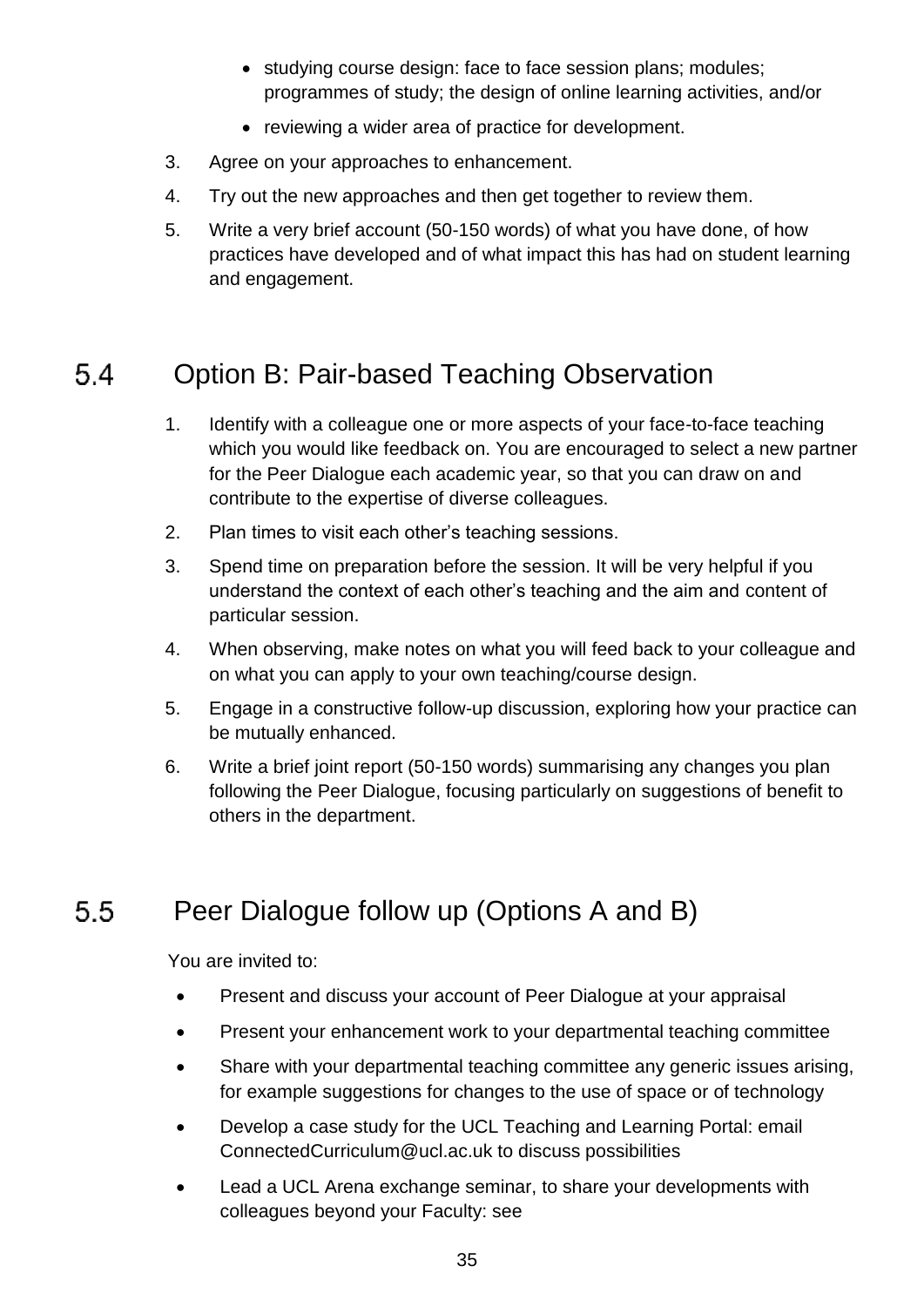<http://www.ucl.ac.uk/arena/events/seminar-proposal-form> or contact [arena@ucl.ac.uk.](mailto:arena@ucl.ac.uk)

For further information or guidance on how to engage with the UCL Peer Dialogue scheme, please contact [arena@ucl.ac.uk.](mailto:arena@ucl.ac.uk)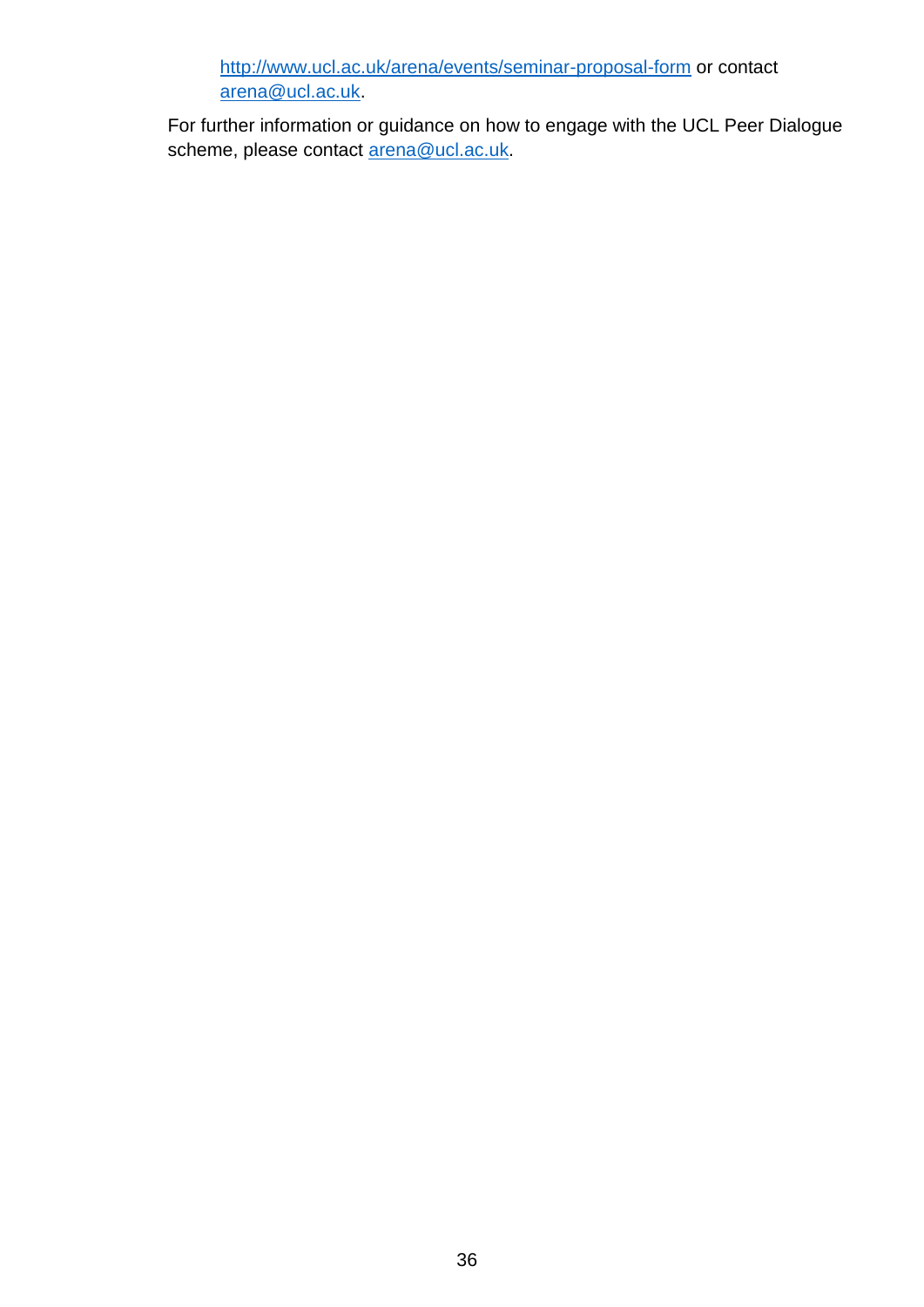## <span id="page-36-0"></span>**Policy**

l

- 1. [UCL Regulation for Management](http://www.ucl.ac.uk/srs/governance-and-committees/governance/documents/rfm) 12.3 provides as follows: 'In each academic Department<sup>6</sup> there shall be at least one departmental Staff-Student Consultative Committee (SSCC). Each Staff-Student Consultative Committee shall meet at least twice in each academic year. The Head of the Department or equivalent shall ensure that the constitution and the procedures of this Committee are acceptable to the staff and the students of the Department or Faculty<sup>7</sup>. The minutes of each meeting of each such Consultative Committee shall be forwarded to the Secretary of the UCL Student Experience Committee (StEC) (incorporating Joint Staff Student Committee), for receipt on behalf of the StEC.' The minutes should also be forwarded to UCL Union [\(stars@ucl.ac.uk\)](mailto:stars@ucl.ac.uk).
- 2. The StEC also requests that Departments/Divisions:
	- i) Ensure that Staff-Student Consultative Committee (SSCC) agendas and minutes are produced and circulated to a standard, time-frame (it is recommended that a two week time-frame for production of the minutes from the date of the meeting is a reasonable expectation).
	- ii) Ensure that SSCC agendas include a standing item "matters arising from the minutes", to ensure that feedback on action points raised at previous meetings is reported.
	- iii) Record in the minutes of each meeting of the SSCC the names of those in attendance, giving titles and, for student members, year of study.
	- iv) Record in the minutes any action to be taken and by whom.
	- v) Ensure that the minutes are signed by at least one student member of the SSCC.
	- vi) Ensure that the minutes are displayed within the Department and are available to the students on-line.

<sup>&</sup>lt;sup>6</sup> 'Department' here also refers to non-departmental academic units (e.g. Division, School etc.). For inter-departmental degree programmes see Section 6.3 Arrangements for Inter-Departmental Degree Programmes.

<sup>&</sup>lt;sup>7</sup> It is recommended that the SSCC does not exceed more than twenty student members. Where this is the case, departments should consider creating an additional SSCC, perhaps split by mode of study, programme or level. Distance learning programmes should consider holding the SSCC by conference call or using service providers such as Skype (a timed Moodle forum may also be appropriate). Students on their Year Abroad or on placement away from their department should raise any matters they wish with the student members on the SSCC, or with the SSCC Chair and Secretary and SSCC minutes should also be made available to these students.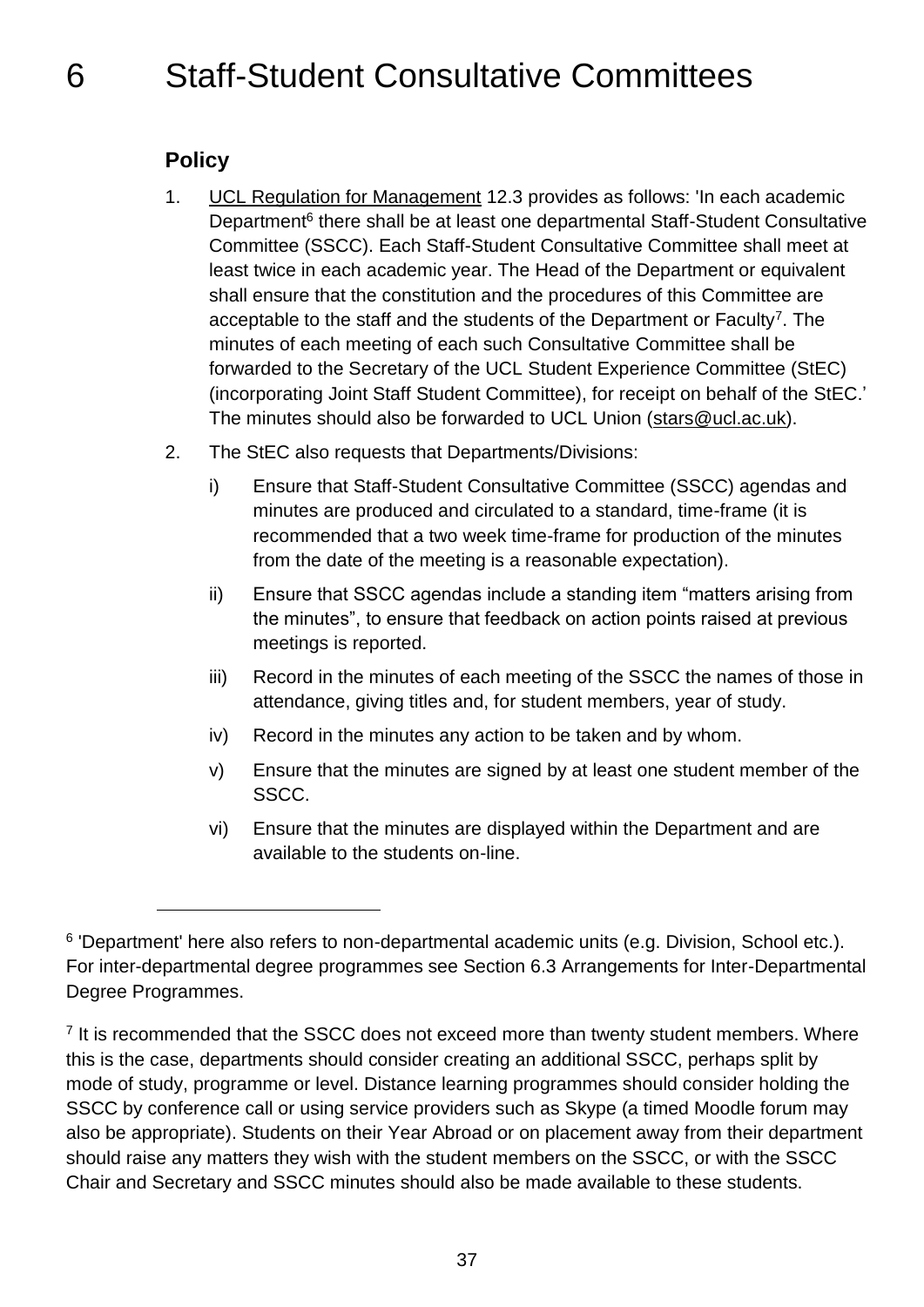- <span id="page-37-0"></span>vii) Submit the minutes of the SSCC to Departmental Teaching Committee (DTC) meetings (or equivalent) for consideration and where necessary, further action.
- viii) Ensure an appropriate level of administrative support from Departments to SSCCs to ensure that they operate to a consistent level and standard<sup>8</sup>.
- 3. A suggested agenda is available at Annex 6.4.1 SSCC Template Agenda.
- 4. A checklist of items to be considered by SSCC is available at Annex 6.4.2 SSCC Agenda Items Checklist.
- 5. The StEC submits an annual summary to the UCL Education Committee of the operation of the above arrangements.

#### $6.1$ **Constitution**

- 1. StEC (incorporating JSSC) has agreed the following constitution for SSCCs:
	- Head of Department (or Deputy)/Programme Director/Senior member of academic staff
	- At least one member of staff responsible for undergraduate students
	- At least one member of staff responsible for taught Masters students\*
	- At least one member of staff responsible for research students\*
	- At least one undergraduate student representative from each year of study
	- At least one taught Masters student representative\*
	- At least one graduate research student representative\*
	- At least one part-time student representative, where appropriate
	- One member appointed by UCL Union.

*\* Not required where there is a separate committee for graduate students.*

*NB All students serving on a departmental committee (including SSCCs and DTCs) are known as Student Academic Representatives, or StARs. The number of Student Academic Representatives elected by an academic Department should not exceed the number of student places available on the relevant departmental committees.*

#### <span id="page-37-1"></span> $6.2$ Terms of Reference

l

1. StEC (incorporating JSSC) has agreed the following terms of reference for SSCCs:

<sup>&</sup>lt;sup>8</sup> 'Appropriate' is here defined as not a student taking the minutes but a member of administrative staff'.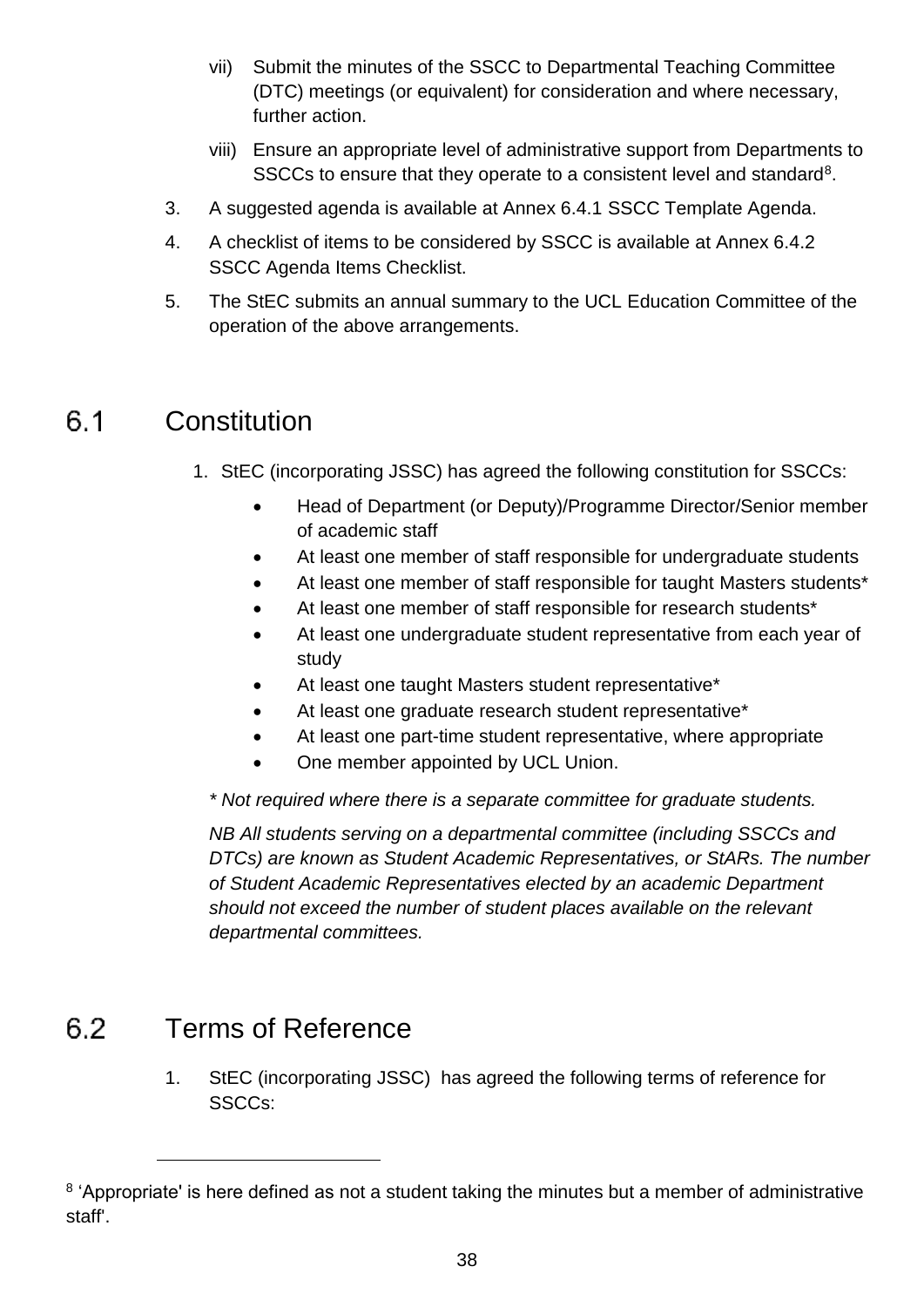- i. To discuss follow-up action resulting from previous SSCC meetings, in particular any matter which was referred to the DTC meeting.
- ii. To make students aware of the [Student Academic Representatives \(StARs\)](http://uclu.org/student-academic-representatives-stars)  [scheme](http://uclu.org/student-academic-representatives-stars) and the training offered by UCL Union.
- iii. To comment upon the outcome of degree programme and course evaluation questionnaires and any consequent follow-up action [for further guidance see Annex 6.5.1 Guidance on Student Questionnaires and Annex 6.5.2 Student Questionnaire Template].
- iv. To receive notification of any departmental changes with respect to teaching, admissions, and assessment.
- v. To comment upon any significant changes to departmental policy which would have a direct consequence for teaching, admissions, and assessment.
- vi. To comment upon safety within the Department.
- vii. To comment upon physical resources within the Department e.g. computer/library facilities etc.
- viii. To make students aware of the Departmental Equal Opportunities Liaison Officer.
- ix. To receive and consider copies of the annual reports of the Chairs of Boards of Examiners and departmental responses to External Examiner recommendations.
- x. To comment, at least once each session, upon the Personal Tutoring system.
- xi. To comment on feedback to students on their assessed work to: (i) make students aware of the related UCL Service Standards and (ii) identify student related issues for further discussion by the DTC.
- xii. To receive, where possible and as part of the Internal Quality Review process (see Section 3), the Department's Self-evaluative Statement and the Internal Quality Review Report.
- xiii. Each year to receive and discuss the Department's Annual Student Experience Review (ASER) Report and Action Plan (see Section 2).
- xiv. To report to the DTC concerned by submission of minutes of each meeting of the SSCC to the officers of the DTC.

## <span id="page-38-0"></span>6.3 Arrangements for Interdepartmental Degree Programmes

1. Degree programmes that are inter-departmental (with contributions from more than two Departments) are required to have a separate, programme-based, SSCC. [UCL's Regulations for Management](http://www.ucl.ac.uk/srs/governance-and-committees/governance/documents/rfm) 12.4 and 12.5 provide as follows: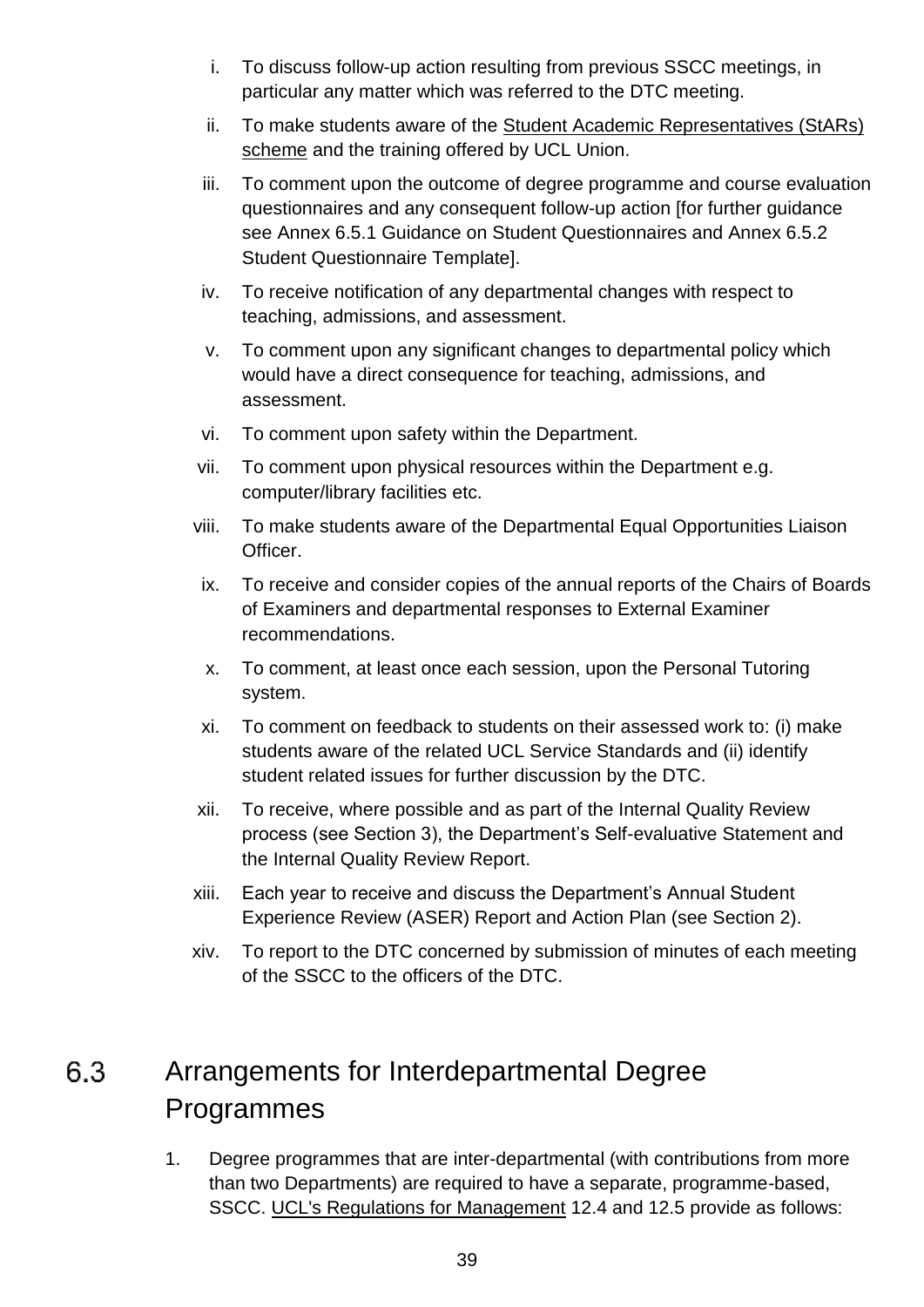- *Subject to the provisions of Regulation 12.4 below, there shall be, for each combined studies degree programme operating within UCL and involving more than two Departments of UCL, an SSCC, which shall meet at least twice in each academic year. The academic staff responsible for the coordination of such a degree programme shall ensure that the constitution and procedures of this committee are acceptable to the staff and students involved in the degree programme. The minutes of each meeting of each such committee shall be forwarded to the Secretary of the UCL StEC (incorporating JSSC), for receipt on behalf of the UCL StEC.*
- *Where the academic staff responsible for the co-ordination of a combined studies degree programme operating within UCL and involving more than two Departments of UCL consider that it will not be appropriate for a separate SSCC to operate for the degree programme in question, those staff shall ensure that the views of students following the programme can be expressed instead either through (i) the SSCCs of the Departments concerned, as prescribed in Regulation 12.3, or through (ii) an annual meeting which all students following the programme shall be invited to attend, or through both (i) and (ii).*
- 2. StEC (incorporating JSSC) has agreed the following constitution and terms of reference for programme based SSCCs.

#### 6.3.1 **Constitution**

- The Programme Co-ordinator
- The Programme Tutor(s)
- At least one student representative from each year of study
- At least one part-time student representative, where appropriate
- One member appointed by UCL Union.

*NB All students serving on a programme committee (including SSCCs and Teaching Committees) are known as Student Academic Representatives, or StARs. The number of Student Academic Representatives elected by a programme should not exceed the number of student places available on the relevant programme's committees.*

#### 6.3.2 Terms of Reference

- i. To discuss follow-up action resulting from previous meetings, in particular any matter which was referred to a DTC meeting.
- ii. To make students aware of the [Student Academic Representatives](http://uclu.org/student-academic-representatives-stars)  [\(StARs\) scheme](http://uclu.org/student-academic-representatives-stars) and the training offered by UCL Union.
- iii. To comment upon the outcome of degree programme and course evaluation questionnaires and any consequent follow-up action.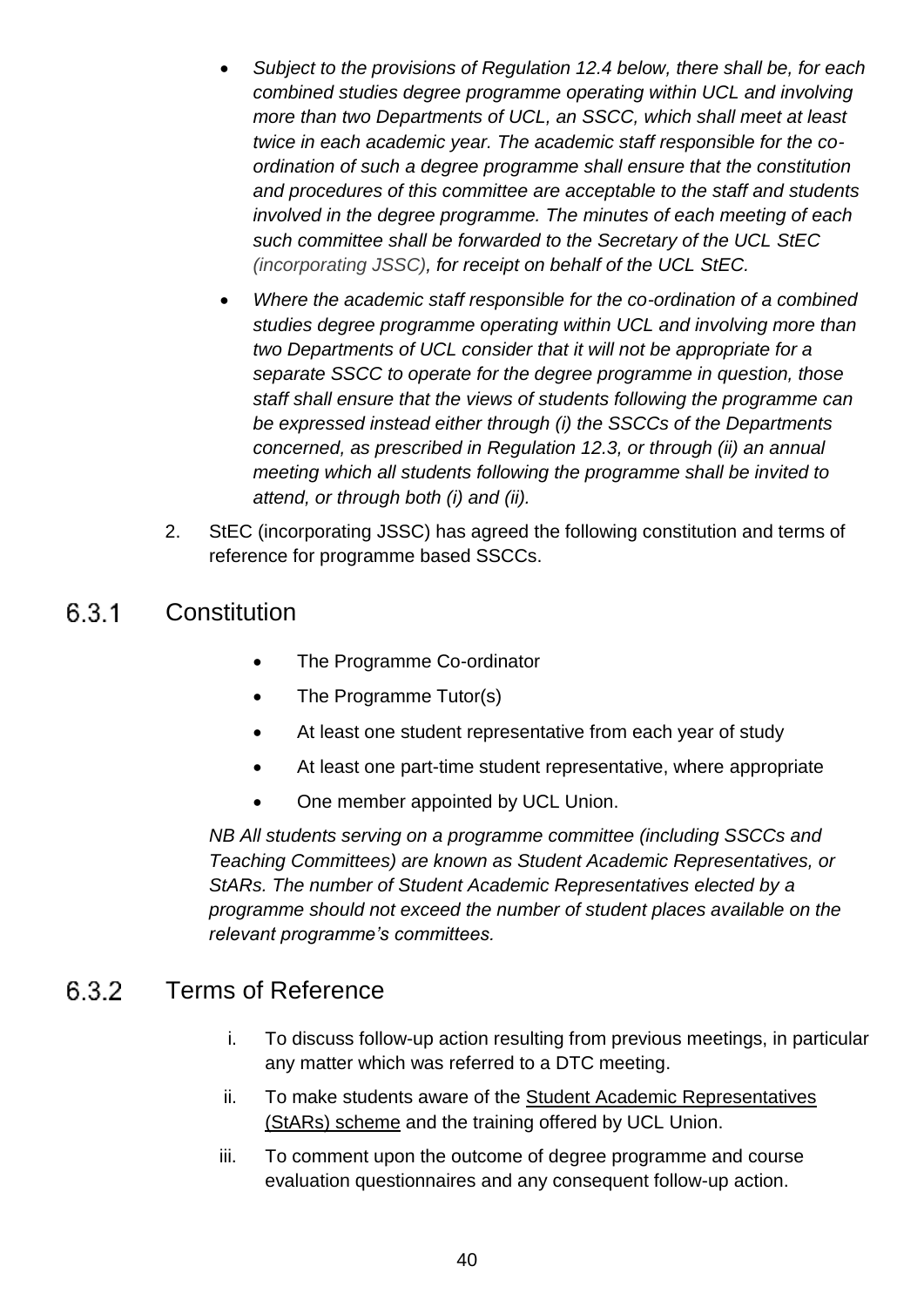- iv. To receive notification of any departmental changes with respect to teaching, admissions, and assessment.
- v. To comment upon any significant changes to departmental policy which would have a direct consequence for teaching, admissions, and assessment.
- vi. To comment upon safety within the Department(s).
- vii. To comment upon physical resources within the Department(s) e.g. computer/library facilities etc.
- viii. To make students aware of the Departmental Equal Opportunities Liaison Officer(s).
- ix. To receive and consider copies of the relevant annual reports of the Chairs of Boards of Examiners.
- x. To comment, at least once each session, upon the Personal Tutoring system.
- xi. To comment on feedback to students on their assessed work to: (i) make students aware of the related UCL Service Standards and (ii) identify student related issues for further discussion by the Teaching Committee.
- xii. To receive, where possible and as part of the Internal Quality Review process, the Department's Self-evaluative Statement and the Internal Quality Review Report.
- xiii. Each year to receive and discuss the Department's Annual Student Experience Review (ASER) report and Action Plan.
- xiv. To report to the Teaching Committee concerned by submission of Minutes of each meeting of the SSCC to the officers of the Teaching Committee.

#### <span id="page-40-0"></span>6.4 Details of Faculty Practice

## **Faculty Deviations from Regulation for Management 12.3**

#### 6.4.1 Faculty of Laws

1. This Faculty has one SSCC which reports to Faculty Board meetings. Any matters needing further consideration are referred to the Faculty Teaching Committee (FTC).

#### UCL Institute of Education 642

1. This Faculty has one SSCC (called a 'Student Experience Committee') which reports to StEC (incorporating JSSC). This arrangement will be kept under review by StEC for the remainder of 2015-16.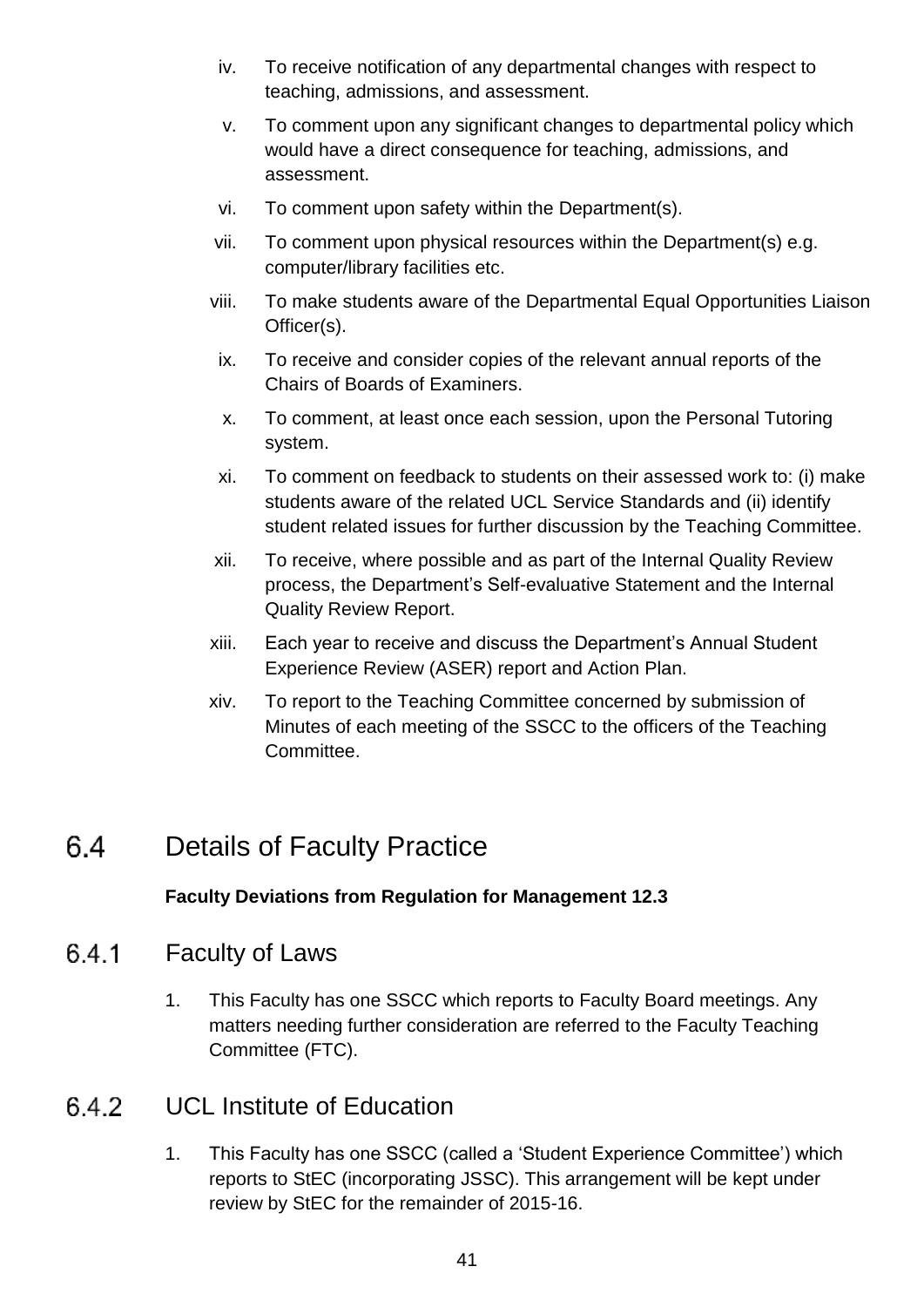## <span id="page-41-0"></span>7 Student Representation on UCL Academic Standing Committees and Sub-Committees

## **Policy**

<span id="page-41-1"></span>1. UCL and UCLU provide many opportunities for students to engage with UCL's policy- and decision-making in all areas of teaching, learning and support. Students can have a say in the way the University is run. There are many opportunities. The page below summarises these.

#### $7.1$ Representation at Departmental and Faculty Level

#### Staff-Student Consultative Committee (SSCC)  $7.1.1$

1. Every Department have at least one Staff-Student Consultative Committee (SSCC) (see Section 6) which meets at least twice in each academic year. SSCCs provide the opportunity to feedback to lecturers and departmental administrators about issues that have impacted on programmes and modules. These may include good or bad ways in which lectures, tutorials, labs etc. have been delivered which can be addressed by the teaching Department, or they may include university-wide issues such as library or computing facilities, or even noise caused by building works. Departments take these comments very seriously, and the minutes of the SSCC meetings are considered by the UCL Joint Staff-Student Committee (see Section 7.4).

#### Departmental Teaching Committee (DTC)  $7.1.2$

1. Every Department should hold a Departmental Teaching Committee (DTC) meeting each term, where changes in programmes, modules, teaching and assessment are agreed and monitored. All DTCs should have at least one undergraduate student and one postgraduate student member.

#### $7.1.3$ Faculty Teaching Committee (FTC)

- 1. [All of UCL's academic Departments belong to a Faculty](http://www.ucl.ac.uk/departments/faculties) which provides governance and support to the way in which Departments are managed. All Faculties have a Faculty Teaching Committee (FTC) which meets termly. All FTCs should have at least one undergraduate student and one postgraduate student member.
- 2. For more information on your SSCC, DTC or FTC, students should contact their undergraduate or postgraduate tutor or the [Faculty Office.](http://www.ucl.ac.uk/departments/faculties)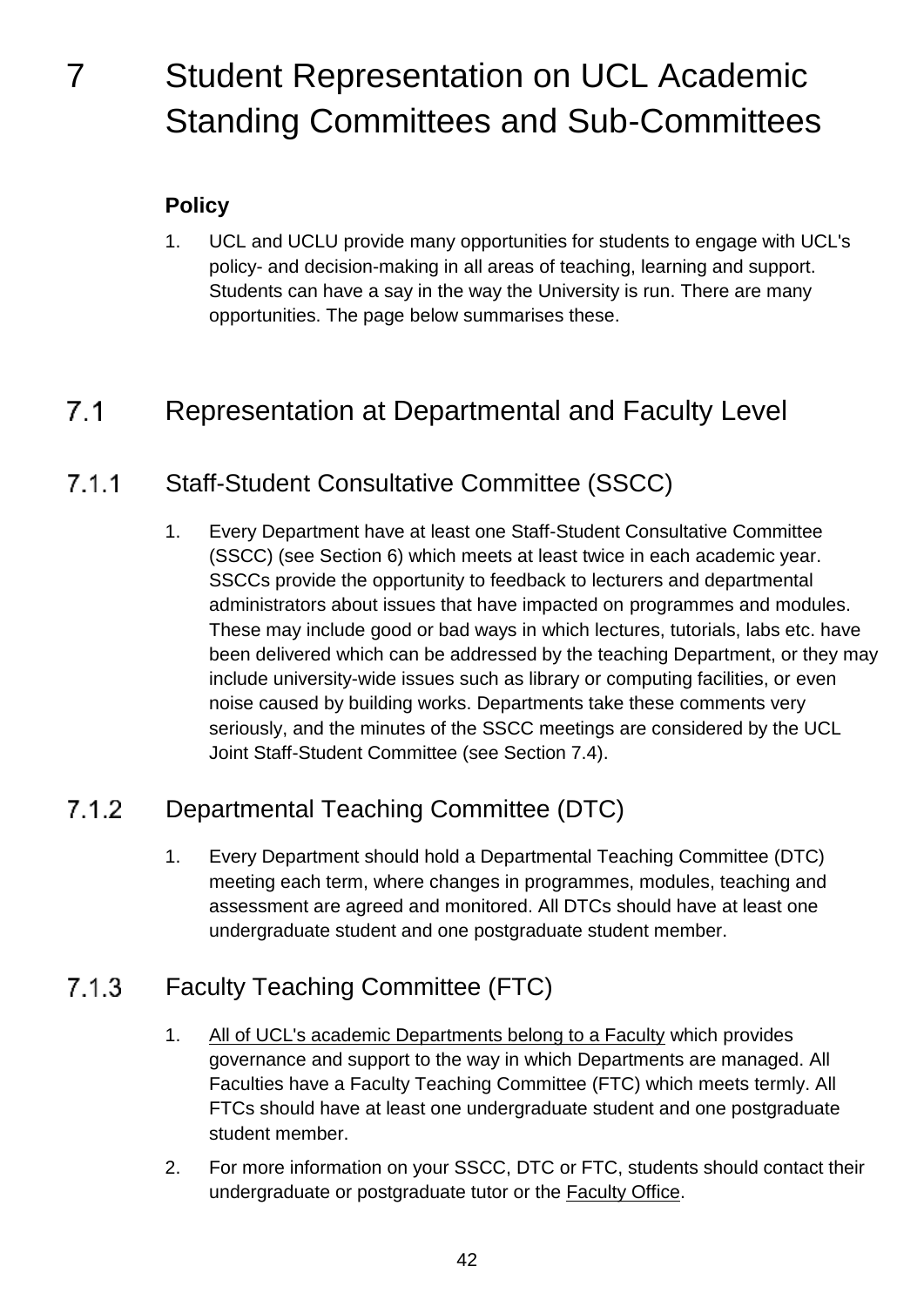#### <span id="page-42-0"></span> $7.2$ Student Academic Representatives (StARs)

1. [StARs \(Student Academic Representatives\)](http://uclu.org/representation/student-academic-representatives-stars) are elected to represent students' views to UCL. StARs sit on various committees at a programme (such as SSCCs), faculty and university level, at which they act as the voice of students, ensuring that UCL takes into account the needs of students in its decision-making processes. The StARS scheme is run by UCLU, and students can be StARs at both a departmental and faculty level. For general enquiries, please contact stars@ucl.ac.uk.

#### <span id="page-42-1"></span> $7.3$ Representation via UCLU

1. The Students' Union, UCLU, is run by students for students. Apart from providing social spaces, support services and extra-curricular activities, UCLU is an important political forum for all students. Students at UCL are automatically members of the Students' Union and have access to all its facilities and support. The Union is run by [Student Officers](http://uclu.org/representation/officers-representatives) who are elected each year by the membership. Students can speak to one of these officers if they have any issues with which Officers may be able to aid or support them.

## <span id="page-42-2"></span> $74$ Representation on UCL Academic Standing and Sub-**Committees**

- 1. Many of UCL's formal committees have student representation. On most of these committees, the student representatives comprise one or more of UCLU's elected [Student Sabbatical Officers,](http://uclu.org/representation/officers-representatives/sabbatical-officers) who you may speak to if there are issues that you wish to raise at meetings of these committees.
- 2. The Joint Staff-Student Committee (JSSC) deals with issues relating directly to students. It reviews university-wide issues raised at SSCCs and also looks at the data received from student surveys. Many of the agenda items are raised by students via UCLU. JSSC currently has eight student members, including at least one graduate student and at least one part-time student. These student members are nominated by UCLU. If you are interested in being nominated to serve on JSSC, then please contact Simon To, Representation & Campaigns Manager, UCLU: simon.to@ucl.ac.uk.
- 3. Current student representation on UCL's formal academic committees is as follows: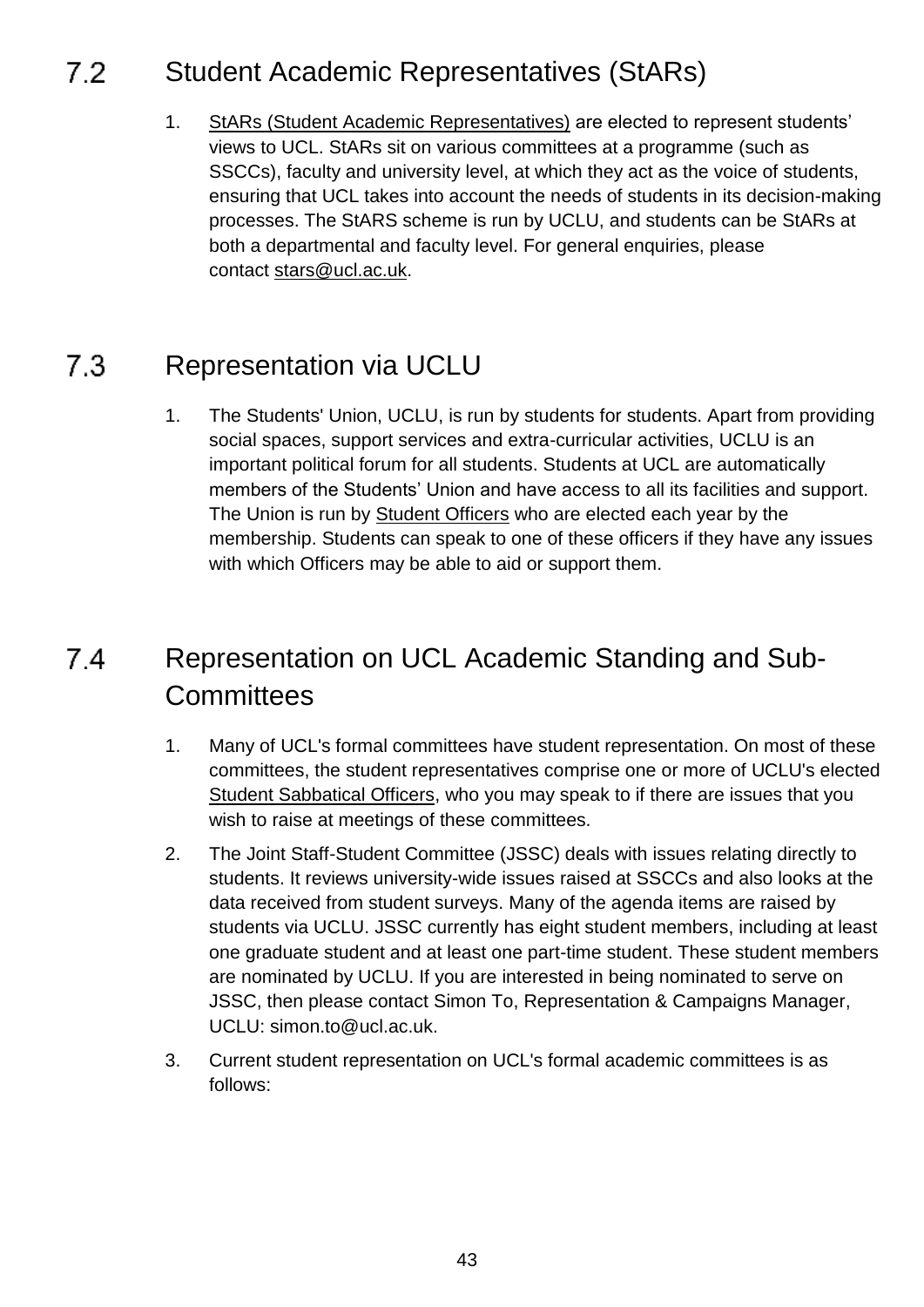## **[Academic Board](http://www.ucl.ac.uk/ras/acs/governance/ab)**

- UCLU Education & Campaigns Officer (ex officio)
- UCLU Postgraduate Students' Officer (ex officio)
- Thirteen elected, including at least two postgraduate students and one student drawn from each of the UCL faculties

## **[Academic Committee](http://www.ucl.ac.uk/ras/acs/governance/committees/ac)**

- UCLU Education & Campaigns Officer (ex officio)
- UCLU Postgraduate Students' Officer (ex officio)
- UCLU Welfare & International Officer (ex officio)

## **[Education Committee](http://www.ucl.ac.uk/ras/acs/governance/committees/ec)**

- UCLU Education & Campaigns Officer (ex officio)
- UCLU Welfare & International Officer (ex officio)
- UCLU Postgraduate Students' Officer (ex officio)
- One taught graduate student, nominated by the UCLU
- One undergraduate student, nominated by the UCLU

## **[Joint Staff Student Committee](http://www.ucl.ac.uk/ras/acs/governance/committees/jssc)**

- UCLU Education & Campaigns Officer (ex officio)
- UCLU Postgraduate Students' Officer (ex officio)
- UCLU Welfare & International Officer (ex officio)
- Nine student members, including at least one medical student and at least one part-time student, nominated by UCLU

## **[Library Committee](http://www.ucl.ac.uk/ras/acs/governance/committees/lc)**

- UCLU Education & Campaigns Officer (ex officio)
- UCLU Postgraduate Students' Officer (ex officio)

## **[Research Degrees Committee](http://www.ucl.ac.uk/ras/acs/governance/committees/rdc)**

- UCLU Postgraduate Students' Officer (ex officio)
- One research graduate student, nominated by the UCLU

## **[Student Recruitment Admission and Funding Committee](http://www.ucl.ac.uk/srs/governance-and-committees/committees/strac)**

- UCLU Education & Campaigns Officer, (ex officio)
- UCLU Postgraduate Students' Officer (ex officio)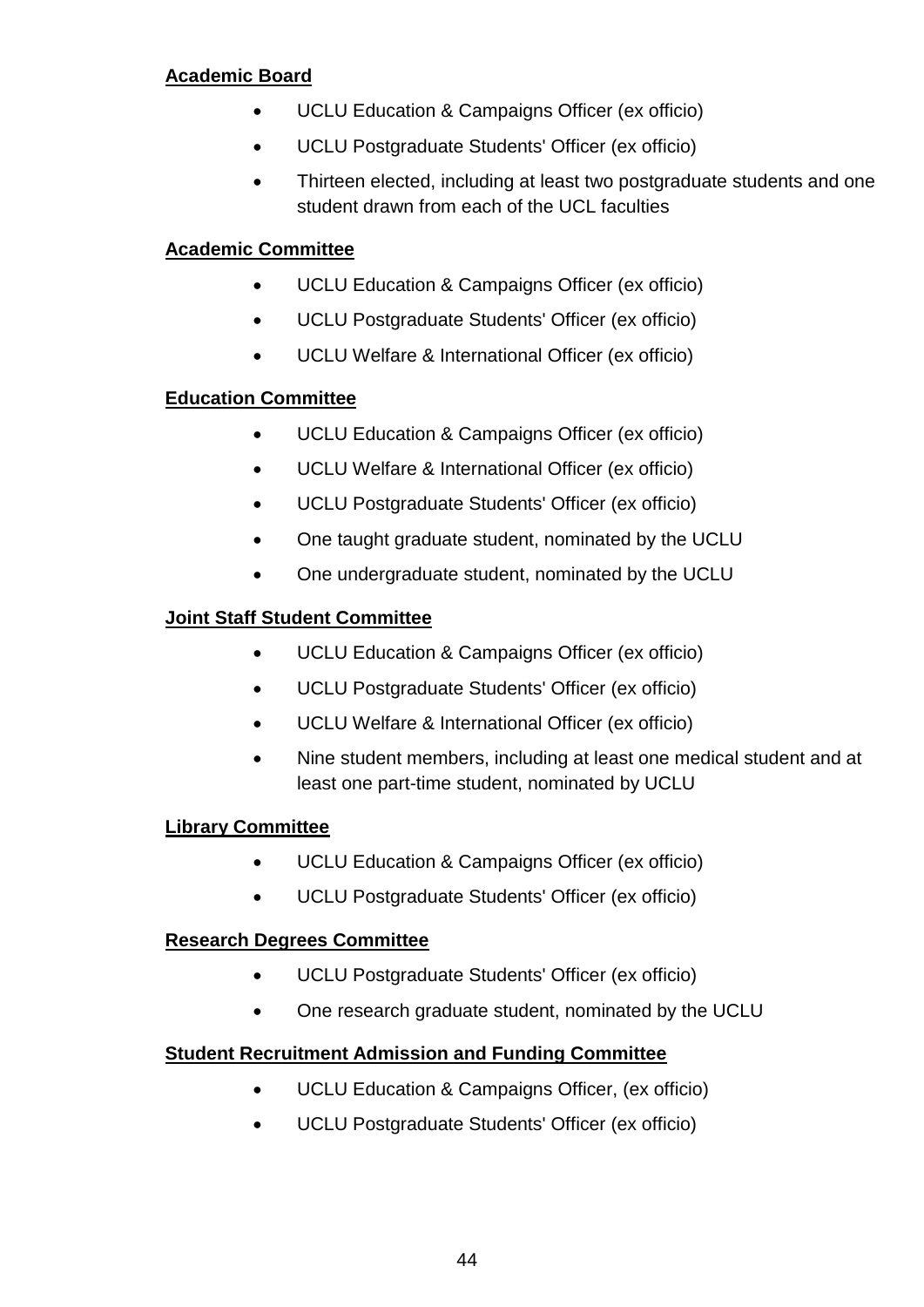### $7.4.1$ Student Representation on UCL Non-Academic and Statutory **Committees**

## **[Council](http://www.ucl.ac.uk/ras/acs/governance/committees/council)**

- UCLU Education & Campaigns Officer (ex officio)
- UCLU Sustainability, Engagement and Operations Officer (ex officio)

## **[Finance Committee](http://www.ucl.ac.uk/ras/acs/governance/committees/fc)**

 UCLU Sustainability, Engagement and Operations Officer (Student Observer)

## **[Health and Safety Committee](http://www.ucl.ac.uk/ras/acs/governance/committees/hsc)**

• Two Student Observers, nominated by UCLU

## **[Equalities and Diversity Committee](http://www.ucl.ac.uk/ras/acs/governance/committees/edc)**

Two UCLU Sabbatical Officers, nominated by UCLU

## **[Honorary Degrees and Fellowships Committee](http://www.ucl.ac.uk/ras/acs/governance/committees/hdfc)**

UCLU Education & Campaigns Officer (ex officio)

## **[Research Governance Committee](http://www.ucl.ac.uk/srs/governance-and-committees/committees)**

UCLU Postgraduate Students' Officer (ex officio)

## **[Discipline Committee](http://www.ucl.ac.uk/ras/acs/governance/committees/disc)**

 One student, registered at UCL, nominated by UCLU (normally as and when the Committee needs to be convened)

## **[Discipline Review Body](http://www.ucl.ac.uk/ras/acs/governance/committees/drb)**

 A registered student of another university institution within the University of London, to be appointed by the Chair in consultation with the Registrar of UCL, as and when the Review Body needs to be convened.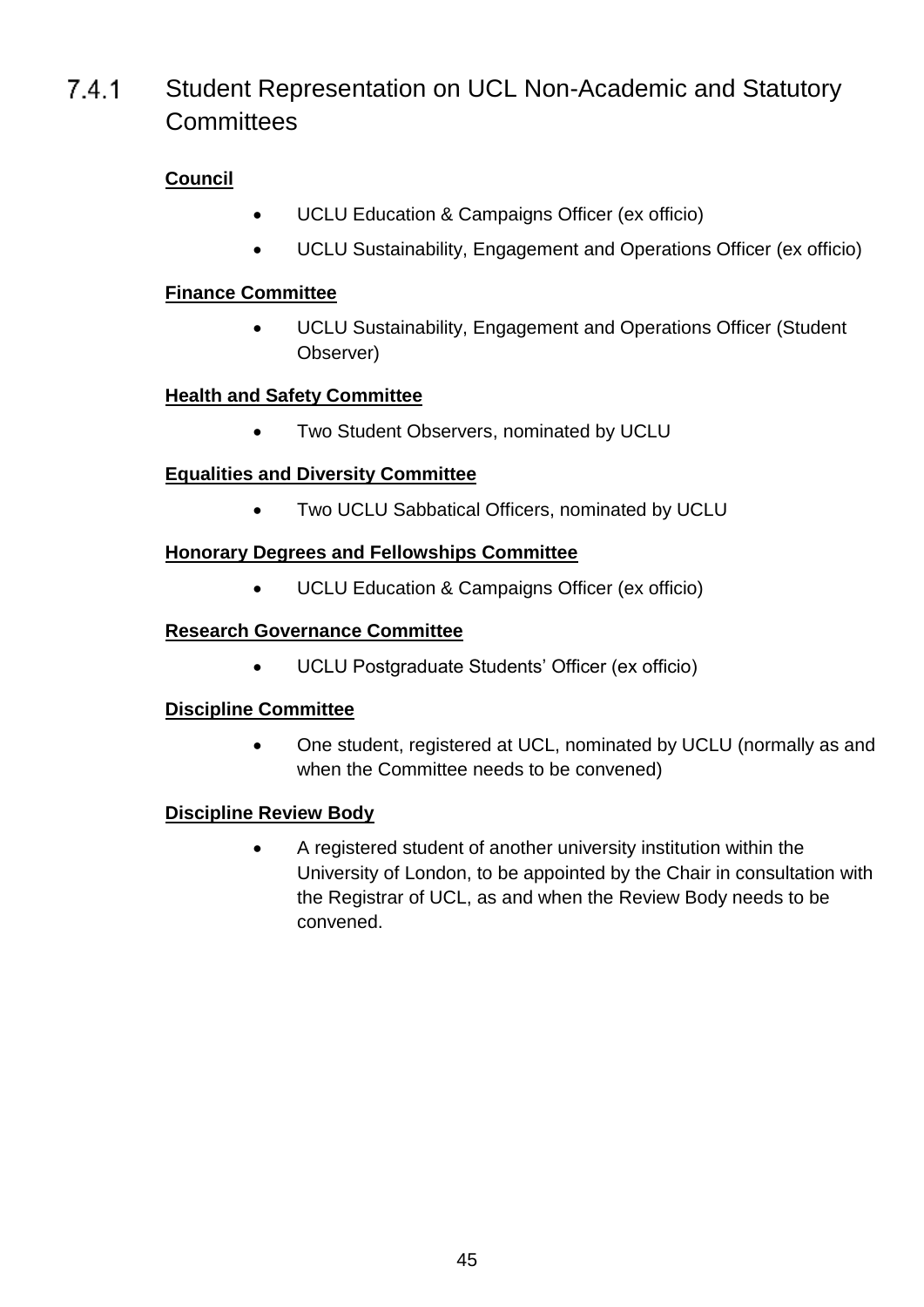## <span id="page-45-0"></span>8 Academic Committee Review Panel

#### <span id="page-45-1"></span> $8.1$ **Policy**

- 1. All UCL academic units are required to operate within, and to deliver their programmes in accordance with, UCL's established academic regulatory and procedural frameworks. UCL has in place a number of quality assurance processes to monitor that this is the case and which are designed to identify and resolve any problems which might arise.
- 2. However, from time to time there may arise an academic quality assurancerelated problem within an academic unit or academic programme, which, due to the urgent or serious nature of the problem, cannot be dealt with, or fully resolved, by applying UCL's standard quality assurance processes. In those exceptional circumstances, the Chair of the Academic Committee may establish an Academic Committee Review Panel to conduct a special investigation of the academic unit/programme concerned. The purpose of the special investigation will be for the Review Panel to ascertain the nature and extent of the problem, and to recommend to the Chair of the Academic Committee on what further action should be taken to resolve the problem.
- 3. In all such cases, the following procedure is followed.

#### <span id="page-45-2"></span> $8.2$ Procedure

- 1. Details of any case which might merit investigation by an Academic Committee Review Panel should, in the first instance, be submitted to, and discussed with, the Secretary to the Academic Committee. The Secretary, on behalf of the Chair of Academic Committee, will ascertain whether UCL's standard quality assurance processes have been exhausted or whether the nature of the problem is such that it cannot be addressed within the scope of those standard processes. Once this preliminary discussion has taken place, the Secretary to the Academic Committee will forward the details of the case to the Chair of the Academic Committee, who will decide whether to establish a Review Panel.
- 2. If the Chair of the Academic Committee decides to establish a Review Panel, it will comprise:
	- Two members of Academic Committee, including at least one Faculty Tutor, who are not members of staff of the Faculty in which the academic unit or programme concerned is based; one of whom will be appointed as Chair of the Review Panel.
	- A senior member of academic or administrative staff, who is not a Faculty Tutor.